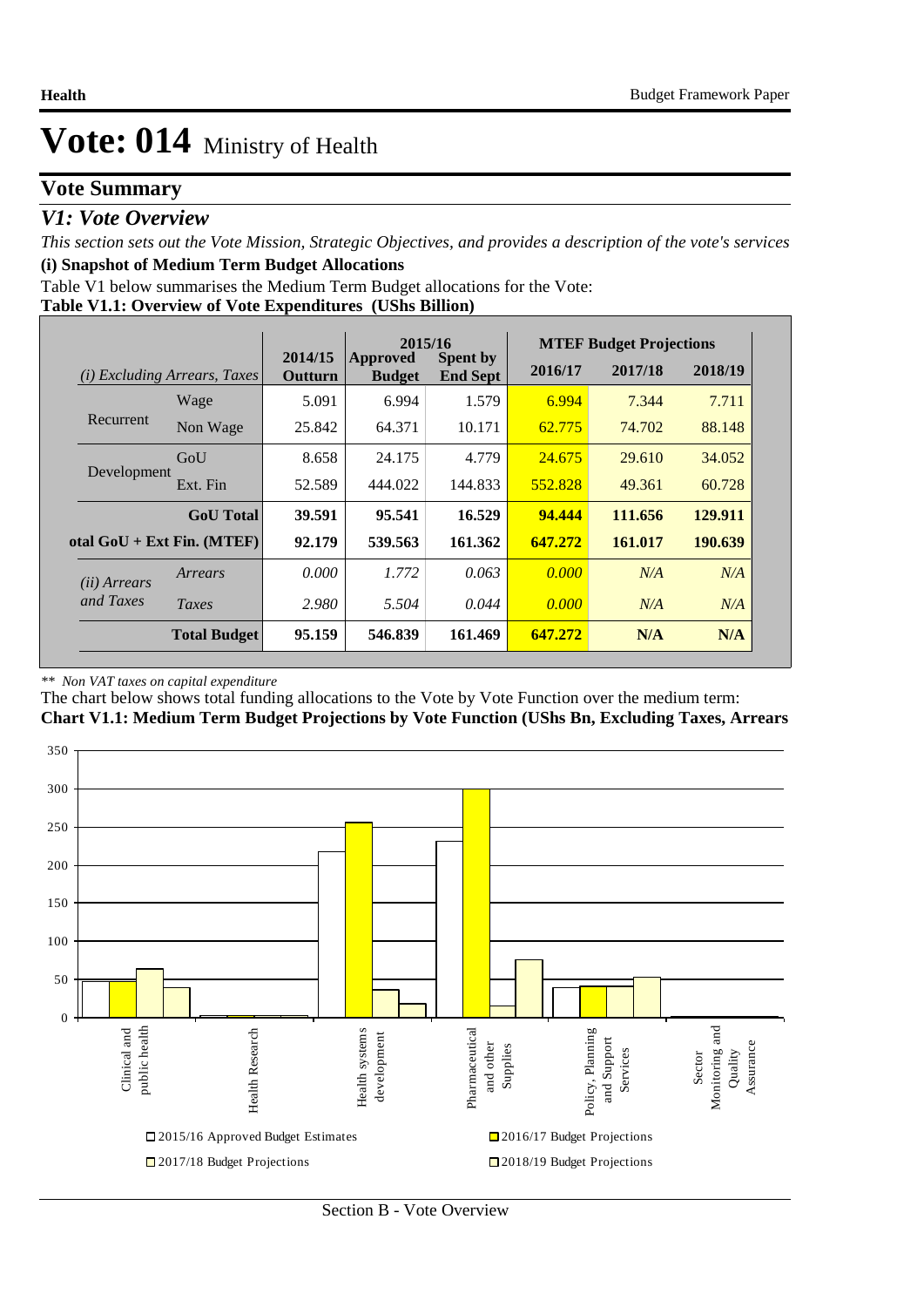### **Vote Summary**

#### **(ii) Vote Mission Statement**

The Vote's Mission Statement is:

*To facilitate the attainment of a good standard of health by all people of Uganda in order to promote a healthy and productive life*

#### **(iii) Vote Outputs which Contribute to Priority Sector Outcomes**

**Table V1.2: Sector Outcomes, Vote Functions and Key Outputs** 

The table below sets out the vote functions and outputs delivered by the vote which the sector considers as contributing most to priority sector outcomes.

| <b>Sector Outcome 1:</b>                                                                                   | <b>Sector Outcome 2:</b>                                                              | <b>Sector Outcome 3:</b><br>Health facilities receive adequate stocks<br>of essential medicines and health<br>supplies (EMHS) |  |  |
|------------------------------------------------------------------------------------------------------------|---------------------------------------------------------------------------------------|-------------------------------------------------------------------------------------------------------------------------------|--|--|
| Increased deliveries in health facilities                                                                  | Children under one year old protected<br>against life threatening diseases            |                                                                                                                               |  |  |
| Vote Function: 08 01 Sector Monitoring and Quality Assurance                                               |                                                                                       |                                                                                                                               |  |  |
| <b>Outputs Contributing to Outcome 1:</b>                                                                  | <b>Outputs Contributing to Outcome 2:</b>                                             | <b>Outputs Contributing to Outcome 3:</b>                                                                                     |  |  |
| <b>Outputs Provided</b>                                                                                    | <b>Outputs Provided</b>                                                               | None                                                                                                                          |  |  |
| 080104 Standards and guidelines<br>developed                                                               | 080103 Support supervision provided to<br>Local Governments and referral<br>hospitals |                                                                                                                               |  |  |
| Vote Function: 08 02 Health systems development                                                            |                                                                                       |                                                                                                                               |  |  |
| <b>Outputs Contributing to Outcome 1:</b>                                                                  | <b>Outputs Contributing to Outcome 2:</b>                                             | <b>Outputs Contributing to Outcome 3:</b>                                                                                     |  |  |
| Capital Purchases                                                                                          | None                                                                                  | None                                                                                                                          |  |  |
| 080281 Health centre construction and<br>rehabilitation                                                    |                                                                                       |                                                                                                                               |  |  |
| 080285 Theatre construction and<br>rehabilitation                                                          |                                                                                       |                                                                                                                               |  |  |
| Vote Function: 08 03 Health Research                                                                       |                                                                                       |                                                                                                                               |  |  |
| <b>Outputs Contributing to Outcome 1:</b>                                                                  | <b>Outputs Contributing to Outcome 2:</b>                                             | <b>Outputs Contributing to Outcome 3:</b>                                                                                     |  |  |
| None                                                                                                       | <b>Outputs Provided</b>                                                               | None                                                                                                                          |  |  |
|                                                                                                            | 080303 Research coordination                                                          |                                                                                                                               |  |  |
| Vote Function: 08 04 Clinical and public health                                                            |                                                                                       |                                                                                                                               |  |  |
| <b>Outputs Contributing to Outcome 1:</b>                                                                  | <b>Outputs Contributing to Outcome 2:</b>                                             | <b>Outputs Contributing to Outcome 3:</b>                                                                                     |  |  |
| <b>Outputs Provided</b>                                                                                    | <b>Outputs Provided</b>                                                               | None                                                                                                                          |  |  |
| 080401 Community health services<br>provided (control of<br>communicable and non<br>communicable diseases) | 080405 Immunisation services provided                                                 |                                                                                                                               |  |  |
| 080402 Clinical health services provided<br>(infrastructure, pharmaceutical,<br>integrated curative)       |                                                                                       |                                                                                                                               |  |  |
| 080403 National endemic and epidemic<br>disease control services provided                                  |                                                                                       |                                                                                                                               |  |  |
| 080412 National Ambulance Services<br>provided                                                             |                                                                                       |                                                                                                                               |  |  |
| Vote Function: 08 05 Pharmaceutical and other Supplies                                                     |                                                                                       |                                                                                                                               |  |  |
| <b>Outputs Contributing to Outcome 1:</b>                                                                  | <b>Outputs Contributing to Outcome 2:</b>                                             | <b>Outputs Contributing to Outcome 3:</b>                                                                                     |  |  |
| None                                                                                                       | None                                                                                  | <b>Outputs Provided</b>                                                                                                       |  |  |
|                                                                                                            |                                                                                       |                                                                                                                               |  |  |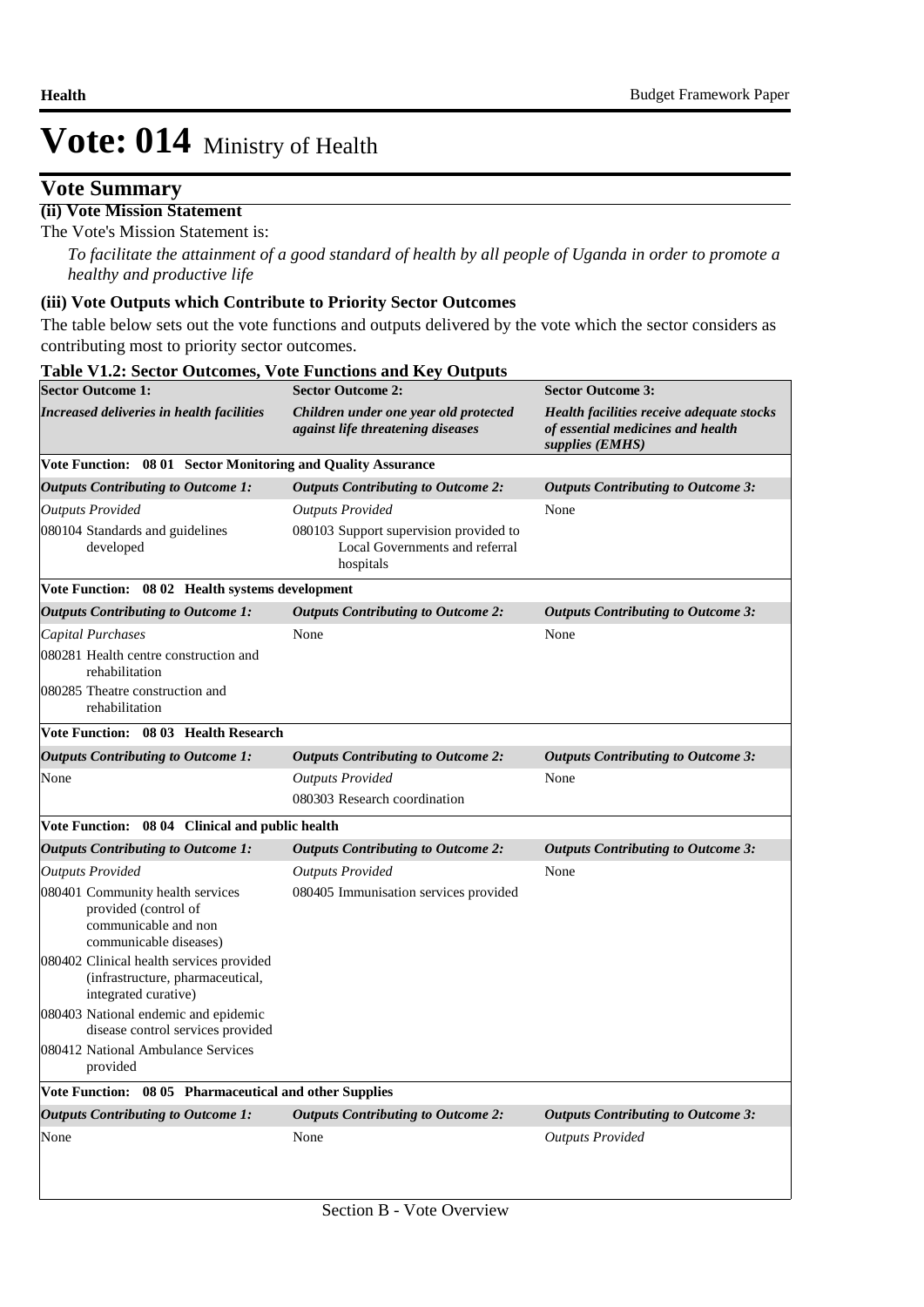## **Vote Summary**

| <b>Sector Outcome 1:</b>                  | <b>Sector Outcome 2:</b>                                                   | <b>Sector Outcome 3:</b>                                                                          |
|-------------------------------------------|----------------------------------------------------------------------------|---------------------------------------------------------------------------------------------------|
| Increased deliveries in health facilities | Children under one year old protected<br>against life threatening diseases | Health facilities receive adequate stocks<br>of essential medicines and health<br>supplies (EMHS) |
|                                           |                                                                            | 080501 Preventive and curative Medical<br>Supplies (including<br>immuninisation)                  |

### *V2: Past Vote Performance and Medium Term Plans*

*This section describes past and future vote performance, in terms of key vote outputs and plans to address sector policy implementation issues.* 

### **(i) Past and Future Planned Vote Outputs**

*2014/15 Performance*

KEY ACHIEVEMENTS FOR THE SECTOR DURING FY 2014/15 AND PLANNED OUTPUTS FOR FY 2015/16 ARE SUMMARIZED BELOW:-

1. During FY 2014/15 the Ministry continued with the ongoing construction program for the nine (9) hospitals under the World Bank support equivalent to US\$ 52 million. The construction is at different stages and the hospitals are: Moroto, Mityana, Nakaseke, Kiryandongo, Nebbi, Anaka, Moyo, Entebbe and Iganga. In addition, construction of Kawempe and Kiruddu hospitals at a cost of US\$ 29 million is progressing well and expected to be completed by mid-2016.

2. Construction, expansion, rehabilitation and equipping of Mulago Hospital estimated at US\$ 47 million is underway and will be completed by December 2016. The construction of specialized Maternal and Neonatal unit in Mulago hospital under Islamic Development Bank (IDB) is expected to commence in May, 2015 and will cost US\$ 24 million. The Ministry is also in advanced stages with the procurement of ten (10) ambulances for the planned Ambulance System for Kampala metropolitan area. The Ambulances are expected to be delivered by June, 2015.

3. Construction of Out Patient Department (OPD), theatre, accident and emergency departments in Hoima and Kabale hospitals by JICA is underway and shall be completed by 2016. Under the same program, medical equipment shall be supplied to Fort portal, Hoima and Kabale hospitals.

4. The Ministry will continue with the program for the rehabilitation of the following general hospitals:-Adjumani, Kitgum, Kabarole Kiboga. Kapchorwa, Kamwenge Pallisa, Itojo, Kitagata Bugiri, Atutur, Apac, Abim Bundibugyo Kaberamaido and Masindi. It will also procure assorted essential medical equipment and furniture for 10GHs, 10HCIVs, 30HCIII and 20HCIIs countrywide. Basic equipment will also be supplied to lower level facilities country wide under GoU.

5. Under the GoU & Italian Support, the Karamoja region will be provided with staff housing (69 units) at HC IIIs in districts of Kaabong, Abim, Kotido, Moroto, Amudat,Napak and Nakapiripirit. Under the GoU & Spanish Debt Swap Grant; Kawolo and Busolwe Hospitals will be reconstructed. These constructions will also address reproductive health issues. (i.e OPD extension/Casualty unit, Construction of an obstetric Theatre, Expansion of the delivery suites, improvement of Maternity ward and construction of a mortuary.) Under the GoU & Saudi Fund/OFID and BADEA, Yumbe and Kayunga Hospitals will be rehabilitated, expanded and equipped. Staff houses shall be constructed and provision of ambulance, medical furniture and equipment shall be made.

6. The Ministry plans to implement a sharpened plan "A promise renewed" to accelerate investments in maternal, newborn and child health. Key features of this plan include; improving antenatal care by providing comprehensive ANC services, improving malaria prevention and management with a focus on the needs of pregnant women, providing HIV voluntary counseling and testing services and nutritional supplements to pregnant women.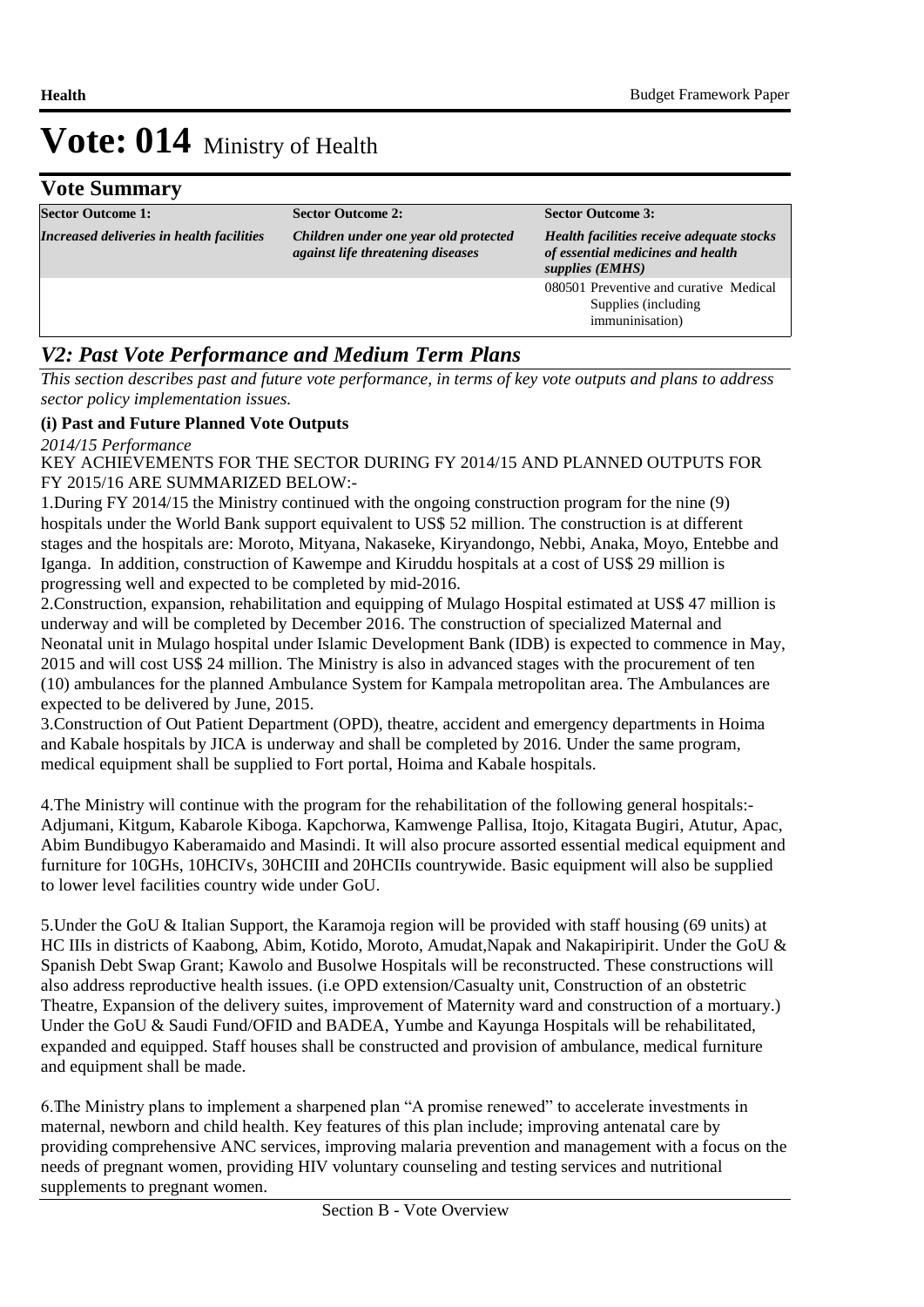## **Vote Summary**

7. There shall be continuous efforts towards the reduction of Maternal Mortality Ratio through implementation and distribution of Emergency Obstetric Care (EmONC) lifesaving medicines, Family Planning equipment and commodities to health facilities and improving the referral and support supervision. The Ministry of Health will continue to conduct Maternal and perinatal death audits including scaling up community sensitization and mobilization.

8. Districts shall be supervised during the implementation of reproductive health activities and independent maternal health audits countrywide shall be conducted. Surgical camps will be held in all the 14 regional referral hospitals, 5 general hospitals and selected HC IVs. The camps will include mentoring on long term family planning methods and post abortion care. The safe motherhood day will also be held and the sharpened plan for reproductive health distributed.

9. Vaccination against Human Papilloma Virus (HPV) will be rolled out country wide and two other new vaccines will be introduced in the FY 2015/16 and these are: - inactivated polio vaccine for children under one year and Rota virus vaccine. The sector intends to conduct a country wide mass measles campaign for all children from 6 months to 5 years old. It will undertake support supervision of immunization services in poorly performing districts and integrate monthly support supervision in all districts. Administration of traditional vaccines including the Pentavalent and Pneumococcal conjugate vaccines shall also continue.

10. The Ministry plans to scale up the implementation of the existing four strategies for the control of malaria and these include: (i) Long Lasting Impregnated Nets (LLIN), (ii) Indoor Residual Spraying (IRS), (iii) Larviciding and (iv) Case Management. So far there these strategies have been successful in controlling malaria.

11. The Tuberculosis (TB) case detection, management and infection control shall be enhanced by increasing the MDR TB treatment centers and equipping more health facilities with Gene Xpert machines. The ministry will also orient health workers in new TB/HIV mode of management (1one stop center).

12. NMS will continue to emboss medicines and medical supplies delivered to Government health facilities in order to avert pilferage. Focus shall also be put on procurement and distribute essential medicines and health supplies in accordance with procurement plans for general hospitals, regional referral hospitals and national referral hospitals. Specialized items will be procured and distributed to UHI, UCI and UBTS in accordance with the availed procurement plans and budgets and in adherence to the published schedule. Further improvements in the supply chain and management for vaccines will be realized through logistic supplies procured under the GAVI project.

13. In the FY 2014/15, the Cancer Institute completed a new building for the research centre with initial phase of equipment on the ward (i.e ICT clinical management system, a chemistry analyzer and diagnostic equipment) and successfully performed two surgical camps in the new theatre. In the FY 2015/16, the cancer institute plans to complete a radiotherapy bunker and nuclear medicine department. In addition, the institute will undertake procurement for the physical plans and designs for strengthening of Mbarara cancer center. Uganda Cancer Institute has been chosen to be a centre of excellence for Cancer treatment in East Africa and a loan request to operationalize this has been tabled before Parliament. The Cancer Institute Bill has also been approved by Cabinet.

14. The Uganda Heart Institute (UHI) has newly installed cardiac catheterization facility and a theatre that can handle at least 1000 operations/ procedures per year when fully operational. The UHI shall continue to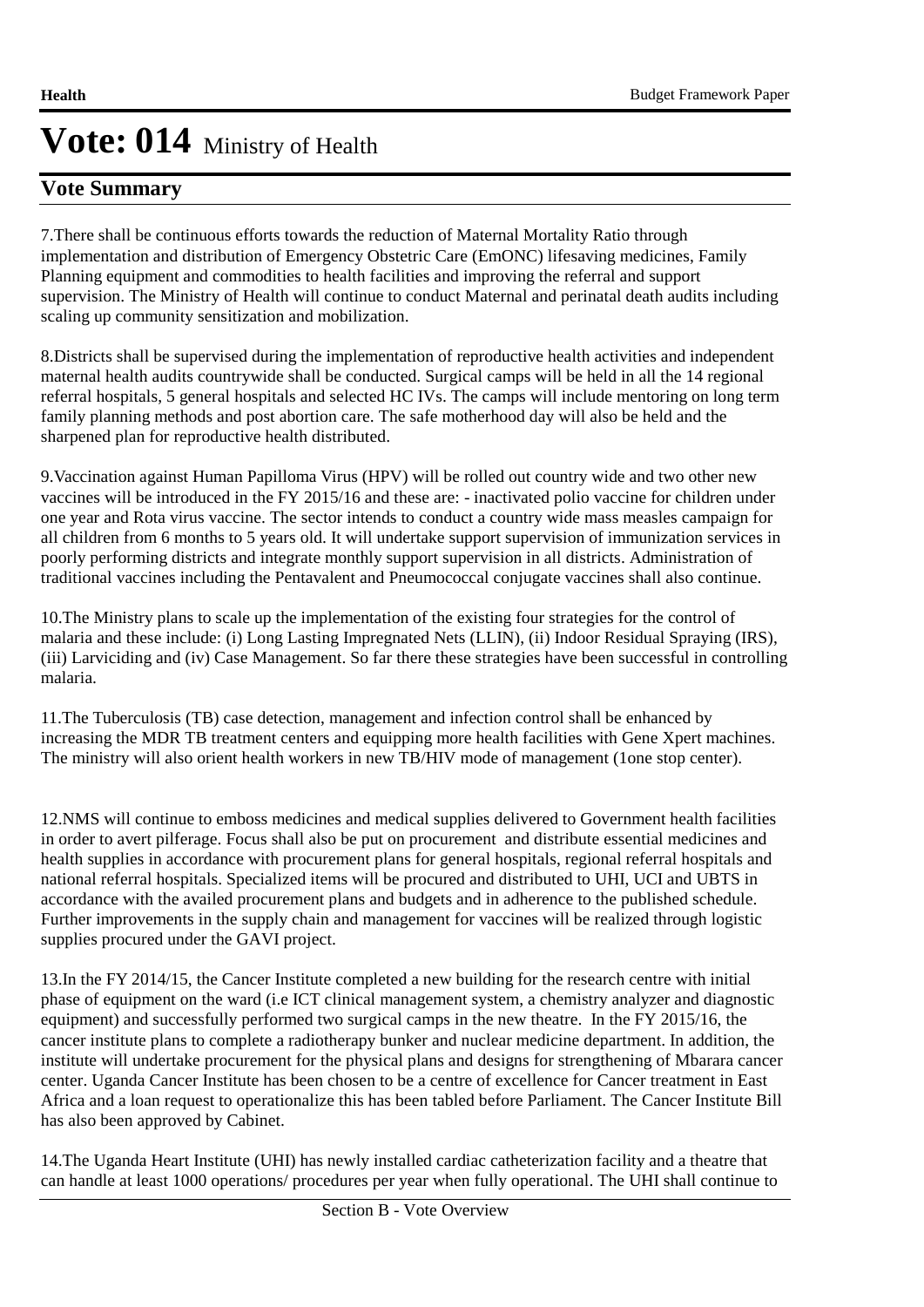## **Vote Summary**

scale up cardiac operations, and offering fellowship training programmes for super specialised procedures.

15. During the FY 2014/15, Uganda Virus Research Institute (UVRI) conducted surveillance for measles and AFP cases in eastern Uganda (Jinja, Bugiri, Iganga, Kamuli, Kaliro, Mbale and Soroti). The Dried Blood Spots (DST) proficiency testing panels were distributed to 250 testing sites and shall continue expanding the malaria research capacity. Phase two of the HIV rapid test will be evaluated. In FY 2015/16, Surveillance on common diseases such as, polio, measles, rubella, Hepatitis, Rota-virus and human papilloma virus will be carried out and documented. In addition, the Natural Chemotherapeutics Research Institute shall continue to undertake laboratory research work in reference to the WHO Regional strategy on traditional medicine (2014-2023).

16. The Uganda Blood Transfusion Services (UBTS) collected and distributed 163,750 units of safe blood by end March thereby achieving 68% of the target for FY 2014/15. UBTS plans to implement a blood donor recognition and acknowledgement program in order to motivate and retain more communities to donate blood on a regular basis. UGX 840 million has been allocated for this activity. Additional UGX 750 million will be spent to support the two newly created blood collection teams in Lira and Angal in Nebbi. 

17. The partnerships with the private sector will continue to be improved for better service delivery. The arrangement for an affordable credit facility for health private sector will be finalized. Gender and human rights including the disabled and most vulnerable populations will be mainstreamed in all local government health work plans for equitable access to health services. The ministry plans also to sponsor training of postbasic and post-graduates.

18. The Health Service Commission has so far made190 appointments and advertised 675 positions in FY2014/15. The Commission plans to recruit 900 Health Workers of all categories for Ministry of Health Headquarters, National Referral Hospitals, CUFH-Naguru, RRHs, UBTS, Prisons Health Services and NCTL. 1200 HRH Cases of confirmation, corrigenda, re-designation, study leave, Interdictions, abscondments, retirement on medical grounds will be processed.

19. The Ministry prepared the following reports and documents: -Budget Framework Paper for FY 2014/15, Ministerial Policy Statement for FY 2014/15, three Quarterly performance progress reports, National ehealth Information Policy, Strategy, Governance and Technologic Framework and Local Government grant guidelines and transfers. Quarterly monitoring visits and HMIS data validation exercises were conducted in regional referral hospitals, selected Local Governments and Private not for Profit (PNFP) Institutions. The national health accounts study for FY 2010/11 and 2011/12 was also conducted.

20. The Ministry is currently developing a new Sector Development Plan that will be aligned to the National Development Plan II. The National Health Insurance Bill will be presented to Cabinet and Parliament. The sector plans shall continue to focus on strengthening health systems such as improving human resource staffing, operationalizing the existing health infrastructure, making drugs and necessary equipment more available.

 $21.HIV/ALDS:$  > New infections declined from 147,000 in 2011 to 137,000 in 2013) and the HIV prevalence is estimated at 7.3% The PMTCT facility coverage has increased significantly over the past year; from 2,138 in the year 2013 to 3,248 facilities by 2014. The proportion of pregnant women tested for HIV increased from 30% in 2008 to 95% in 2014. The proportion of pregnant women living with HIV receiving ARVs increased from 33% in 2007 to 87% in 2014. The number of infections in new born children has also significantly declined- from 28,000 in the year 2009 to a projected 8,000 as at the end of 2014. The sector has been accelerating the accreditation of health facilities that provide ARVs and the number of sites increased from 475 in 2011 to 1,603 by December 2014- 100% public hospitals, 91%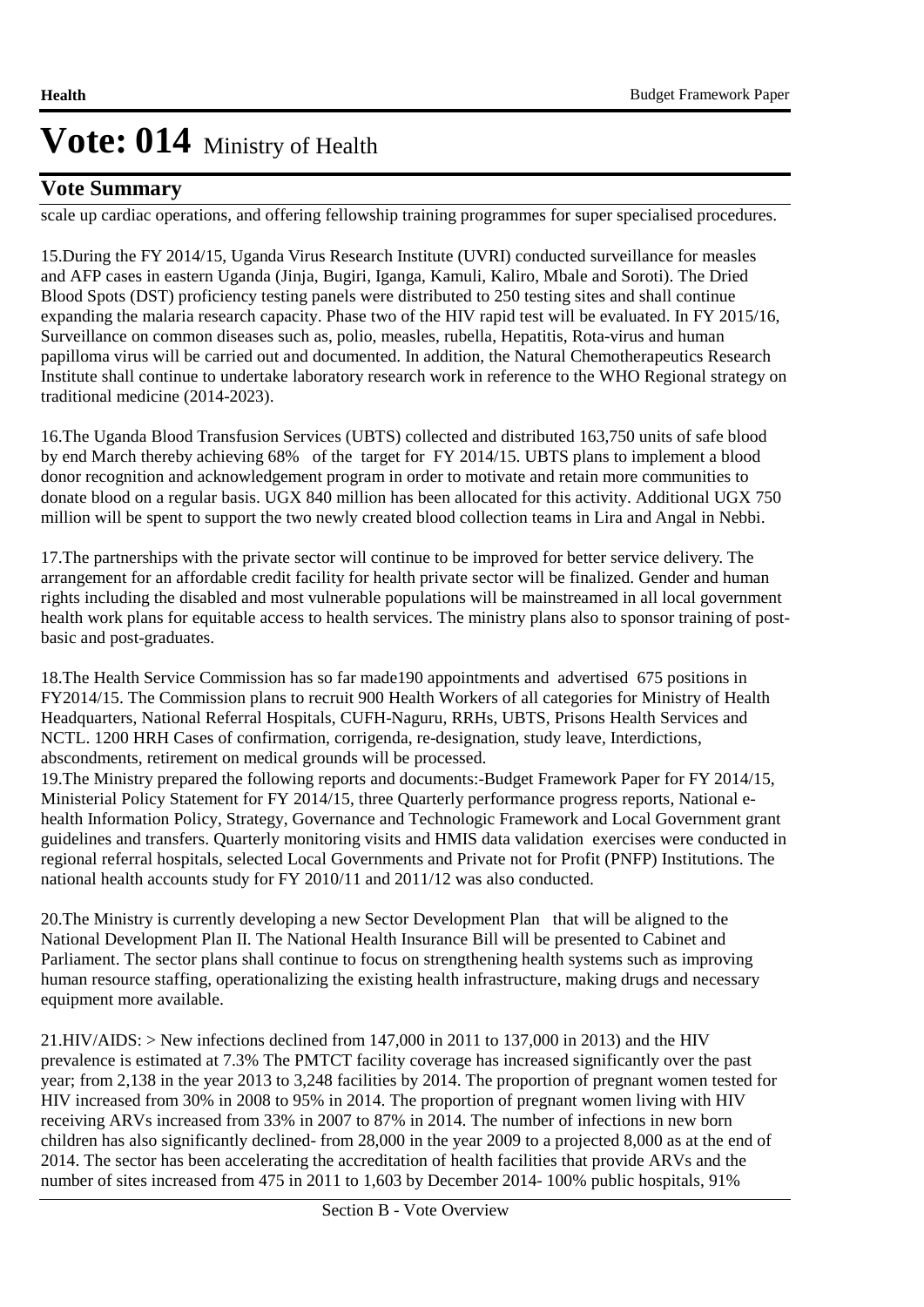### **Vote Summary**

HCIVs are providing ART and 87% of HCIVs are also providing pediatric ART. The Ministry of Health and Uganda Aids Commission are developing guidelines for the operationalization of the Uganda HIV/AIDS Fund with the aim of financing the various HIV/AIDS interventions.

In the FY 2015/16 the sector shall continue to focus on the priorities in the National Prevention Strategy including (i) rapid scale up of annual HCT coverage of 50% of 15-49 years population (with target of HCT of 90% by 2020), (ii)Behavior Change Communication programs coverage to achieve a reduction in multiple sexual partnerships by 25%, (iii) condoms program coverage to 80%, (iv) Safe Male Circumcision coverage to 80% ,(v) expand ART coverage to 80%, with test and treat for most at risk populations and,(vi) elimination of Mother To Child Transmission coverage to 95%.

However, it is important to note that the sector is facing significant funding gaps for the HIV response particularly for antiretroviral drugs for those already on treatment, laboratory commodities and supplies previously procured by Centers for Disease Control, HIV Test Kits, and Circumcision Kits.

#### *Preliminary 2015/16 Performance*

The Quarter 2 peformance is detailed out in annex 2 of the BFP

### **Table V2.1: Past and 2016/17 Key Vote Outputs\***

| Vote, Vote Function<br><b>Key Output</b>                    | <b>Approved Budget and</b><br><b>Planned outputs</b>                                                                                                                                                                                                                            | 2015/16 | <b>Spending and Outputs</b><br><b>Achieved by End Sept</b>                                                                                                                                                                                              |                                                                   | 2016/17<br><b>Proposed Budget and</b><br><b>Planned Outputs</b>                                                                                                                |       |
|-------------------------------------------------------------|---------------------------------------------------------------------------------------------------------------------------------------------------------------------------------------------------------------------------------------------------------------------------------|---------|---------------------------------------------------------------------------------------------------------------------------------------------------------------------------------------------------------------------------------------------------------|-------------------------------------------------------------------|--------------------------------------------------------------------------------------------------------------------------------------------------------------------------------|-------|
| Vote: 014 Ministry of Health                                |                                                                                                                                                                                                                                                                                 |         |                                                                                                                                                                                                                                                         |                                                                   |                                                                                                                                                                                |       |
| Vote Function: 0801 Sector Monitoring and Quality Assurance |                                                                                                                                                                                                                                                                                 |         |                                                                                                                                                                                                                                                         |                                                                   |                                                                                                                                                                                |       |
| Output: 080103                                              | Support supervision provided to Local Governments and referral hospitals                                                                                                                                                                                                        |         |                                                                                                                                                                                                                                                         |                                                                   |                                                                                                                                                                                |       |
| Description of Outputs:                                     | district conducted                                                                                                                                                                                                                                                              |         | district conducted                                                                                                                                                                                                                                      | 2 Support supervision visits per 2 Support supervision visits per | 2 Support supervision visits per<br>district conducted                                                                                                                         |       |
|                                                             | Output Cost: UShs Bn:                                                                                                                                                                                                                                                           | 0.392   | UShs $Bn$ :                                                                                                                                                                                                                                             | 0.157                                                             | <b>UShs Bn:</b>                                                                                                                                                                | 0.465 |
| <b>Output: 080104</b>                                       | <b>Standards and guidelines developed</b>                                                                                                                                                                                                                                       |         |                                                                                                                                                                                                                                                         |                                                                   |                                                                                                                                                                                |       |
| Description of Outputs:                                     | Disseminate the new service<br>delivery standards                                                                                                                                                                                                                               |         | Disseminated the Health Sector<br><b>Quality Improvement</b><br>Framework and Strategic plan                                                                                                                                                            |                                                                   | <b>Disseminate Client and Patient</b><br><b>Safety policy Guidelines</b>                                                                                                       |       |
|                                                             | Assess and rank health facilities<br>on compliance to the standards<br>in the national health facility<br>quality of care programme                                                                                                                                             |         | to 45 districts in Eastern,<br>parts of Uganda<br>Guidelines to 40 districts                                                                                                                                                                            | Western, Northern and Central<br>Disseminated Uganda Clinical     | Disseminate M&E Plan and<br><b>Indicators for the Health Sector</b><br>Development Plan to 50% of<br>the districts (56 districts)<br><b>Disseminate Support</b><br>Supervision |       |
|                                                             |                                                                                                                                                                                                                                                                                 |         |                                                                                                                                                                                                                                                         |                                                                   | <b>Guidelines</b><br><b>Disseminate Ministry of Health</b><br><b>Client Charter</b>                                                                                            |       |
|                                                             | Output Cost: UShs Bn:                                                                                                                                                                                                                                                           | 0.112   | $UShs Bn$ :                                                                                                                                                                                                                                             | 0.000                                                             | <b>UShs Bn:</b>                                                                                                                                                                | 0.159 |
| <b>Vote Function Cost</b>                                   | <b>UShs Bn:</b>                                                                                                                                                                                                                                                                 |         | 0.810 UShs Bn:                                                                                                                                                                                                                                          |                                                                   | 0.199 UShs Bn:                                                                                                                                                                 | 1.110 |
| Vote Function: 0802 Health systems development              |                                                                                                                                                                                                                                                                                 |         |                                                                                                                                                                                                                                                         |                                                                   |                                                                                                                                                                                |       |
| Output: 080280                                              | <b>Hospital Construction/rehabilitation</b>                                                                                                                                                                                                                                     |         |                                                                                                                                                                                                                                                         |                                                                   |                                                                                                                                                                                |       |
| <b>Description of Outputs:</b>                              | Construction works will<br>continue to be be undertaken in<br>kawolo, kawempe, kiruddu,<br>hoima, kabale and Moroto<br>hospitals. Construction of a<br>Paediatric Surgical Hospital by<br>an NGO called EMERGENCY<br>is also scheduled to begin. Nine<br>(11) hospitals will be |         | Construction of the Kawempe<br>and Kiruddu Hospital ongoing.<br>For Kawempe Hospital the<br>overall progress of work is at<br>67%. Main block is 74%<br>completed; Services block 63%<br>complete; accommodation block<br>25% complete and the external |                                                                   |                                                                                                                                                                                |       |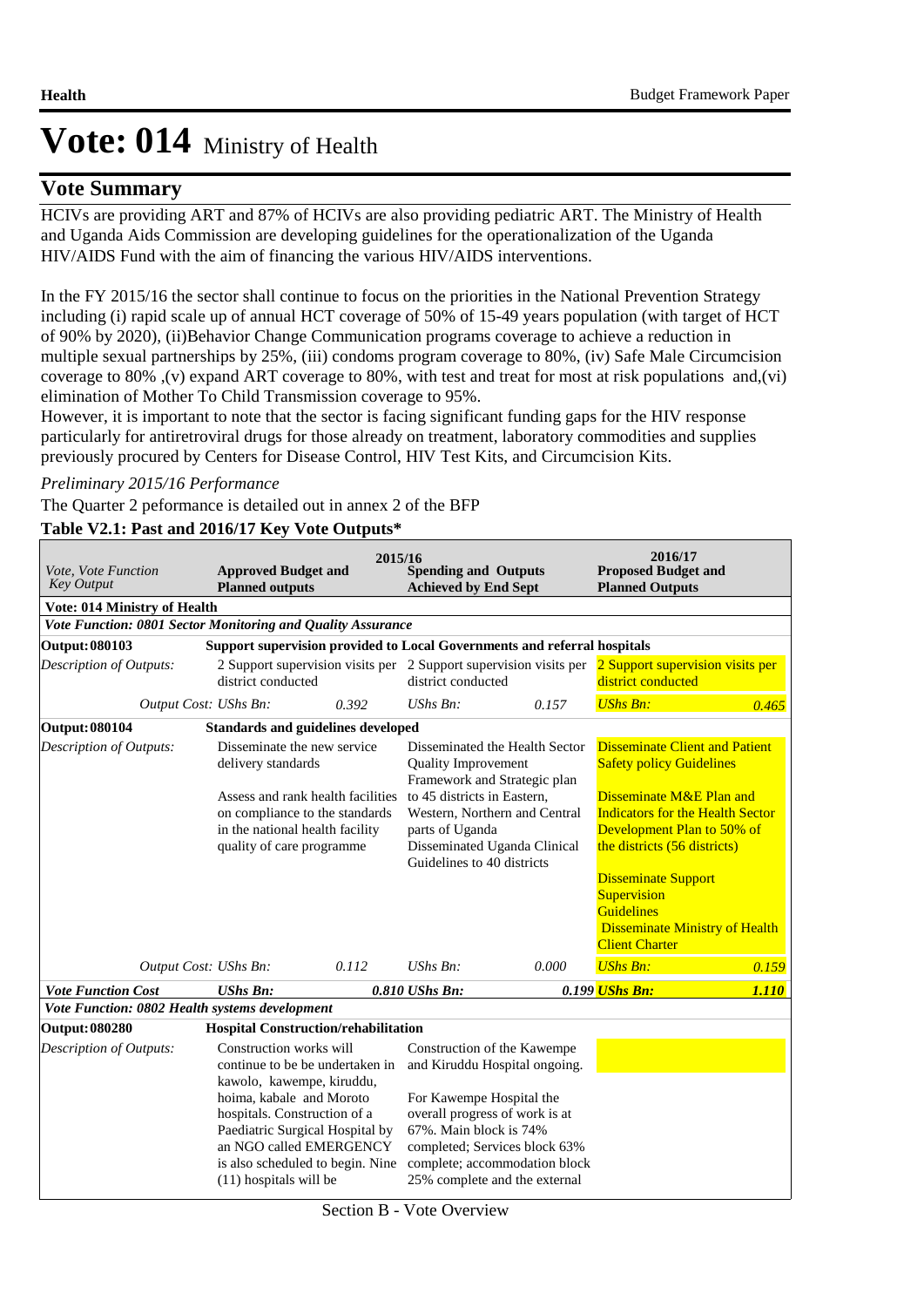## **Vote Summary**

| Vote, Vote Function<br><b>Key Output</b>         | <b>Approved Budget and</b><br><b>Planned outputs</b>                                                                                                                                                                                                                                         | 2015/16 | <b>Spending and Outputs</b><br><b>Achieved by End Sept</b>                                                                                                                                                  |                                                                                                                                          | 2016/17<br><b>Proposed Budget and</b><br><b>Planned Outputs</b>                                                                                                                                                                                                                                    |               |
|--------------------------------------------------|----------------------------------------------------------------------------------------------------------------------------------------------------------------------------------------------------------------------------------------------------------------------------------------------|---------|-------------------------------------------------------------------------------------------------------------------------------------------------------------------------------------------------------------|------------------------------------------------------------------------------------------------------------------------------------------|----------------------------------------------------------------------------------------------------------------------------------------------------------------------------------------------------------------------------------------------------------------------------------------------------|---------------|
|                                                  | rehabilitated                                                                                                                                                                                                                                                                                |         | work is 55% complete.                                                                                                                                                                                       |                                                                                                                                          |                                                                                                                                                                                                                                                                                                    |               |
|                                                  |                                                                                                                                                                                                                                                                                              |         | For Kiruddu Hospital the<br>71.08%. The main block is<br>75.81% complete; Services<br>block is 53.63% complete;<br>Accommodation block is<br>82.81% complete and the<br>external work is 47.5%<br>complete. | overall progress of work is at                                                                                                           |                                                                                                                                                                                                                                                                                                    |               |
|                                                  |                                                                                                                                                                                                                                                                                              |         | at 36%.                                                                                                                                                                                                     | Rehabilitation work for lower<br>Mulago Hospital is ongoing and<br>the current progress of work is                                       |                                                                                                                                                                                                                                                                                                    |               |
| Performance Indicators:<br>Number of hospitals   | 9                                                                                                                                                                                                                                                                                            |         | 9                                                                                                                                                                                                           |                                                                                                                                          | 15                                                                                                                                                                                                                                                                                                 |               |
| renovated<br>Number of hospitals<br>constructed  | $\mathbf{1}$                                                                                                                                                                                                                                                                                 |         | 1                                                                                                                                                                                                           |                                                                                                                                          |                                                                                                                                                                                                                                                                                                    |               |
| Output Cost: UShs Bn:                            |                                                                                                                                                                                                                                                                                              | 190.850 | UShs Bn:                                                                                                                                                                                                    | 50.727                                                                                                                                   | <b>UShs Bn:</b>                                                                                                                                                                                                                                                                                    | 196.320       |
| Output Cost Excl. Ext Fin. UShs Bn:              |                                                                                                                                                                                                                                                                                              | 0.800   | UShs Bn:                                                                                                                                                                                                    | 0.000                                                                                                                                    | <b>UShs Bn:</b>                                                                                                                                                                                                                                                                                    | 1.100         |
| <b>Output: 080282</b>                            | Staff houses construction and rehabilitation                                                                                                                                                                                                                                                 |         |                                                                                                                                                                                                             |                                                                                                                                          |                                                                                                                                                                                                                                                                                                    |               |
| Description of Outputs:                          |                                                                                                                                                                                                                                                                                              |         | NA                                                                                                                                                                                                          |                                                                                                                                          | <b>Twenty staff houses constructed</b><br>in Karamoja and another 4<br>houses in Kapchorwa                                                                                                                                                                                                         |               |
| Output Cost: UShs Bn:                            |                                                                                                                                                                                                                                                                                              | 5.100   | UShs Bn:                                                                                                                                                                                                    | 0.000                                                                                                                                    | <b>UShs Bn:</b>                                                                                                                                                                                                                                                                                    | 5.000         |
| Output Cost Excl. Ext Fin. UShs Bn:              |                                                                                                                                                                                                                                                                                              | 0.100   | <b>UShs Bn:</b>                                                                                                                                                                                             | 0.000                                                                                                                                    | <b>UShs Bn:</b>                                                                                                                                                                                                                                                                                    | 0.000         |
| <b>Vote Function Cost</b>                        | <b>UShs Bn:</b>                                                                                                                                                                                                                                                                              |         | 221.199 UShs Bn:                                                                                                                                                                                            |                                                                                                                                          | 73.246 UShs Bn:                                                                                                                                                                                                                                                                                    | 255,743       |
| VF Cost Excl. Ext Fin.                           | <b>UShs Bn</b>                                                                                                                                                                                                                                                                               | 14.149  | <b>UShs Bn</b>                                                                                                                                                                                              |                                                                                                                                          | 1.130 <mark>UShs Bn</mark>                                                                                                                                                                                                                                                                         | <i>11.775</i> |
| Vote Function: 0803 Health Research              | <b>Research coordination</b>                                                                                                                                                                                                                                                                 |         |                                                                                                                                                                                                             |                                                                                                                                          |                                                                                                                                                                                                                                                                                                    |               |
| <b>Output: 080303</b><br>Description of Outputs: | Continue implementing the<br>strategic Plan for research<br>Institutions. This includes<br>identification of research<br>priorities, production of<br>research policies and guidelines<br>and carrying out health research                                                                   |         | of research policies and<br>guidelines and carrying out<br>health research                                                                                                                                  | implementation of the strategic<br>Plan for research Institutions.<br>This includes identification of<br>research priorities, production | Continue implementing the<br>strategic Plan for research<br><b>Institutions. This includes</b><br>identification of research<br>priorities, production of<br>research policies and guidelines<br>and carrying out health research                                                                  |               |
| Output Cost: UShs Bn:                            |                                                                                                                                                                                                                                                                                              | 0.926   | UShs Bn:                                                                                                                                                                                                    | 0.187                                                                                                                                    | <b>UShs Bn:</b>                                                                                                                                                                                                                                                                                    | 0.926         |
| <b>Vote Function Cost</b>                        | <b>UShs Bn:</b>                                                                                                                                                                                                                                                                              |         | 2.677 UShs Bn:                                                                                                                                                                                              |                                                                                                                                          | 0.649 UShs Bn:                                                                                                                                                                                                                                                                                     | 2.587         |
| Vote Function: 0804 Clinical and public health   |                                                                                                                                                                                                                                                                                              |         |                                                                                                                                                                                                             |                                                                                                                                          |                                                                                                                                                                                                                                                                                                    |               |
| <b>Output: 080401</b>                            |                                                                                                                                                                                                                                                                                              |         |                                                                                                                                                                                                             | Community health services provided (control of communicable and non communicable diseases)                                               |                                                                                                                                                                                                                                                                                                    |               |
| Description of Outputs:                          | To address low functionality of<br>VHTs, the sector will finalize<br>the revised community health<br>worker's strategy and seek<br>approval and requisite funds for<br>its implementation.<br>Communities countrywide will<br>continue to be empowered to<br>take charge of their own health |         | problems.                                                                                                                                                                                                   | Disseminated Health Promotion<br>and Education IEC materials to<br>communities on common health                                          | The communicable diseases of<br>major public health importance<br>include HIV/AIDs, malaria,<br>meningitis, TB, neonatal sepsis,<br>diarrheal, syphilis and measles.<br>In FY 2016/17, the Ministry<br>will scale up access to ART for<br>all CD4 count 500 cell/ul and<br>below, implement TB/HIV |               |

Section B - Vote Overview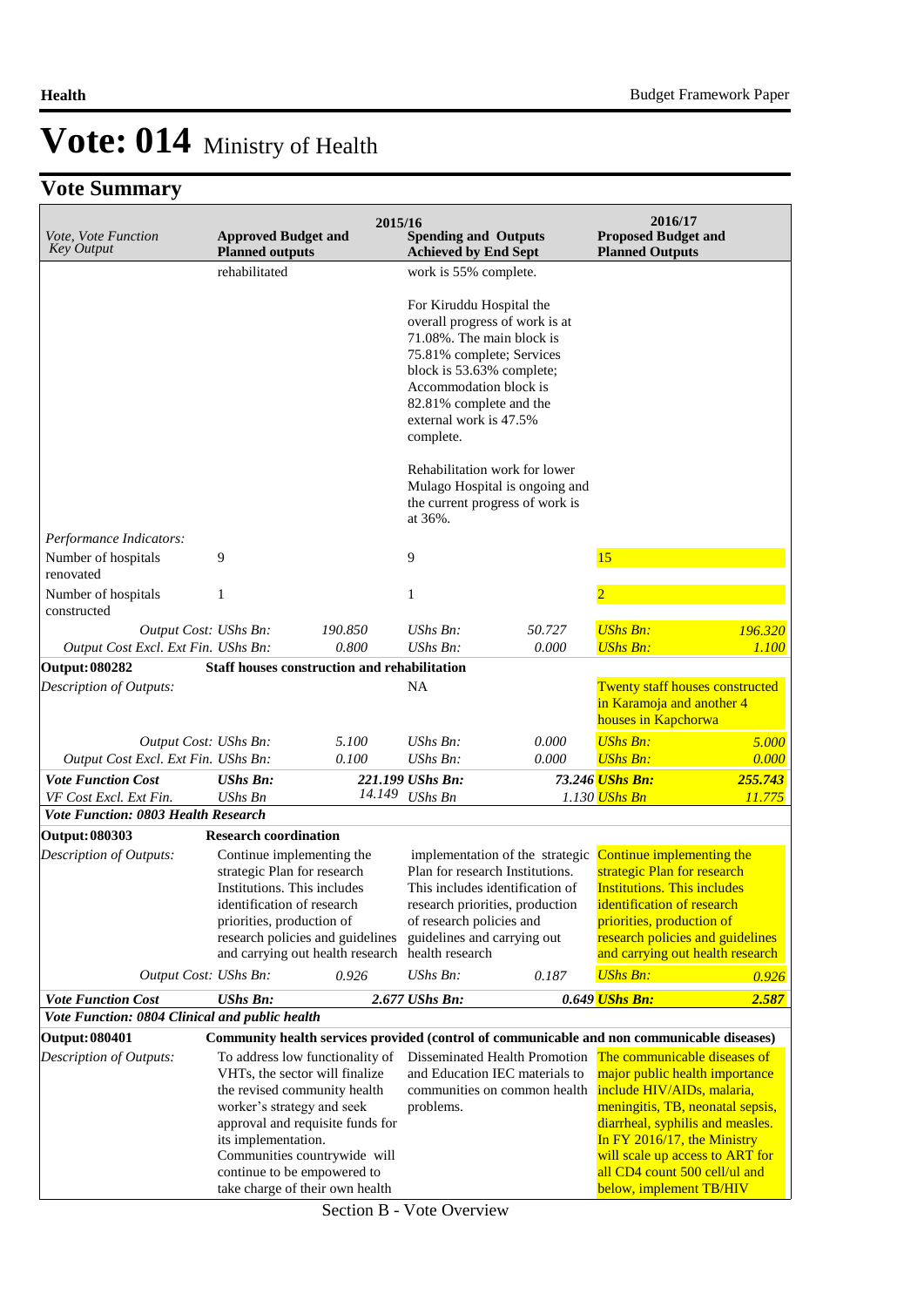|                                                              |                                                                                                                                                                                                                                                                                                                                                                                                                                                                                                                                                                                                                                                                                                                                                                                                                                                                                                                                                                                                                                                                                                                                                                                               | 2015/16        |                                                                                                                                                                                                                                                                                                                                                                                                                                                                                 |                | 2016/17                                                                                                                                                                                                                                                                                                                                                                                                                                                                                                                                                                                                                                                                                                                                                                                                                                                                                                                                                                                                                                                                                                |                |
|--------------------------------------------------------------|-----------------------------------------------------------------------------------------------------------------------------------------------------------------------------------------------------------------------------------------------------------------------------------------------------------------------------------------------------------------------------------------------------------------------------------------------------------------------------------------------------------------------------------------------------------------------------------------------------------------------------------------------------------------------------------------------------------------------------------------------------------------------------------------------------------------------------------------------------------------------------------------------------------------------------------------------------------------------------------------------------------------------------------------------------------------------------------------------------------------------------------------------------------------------------------------------|----------------|---------------------------------------------------------------------------------------------------------------------------------------------------------------------------------------------------------------------------------------------------------------------------------------------------------------------------------------------------------------------------------------------------------------------------------------------------------------------------------|----------------|--------------------------------------------------------------------------------------------------------------------------------------------------------------------------------------------------------------------------------------------------------------------------------------------------------------------------------------------------------------------------------------------------------------------------------------------------------------------------------------------------------------------------------------------------------------------------------------------------------------------------------------------------------------------------------------------------------------------------------------------------------------------------------------------------------------------------------------------------------------------------------------------------------------------------------------------------------------------------------------------------------------------------------------------------------------------------------------------------------|----------------|
| Vote, Vote Function<br><b>Key Output</b>                     | <b>Approved Budget and</b><br><b>Planned outputs</b>                                                                                                                                                                                                                                                                                                                                                                                                                                                                                                                                                                                                                                                                                                                                                                                                                                                                                                                                                                                                                                                                                                                                          |                | <b>Spending and Outputs</b><br><b>Achieved by End Sept</b>                                                                                                                                                                                                                                                                                                                                                                                                                      |                | <b>Proposed Budget and</b><br><b>Planned Outputs</b>                                                                                                                                                                                                                                                                                                                                                                                                                                                                                                                                                                                                                                                                                                                                                                                                                                                                                                                                                                                                                                                   |                |
|                                                              | through increased awareness on<br>disease prevention and health<br>promotion. This will be done by<br>finalizing the health promotion<br>& education policy, developing<br>and piloting a concept on<br>Village based Health Promotion<br>Associations, reviewing and<br>updating Health Promotion<br>materials and messages and<br>Social mobilisation using film<br>vans and other media to control<br>diseases.                                                                                                                                                                                                                                                                                                                                                                                                                                                                                                                                                                                                                                                                                                                                                                            |                |                                                                                                                                                                                                                                                                                                                                                                                                                                                                                 |                | interventions to decrease the<br>burden of HIV among patients<br>with presumptive and diagnosed<br>TB, sustain universal access top<br>LLINS, Scale up diagnosis and<br>treatment of malaria cases at all<br>levels of car, undertake active<br>surveillance for eradication of<br>polio and response to<br>communicable conditions of<br>epidemic importance including<br>cholera, typhoid and other<br>emerging viral diseases 1500<br><b>CHEWs will be trained and</b><br><b>CHEW</b> Implementation manual,<br>guidelines and reference<br>materials developed.                                                                                                                                                                                                                                                                                                                                                                                                                                                                                                                                    |                |
| Output Cost: UShs Bn:<br>Output Cost Excl. Ext Fin. UShs Bn: |                                                                                                                                                                                                                                                                                                                                                                                                                                                                                                                                                                                                                                                                                                                                                                                                                                                                                                                                                                                                                                                                                                                                                                                               | 7.084<br>3.298 | $UShs Bn$ :<br>$UShs Bn$ :                                                                                                                                                                                                                                                                                                                                                                                                                                                      | 2.008<br>0.656 | <b>UShs Bn:</b><br><b>UShs Bn:</b>                                                                                                                                                                                                                                                                                                                                                                                                                                                                                                                                                                                                                                                                                                                                                                                                                                                                                                                                                                                                                                                                     | 6.758<br>3.398 |
| <b>Output: 080402</b>                                        | Clinical health services provided (infrastructure, pharmaceutical, integrated curative)                                                                                                                                                                                                                                                                                                                                                                                                                                                                                                                                                                                                                                                                                                                                                                                                                                                                                                                                                                                                                                                                                                       |                |                                                                                                                                                                                                                                                                                                                                                                                                                                                                                 |                |                                                                                                                                                                                                                                                                                                                                                                                                                                                                                                                                                                                                                                                                                                                                                                                                                                                                                                                                                                                                                                                                                                        |                |
| Description of Outputs:                                      | A sharpened plan "A promise<br>renewed" will be implemented<br>to accelerate investments in<br>maternal, newborn and child<br>health. Key features of the plan<br>include; improving antenatal<br>care by providing<br>comprehensive ANC services,<br>improving malaria prevention<br>and management with a focus<br>on the needs of pregnant<br>women, providing HIV<br>voluntary counseling and testing respectively. Mentored and<br>services and nutritional<br>supplements to pregnant women. humanitarian settings:<br>The Ministry will supervise all<br>districts for implementation of<br>reproductive health activities<br>and conduct independent<br>maternal death audits<br>countrywide. Surgical camps<br>will be held in all the 14<br>regional referral and 5 general<br>hospitals. The camps will<br>include mentoring on long term<br>family planning methods and<br>post abortion care. The safe<br>motherhood day will also be<br>held and the sharpened plan for<br>reproductive health distributed.<br>The Ministry also plans to<br>introduce new vaccines - the<br>Rota virus, inactivated polio<br>vaccine for children under one<br>year into routine immunization, |                | Participated in integrated child<br>health supervision and<br>dissemination of RMNCH<br>sharpened in newborn health<br>focus districts A total of 56<br>Health services providers from<br>10 districts of Gulu, Kitgum,<br>Lira, Amuru, Pader, Palisa,<br>Kiryandongo, Masaka and<br>Mbarara on Psychosocial<br>counseling for survivors of<br>SGBV at Gulu and Mukono<br>supervised health workers in<br>Adjumani, Arua, Kiryandongo,<br>Isingiro and Bundibugyo<br>districts. |                | Provide comprehensive ANC<br>services that include malaria<br>prevention, HCT, Emtct, and<br>nutrition supplementation,<br>provide standardised quality<br>comprehensive Obstetric and<br>new born care, provide post-<br>natal care for mothers and new-<br>borns and empower male<br>partners with knowledge about<br>reproductive, maternal and new<br>born care services.<br>Sustain universal coverage of<br>available routine immunization<br>services, with a focus on<br>identifying high risk<br>populations and hard to reach<br>(exposed, or uncovered areas).<br>Scale up and sustain effective<br>coverage of a priority package<br>of cost-effective preventive<br>child survival interventions<br>(breast feeding, cord care,<br>Vitamin A supplementation,<br>ORS-Zinc for diarrhoea, oral<br>amoxicillin for pneumonia, de-<br>worming, LLINs, HBB Plus,<br>etc.).<br>Promote good nutrition, sexual<br>and reproductive health<br>education in schools and<br>communities. Ensure universal<br>access to all preventive,<br>promotive, curative and<br>rehabilitative services while |                |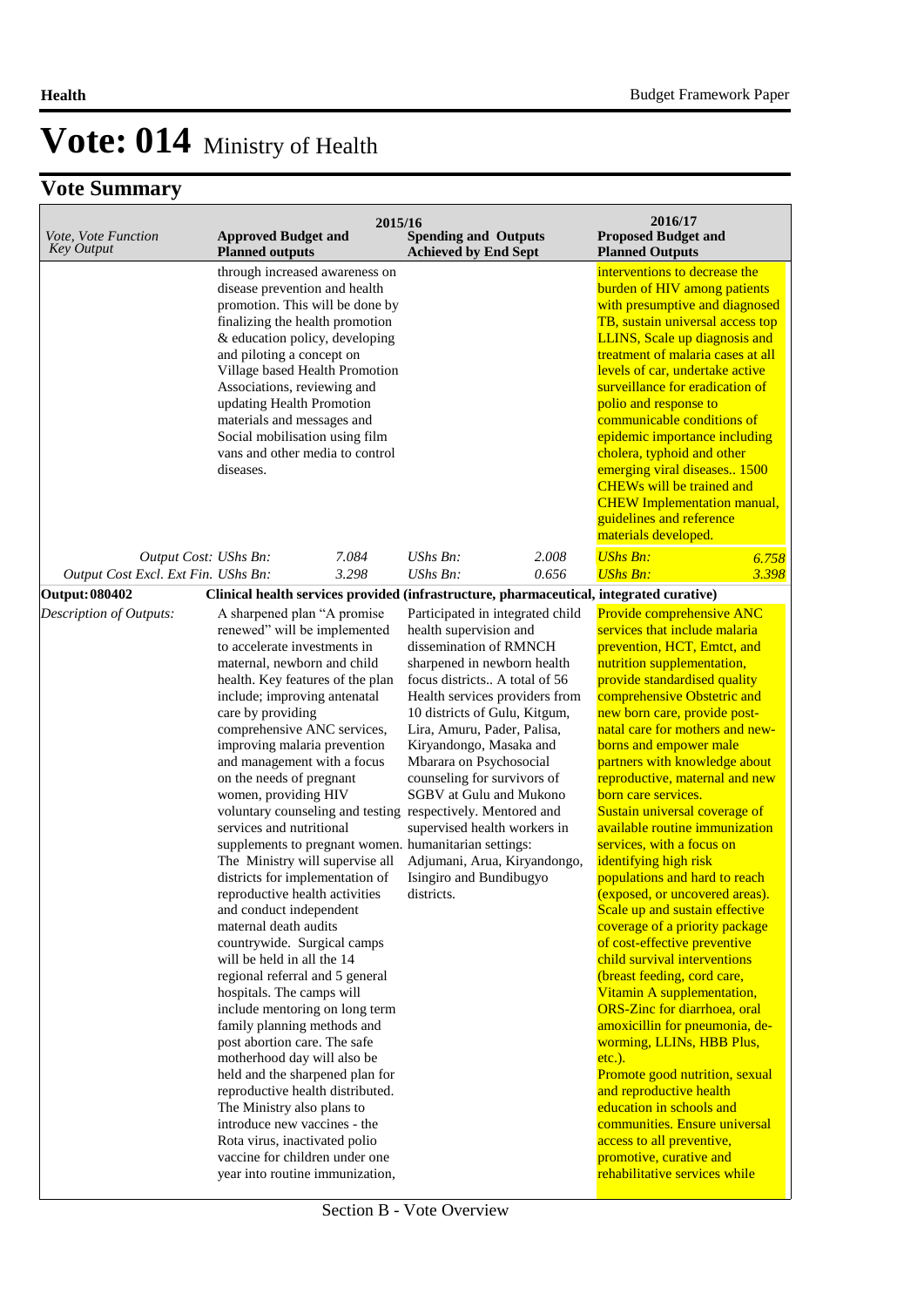| Vote, Vote Function                                                                                                                                      | 2015/16                                                                                                                                                                                                                                                                                                                                                                                                                                                                                                                                                                                                                                                                                                                                                                                                                                                                                                                                                                                                                                                            |                                                            | 2016/17<br><b>Proposed Budget and</b>                                                                                       |
|----------------------------------------------------------------------------------------------------------------------------------------------------------|--------------------------------------------------------------------------------------------------------------------------------------------------------------------------------------------------------------------------------------------------------------------------------------------------------------------------------------------------------------------------------------------------------------------------------------------------------------------------------------------------------------------------------------------------------------------------------------------------------------------------------------------------------------------------------------------------------------------------------------------------------------------------------------------------------------------------------------------------------------------------------------------------------------------------------------------------------------------------------------------------------------------------------------------------------------------|------------------------------------------------------------|-----------------------------------------------------------------------------------------------------------------------------|
| <b>Key Output</b>                                                                                                                                        | <b>Approved Budget and</b><br><b>Planned outputs</b>                                                                                                                                                                                                                                                                                                                                                                                                                                                                                                                                                                                                                                                                                                                                                                                                                                                                                                                                                                                                               | <b>Spending and Outputs</b><br><b>Achieved by End Sept</b> | <b>Planned Outputs</b>                                                                                                      |
|                                                                                                                                                          | conduct a country wide mass<br>measles campaign in all<br>children from 6 months to 5<br>years old, undertake Support<br>Supervision of Immunization<br>services in poorly performing<br>districts and integrated<br>monthly support supervision in<br>all districts. Administration of<br>traditional vaccines including<br>the Pentavalent vaccines will<br>continue.<br>Quarterly reports on the status<br>and performance of health<br>infrastructure and quality of<br>pharmaceutical and curative<br>services in the country will be<br>produced. Health workers will<br>be trained in different health<br>service delivery modalities<br>countrywide. All Public health<br>emergencies will be responded<br>to.<br>Further improvements in the<br>supply chain management for<br>essential medicines, vaccines<br>and other health supplies will be<br>realized through improved and<br>innovative strategies in the<br>supply system. Vaccine storage<br>capacity will be enhanced at all<br>levels. Supervision will be<br>enhanced through collaboration |                                                            | ensuring quality. Social<br>marketing to increase demand<br>for life saving commodities<br>especially in the private sector |
|                                                                                                                                                          | with partners, local<br>governments and other stake                                                                                                                                                                                                                                                                                                                                                                                                                                                                                                                                                                                                                                                                                                                                                                                                                                                                                                                                                                                                                |                                                            |                                                                                                                             |
| Performance Indicators:                                                                                                                                  | holders.                                                                                                                                                                                                                                                                                                                                                                                                                                                                                                                                                                                                                                                                                                                                                                                                                                                                                                                                                                                                                                                           |                                                            |                                                                                                                             |
| No. of health workers<br>receiving in-service training<br>in the various programme<br>areas (EPI, RH, CH,<br>Nutrition, Comprehensive<br>HIV/AIDS e.t.c) | 3,000                                                                                                                                                                                                                                                                                                                                                                                                                                                                                                                                                                                                                                                                                                                                                                                                                                                                                                                                                                                                                                                              | 200                                                        | 2000                                                                                                                        |
| No. of health students<br>accessing distance education<br>courses                                                                                        | 110                                                                                                                                                                                                                                                                                                                                                                                                                                                                                                                                                                                                                                                                                                                                                                                                                                                                                                                                                                                                                                                                | 70                                                         | 112                                                                                                                         |
| No. and proportion of health 250<br>workers given<br>scholarships/bursaries for<br>further training**                                                    |                                                                                                                                                                                                                                                                                                                                                                                                                                                                                                                                                                                                                                                                                                                                                                                                                                                                                                                                                                                                                                                                    | 100                                                        | 250                                                                                                                         |
| No of support supervision<br>visits to Regional Referral<br>Hospitals conducted                                                                          | 14                                                                                                                                                                                                                                                                                                                                                                                                                                                                                                                                                                                                                                                                                                                                                                                                                                                                                                                                                                                                                                                                 | 7                                                          | 14                                                                                                                          |
| Couple Years of Protection                                                                                                                               | 4,000,000                                                                                                                                                                                                                                                                                                                                                                                                                                                                                                                                                                                                                                                                                                                                                                                                                                                                                                                                                                                                                                                          | 1500000                                                    | 4,400,000                                                                                                                   |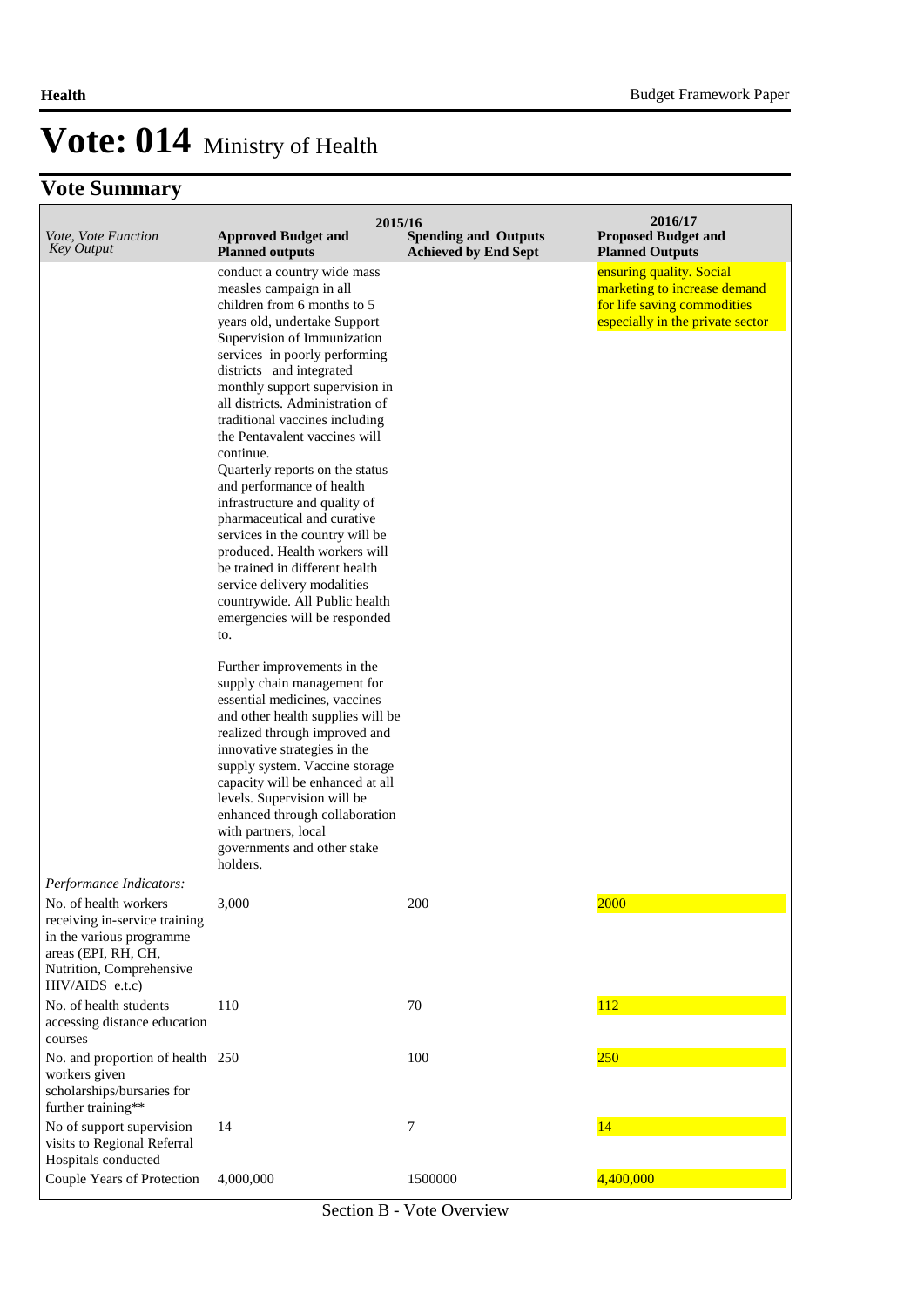| Vote, Vote Function<br><b>Key Output</b>                                                                | <b>Approved Budget and</b><br><b>Planned outputs</b>                                                                                                                                                                                                                                                     | 2015/16 | <b>Spending and Outputs</b><br><b>Achieved by End Sept</b>                                                                                                                                                                                                                                                                                                                            |       | 2016/17<br><b>Proposed Budget and</b><br><b>Planned Outputs</b>                                                                                                                                                                                                                                                                                                                                                                                                                                                                                                   |       |
|---------------------------------------------------------------------------------------------------------|----------------------------------------------------------------------------------------------------------------------------------------------------------------------------------------------------------------------------------------------------------------------------------------------------------|---------|---------------------------------------------------------------------------------------------------------------------------------------------------------------------------------------------------------------------------------------------------------------------------------------------------------------------------------------------------------------------------------------|-------|-------------------------------------------------------------------------------------------------------------------------------------------------------------------------------------------------------------------------------------------------------------------------------------------------------------------------------------------------------------------------------------------------------------------------------------------------------------------------------------------------------------------------------------------------------------------|-------|
| (Estimated number of<br>couples protected against<br>pregnancy during a one-year<br>period)             |                                                                                                                                                                                                                                                                                                          |         |                                                                                                                                                                                                                                                                                                                                                                                       |       |                                                                                                                                                                                                                                                                                                                                                                                                                                                                                                                                                                   |       |
| Output Cost: UShs Bn:                                                                                   |                                                                                                                                                                                                                                                                                                          | 2.561   | $UShs Bn$ :                                                                                                                                                                                                                                                                                                                                                                           | 0.539 | <b>UShs Bn:</b>                                                                                                                                                                                                                                                                                                                                                                                                                                                                                                                                                   | 2.762 |
| <b>Output: 080403</b>                                                                                   |                                                                                                                                                                                                                                                                                                          |         | National endemic and epidemic disease control services provided                                                                                                                                                                                                                                                                                                                       |       |                                                                                                                                                                                                                                                                                                                                                                                                                                                                                                                                                                   |       |
| Description of Outputs:                                                                                 | Endemic and epidemic diseases<br>prevented and controlled<br>wherever they arise, Epidemic<br>preparedness enhanced<br>nationwide, compliance with<br><b>International Health</b><br>Regulations ensured, programs<br>targeting diseases for<br>eradication and elimination<br>strengthened countrywide. |         | Technical support supervision<br>and follow up on cholera<br>control and prevention to<br>Kasese and Arua districts. Held<br>a stake holders meeting with the<br>district leaders in malaria<br>epidemic districts of northern<br>Uganda including Agago,<br>Amuru, Apac, Gulu, Kitgum,<br>Kole, Lamwo, Nwoya, Oyam<br>and Pader districts to forge a<br>way forward for the epidemic |       | Surveillance and response to<br>communicable conditions of<br>epidemic importance including<br>cholera, typhoid, Emerging<br>Viral Diseases, etc.<br><b>Build local capacity for</b><br>managing emergencies and<br>building resilience to major<br>hazards.<br>Ensure the attainment of the<br><b>International Health</b><br><b>Regulations 2005 core</b><br>competencies.<br><b>Cross border collaboration and</b><br>community empowerment to<br>emergency preparedness and<br>response including refugees and<br>other migrant and vulnerable<br>population. |       |
| Performance Indicators:<br>No. of weekly surveillance                                                   | 52                                                                                                                                                                                                                                                                                                       |         | 12                                                                                                                                                                                                                                                                                                                                                                                    |       | 52                                                                                                                                                                                                                                                                                                                                                                                                                                                                                                                                                                |       |
| reports released<br>Output Cost: UShs Bn:                                                               |                                                                                                                                                                                                                                                                                                          | 3.546   | UShs Bn:                                                                                                                                                                                                                                                                                                                                                                              | 0.786 | <b>UShs Bn:</b>                                                                                                                                                                                                                                                                                                                                                                                                                                                                                                                                                   | 2.973 |
| Output Cost Excl. Ext Fin. UShs Bn:                                                                     |                                                                                                                                                                                                                                                                                                          | 2.313   | UShs Bn:                                                                                                                                                                                                                                                                                                                                                                              | 0.533 | <b>UShs Bn:</b>                                                                                                                                                                                                                                                                                                                                                                                                                                                                                                                                                   | 2.513 |
| <b>Output: 080404</b>                                                                                   |                                                                                                                                                                                                                                                                                                          |         | Technical support, monitoring and evaluation of service providers and facilities                                                                                                                                                                                                                                                                                                      |       |                                                                                                                                                                                                                                                                                                                                                                                                                                                                                                                                                                   |       |
| Description of Outputs:                                                                                 | supervision conducted in all<br>regional referral hospitals and<br>districts                                                                                                                                                                                                                             |         | Integrated and technical support Conducted the technical support Integrated and technical support<br>supervision in Arua, Maracha,<br>Koboko, Nebbi, Zombo, Nwoya regional referral hospitals and<br>and Gulu districts on<br>Onchcerciasis control activities.                                                                                                                       |       | supervision conducted in all<br>districts                                                                                                                                                                                                                                                                                                                                                                                                                                                                                                                         |       |
| Performance Indicators:                                                                                 |                                                                                                                                                                                                                                                                                                          |         |                                                                                                                                                                                                                                                                                                                                                                                       |       |                                                                                                                                                                                                                                                                                                                                                                                                                                                                                                                                                                   |       |
| No. of districts supervised<br>quarterly on EPI, RH, CH,<br>Nutrition, Comprehensive<br>HIV/AIDS e.t.c) | 111                                                                                                                                                                                                                                                                                                      |         | 20                                                                                                                                                                                                                                                                                                                                                                                    |       | 111                                                                                                                                                                                                                                                                                                                                                                                                                                                                                                                                                               |       |
| Output Cost: UShs Bn:                                                                                   |                                                                                                                                                                                                                                                                                                          | 0.421   | UShs Bn:                                                                                                                                                                                                                                                                                                                                                                              | 0.172 | <b>UShs Bn:</b>                                                                                                                                                                                                                                                                                                                                                                                                                                                                                                                                                   | 0.400 |
| <b>Output: 080405</b>                                                                                   | <b>Immunisation services provided</b>                                                                                                                                                                                                                                                                    |         |                                                                                                                                                                                                                                                                                                                                                                                       |       |                                                                                                                                                                                                                                                                                                                                                                                                                                                                                                                                                                   |       |
| Description of Outputs:                                                                                 | The population countrywide is<br>protected against life<br>threatening immunisable<br>diseases. Storage capacity at<br>districts will be enhanced. The<br>sector will continue with<br>provision of vaccines including<br>IPV and rota –virus.                                                           |         | Conducted Cold chain training<br>for cold chain technicians<br>selected from all regions in<br>Iganga on the new technology<br>of the temperature monitoring<br>devices (Fridge tag and Fridge<br>tagR) and Solar direct drive<br>systems. Installed cold chain<br>equipment in 30 districts and a<br>total of 68 Solar Direct drive                                                  |       | <b>Active surveillance for</b><br>eradication of polio.<br>New vaccines introductions;<br><b>•Inactivated Polio Vaccine</b><br>• Rota virus vaccine introduction<br>with 2 oral doses<br><b>•Human papillomavirus vaccine</b><br>introduction<br><b>Strengthen routine</b><br>immunization services with                                                                                                                                                                                                                                                          |       |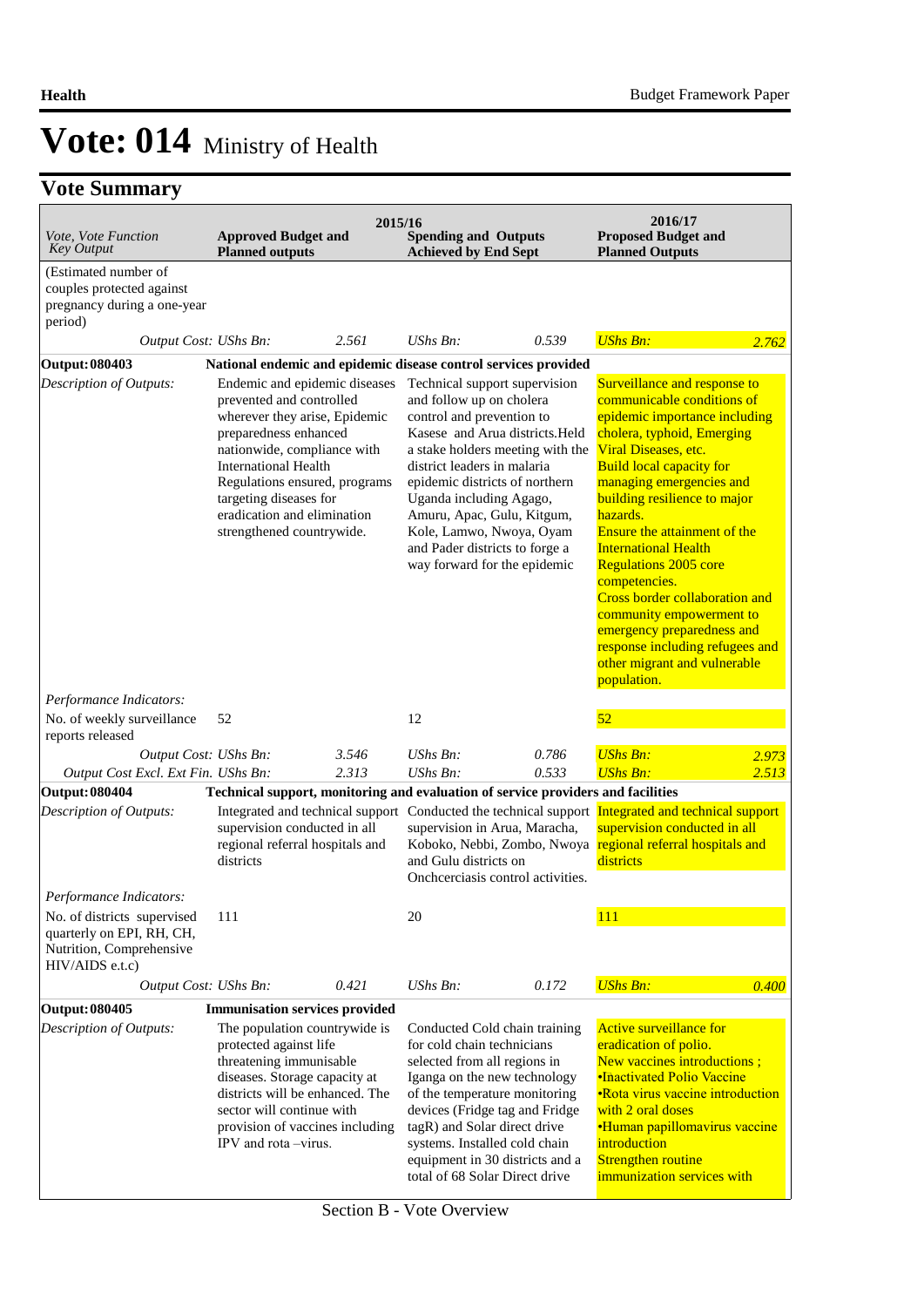| Vote, Vote Function<br><b>Key Output</b>                                                                                                                                                                                | <b>Approved Budget and</b><br><b>Planned outputs</b>                                                                       | 2015/16 | <b>Spending and Outputs</b><br><b>Achieved by End Sept</b>                                               |                                                                                                                                                     | 2016/17<br><b>Proposed Budget and</b><br><b>Planned Outputs</b>                                                                                                                                                                                                                                                        |        |
|-------------------------------------------------------------------------------------------------------------------------------------------------------------------------------------------------------------------------|----------------------------------------------------------------------------------------------------------------------------|---------|----------------------------------------------------------------------------------------------------------|-----------------------------------------------------------------------------------------------------------------------------------------------------|------------------------------------------------------------------------------------------------------------------------------------------------------------------------------------------------------------------------------------------------------------------------------------------------------------------------|--------|
|                                                                                                                                                                                                                         |                                                                                                                            |         | installed in readiness for the<br>Human Papilloma Virus<br>districts in October 2015                     | (SDD) refrigerators have been<br>Vaccine roll out. Conducted the<br>Integrated Measles campaign,<br>Polio SIAs in 23 highly selected $\overline{B}$ | focus on low coverage districts,<br>high dropout rates<br>Supplementary immunization<br>activities for routine vaccines.<br><b>Immunization against Hepatitis</b>                                                                                                                                                      |        |
| Performance Indicators:                                                                                                                                                                                                 |                                                                                                                            |         |                                                                                                          |                                                                                                                                                     |                                                                                                                                                                                                                                                                                                                        |        |
| No. of mass measles<br>campains carried<br>out**(rounds made)                                                                                                                                                           | 1                                                                                                                          |         | $\mathbf{1}$                                                                                             |                                                                                                                                                     |                                                                                                                                                                                                                                                                                                                        |        |
| Output Cost: UShs Bn:                                                                                                                                                                                                   |                                                                                                                            | 0.865   | $UShs Bn$ :                                                                                              | 0.166                                                                                                                                               | <b>UShs Bn:</b>                                                                                                                                                                                                                                                                                                        | 0.860  |
| <b>Output: 080412</b>                                                                                                                                                                                                   | <b>National Ambulance Services provided</b>                                                                                |         |                                                                                                          |                                                                                                                                                     |                                                                                                                                                                                                                                                                                                                        |        |
| Description of Outputs:                                                                                                                                                                                                 |                                                                                                                            |         | na                                                                                                       |                                                                                                                                                     | Create a national ambulance<br>system                                                                                                                                                                                                                                                                                  |        |
| Output Cost: UShs Bn:                                                                                                                                                                                                   |                                                                                                                            | 0.500   | UShs Bn:                                                                                                 | 0.036                                                                                                                                               | <b>UShs Bn:</b>                                                                                                                                                                                                                                                                                                        | 0.500  |
| <b>Vote Function Cost</b>                                                                                                                                                                                               | <b>UShs Bn:</b>                                                                                                            |         | 47.379 UShs Bn:                                                                                          |                                                                                                                                                     | 9.937 <i><b>UShs Bn:</b></i>                                                                                                                                                                                                                                                                                           | 47.479 |
| VF Cost Excl. Ext Fin.                                                                                                                                                                                                  | UShs Bn                                                                                                                    | 39.139  | UShs Bn                                                                                                  |                                                                                                                                                     | 8.039 UShs Bn                                                                                                                                                                                                                                                                                                          | 39.239 |
| Vote Function: 0805 Pharmaceutical and other Supplies                                                                                                                                                                   |                                                                                                                            |         |                                                                                                          |                                                                                                                                                     |                                                                                                                                                                                                                                                                                                                        |        |
| <b>Output: 080501</b>                                                                                                                                                                                                   | Preventive and curative Medical Supplies (including immuninisation)                                                        |         |                                                                                                          |                                                                                                                                                     |                                                                                                                                                                                                                                                                                                                        |        |
| Description of Outputs:<br>Performance Indicators:                                                                                                                                                                      | Pentavalent vaccines<br>(DONOR - GAVI Support),<br>IPV, rota virus and traditional<br>vaccines procured and<br>distributed |         | The following doses of<br>)1,000,000<br>6,000, (PCV)<br>1,717,800, (MEASLES)<br>and TT vaccines procured | vaccines were procured, (BCG<br>,(OPV)1,828,000,(PENTA)2,70<br>1,375,000. There were zero Rota                                                      | New vaccines introductions;<br><b>•Inactivated Polio Vaccine</b><br>•Rota virus vaccine introduction<br>with 2 oral doses<br><b>•Human papillomavirus vaccine</b><br>introduction<br><b>Pentavalent vaccines</b><br>(DONOR - GAVI Support),<br>IPV, rota virus and traditional<br>vaccines procured and<br>distributed |        |
| No. and percentage of ART<br>centres without stock outs<br>of ARVs lasting more than<br>1 week during the reportng<br>period                                                                                            | 100                                                                                                                        |         | 100                                                                                                      |                                                                                                                                                     |                                                                                                                                                                                                                                                                                                                        |        |
| Number of people tested and 9,183,365<br>counseled for HIV and who<br>received results<br>No. and percentage of ART<br>centres without stock outs<br>of ARVs lasting more than<br>1 week during the reporting<br>period |                                                                                                                            |         | 5000000                                                                                                  |                                                                                                                                                     | 9,183,365<br>100                                                                                                                                                                                                                                                                                                       |        |
| No. and percentage of public 100<br>health facilities with no<br>reported stock-outs of ACTs<br>any time during the reporting<br>period.                                                                                |                                                                                                                            |         | 50                                                                                                       |                                                                                                                                                     | 100                                                                                                                                                                                                                                                                                                                    |        |
| No. and percentage of<br>districts/reporting units                                                                                                                                                                      | 100                                                                                                                        |         | 100                                                                                                      |                                                                                                                                                     | 100                                                                                                                                                                                                                                                                                                                    |        |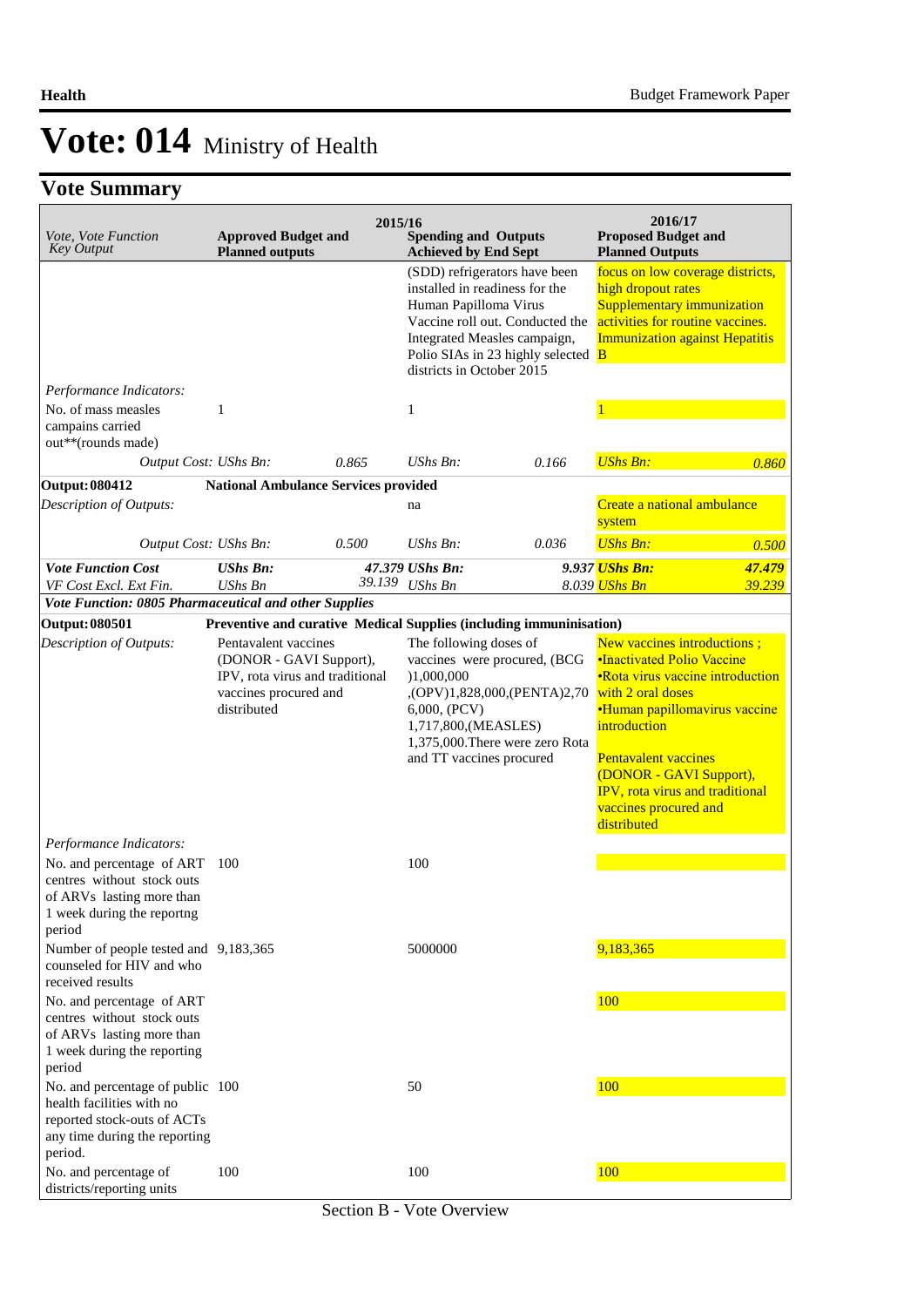## **Vote Summary**

| <i>Vote, Vote Function</i><br><b>Key Output</b>           | <b>Approved Budget and</b><br><b>Planned outputs</b> | 2015/16 | <b>Spending and Outputs</b><br><b>Achieved by End Sept</b> |        | 2016/17<br><b>Proposed Budget and</b><br><b>Planned Outputs</b> |         |  |  |
|-----------------------------------------------------------|------------------------------------------------------|---------|------------------------------------------------------------|--------|-----------------------------------------------------------------|---------|--|--|
| reporting no stock-out of                                 |                                                      |         |                                                            |        |                                                                 |         |  |  |
| first-line anti-TB drugs                                  |                                                      |         |                                                            |        |                                                                 |         |  |  |
| during the reporting period.                              |                                                      |         |                                                            |        |                                                                 |         |  |  |
| Output Cost: UShs Bn:                                     |                                                      | 176.216 | UShs $Bn$ :                                                | 63.153 | $UShs Bn:$                                                      | 180.336 |  |  |
| Output Cost Excl. Ext Fin. UShs Bn:                       |                                                      | 7.400   | UShs $Bn$ :                                                | 2.285  | <b>UShs Bn:</b>                                                 | 7.400   |  |  |
| <b>Vote Function Cost</b>                                 | <b>UShs Bn:</b>                                      |         | 234.146 UShs Bn:                                           |        | 72.614 <i>UShs Bn:</i>                                          | 299.540 |  |  |
| VF Cost Excl. Ext Fin.                                    | UShs Bn                                              | 15.030  | $UShs$ $Bn$                                                |        | 3.606 UShs Bn                                                   | 12.400  |  |  |
| Vote Function: 0849 Policy, Planning and Support Services |                                                      |         |                                                            |        |                                                                 |         |  |  |
| <b>Vote Function Cost</b>                                 | $UShs Bn:$                                           |         | 40.628 UShs Bn:                                            |        | 4.717 <i>UShs Bn:</i>                                           | 40.813  |  |  |
| VF Cost Excl. Ext Fin.                                    | UShs Bn                                              | 31.012  | $UShs$ $Bn$                                                |        | 2.905 UShs Bn                                                   | 27.333  |  |  |
| <b>Cost of Vote Services:</b>                             | UShs $Bn$ :                                          |         | 539.563 UShs Bn:                                           |        | 161.362 UShs Bn:                                                | 647.272 |  |  |
| Vote Cost Excl. Ext Fin.                                  | UShs Bn                                              |         | 102.817 UShs Bn                                            |        | 16.529 <mark>UShs Bn</mark>                                     | 94.444  |  |  |

*\* Excluding Taxes and Arrears*

*2016/17 Planned Outputs*

The key areas of focus for FY 2016/17 are;

1. Human resource (attraction, motivation, retention, training and development).

2. Improvement of maternal and child health services including reproductive health.

3. Control of HIV/AIDS, Malaria, TB & Hepatitis .

4. Improving Primary Health Care (disease prevention and health promotion, nutrition, environmental sanitation , hygiene, functionalizing lower level health facilities).

5. Reduction of referrals abroad (equipping, training, recruitment of specialists, staff motivation and acquisition of specialized medicines).

- 6. Enhancing blood collection under the Uganda Blood Transfusion Services.
- 7. Control/preparedness for disease outbreaks including surveillance.
- 8. Infrastructural rehabilitation and remodeling as well as constructing new facilities.
- 9. Strengthening the community health extension system

The Ministry will scale up access to ART for all CD4 count 500 cell/ul and below, implement TB/HIV interventions to decrease the burden of HIV among patients with presumptive and diagnosed TB, sustain universal access top LLINS, Scale up diagnosis and treatment of malaria cases at all levels of car, undertake active surveillance for eradication of polio and response to communicable conditions of epidemic importance including cholera, typhoid and other emerging viral diseases.. 1500 CHEWs will be trained and CHEW Implementation manual, guidelines and reference materials developed.

Provide comprehensive ANC services that include malaria prevention, HCT, Emtct, and nutrition supplementation, provide standardised quality comprehensive Obstetric and new born care, provide post-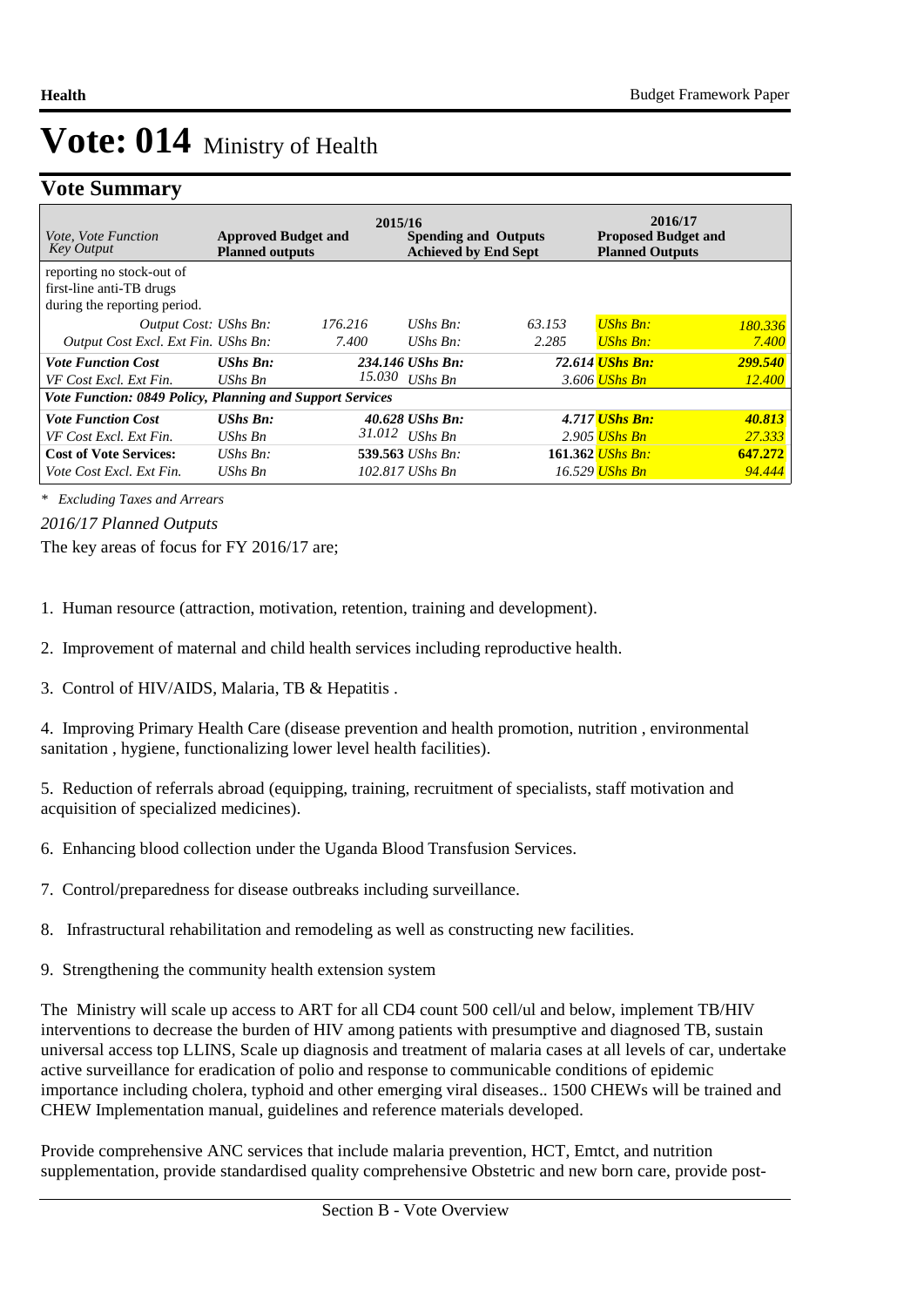### **Vote Summary**

natal care for mothers and new-borns and empower male partners with knowledge about reproductive, maternal and new born care services.

Sustain universal coverage of available routine immunization services, with a focus on identifying high risk populations and hard to reach (exposed, or uncovered areas). Scale up and sustain effective coverage of a priority package of cost-effective preventive child survival interventions (breast feeding, cord care, Vitamin A supplementation, ORS-Zinc for diarrhoea, oral amoxicillin for pneumonia, de-worming, LLINs, HBB Plus, etc.).

Promote good nutrition, sexual and reproductive health education in schools and communities. Ensure universal access to all preventive, promotive, curative and rehabilitative services while ensuring quality. Social marketing to increase demand for life saving commodities especially in the private sector.

### **Table V2.2: Past and Medium Term Key Vote Output Indicators\***

|                                                                                                                                                        | 2015/16                   |                         |                               | <b>MTEF Projections</b> |                |         |
|--------------------------------------------------------------------------------------------------------------------------------------------------------|---------------------------|-------------------------|-------------------------------|-------------------------|----------------|---------|
| Vote Function Key Output<br><b>Indicators and Costs:</b>                                                                                               | 2014/15<br><b>Outturn</b> | <b>Approved</b><br>Plan | Outturn by<br><b>End Sept</b> | 2016/17                 | 2017/18        | 2018/19 |
| <b>Vote: 014 Ministry of Health</b>                                                                                                                    |                           |                         |                               |                         |                |         |
| Vote Function:0801 Sector Monitoring and Quality Assurance                                                                                             |                           |                         |                               |                         |                |         |
| Vote Function Cost (UShs bn)                                                                                                                           | 0.614                     | 0.810                   | 0.199                         | 1.110                   | 1.004          | 0.904   |
| Vote Function:0802 Health systems development                                                                                                          |                           |                         |                               |                         |                |         |
| Number of hospitals constructed                                                                                                                        |                           | $\mathbf{1}$            | 1                             | $\overline{2}$          | $\overline{2}$ |         |
| Number of hospitals renovated                                                                                                                          |                           | 9                       | 9                             | 15                      | 14             |         |
| Number of health centre Ivs<br>renovated                                                                                                               |                           | 26                      | 26                            | 26                      |                |         |
| <b>Vote Function Cost (UShs bn)</b>                                                                                                                    | N/A                       | 218.325                 | 73.246                        | 255.743                 | 37.166         | 18.755  |
| VF Cost Excl. Ext Fin.                                                                                                                                 | 4.660                     | 11.275                  | 1.130                         | 11.775                  | N/A            | N/A     |
| <b>Vote Function:0803 Health Research</b>                                                                                                              |                           |                         |                               |                         |                |         |
| <b>Vote Function Cost (UShs bn)</b>                                                                                                                    | 1.743                     | 2.677                   | 0.649                         | 2.587                   | 2.919          | 2.661   |
| Vote Function:0804 Clinical and public health                                                                                                          |                           |                         |                               |                         |                |         |
| Couple Years of Protection<br>(Estimated number of couples<br>protected against pregnancy during a<br>one-year period)                                 |                           | 4,000,000               | 1500000                       | 4,400,000               | 4700000        |         |
| No of support supervision visits to<br>Regional Referral Hospitals<br>conducted                                                                        |                           | 14                      | 7                             | 14                      | 14             |         |
| No. and proportion of health workers<br>given scholarships/bursaries for<br>further training**                                                         |                           | 250                     | 100                           | 250                     |                |         |
| No. of health students accessing<br>distance education courses                                                                                         |                           | 110                     | 70                            | 112                     |                |         |
| No. of health workers receiving in-<br>service training in the various<br>programme areas (EPI, RH, CH,<br>Nutrition, Comprehensive<br>HIV/AIDS e.t.c) |                           | 3,000                   | 200                           | 2000                    |                |         |
| No. of weekly surveillance reports                                                                                                                     |                           | 52                      | 12                            | 52                      | 52             | 52      |
| released<br>No. of districts supervised quarterly<br>on EPI, RH, CH, Nutrition,<br>Comprehensive HIV/AIDS e.t.c)                                       |                           | 111                     | 20                            | 111                     |                |         |
| No. of mass measles campains<br>carried out**(rounds made)                                                                                             |                           | 1                       | 1                             | $\mathbf{1}$            |                |         |
| Vote Function Cost (UShs bn)                                                                                                                           | N/A                       | 47.379                  | 9.937                         | 47.479                  | 63.626         | 39.047  |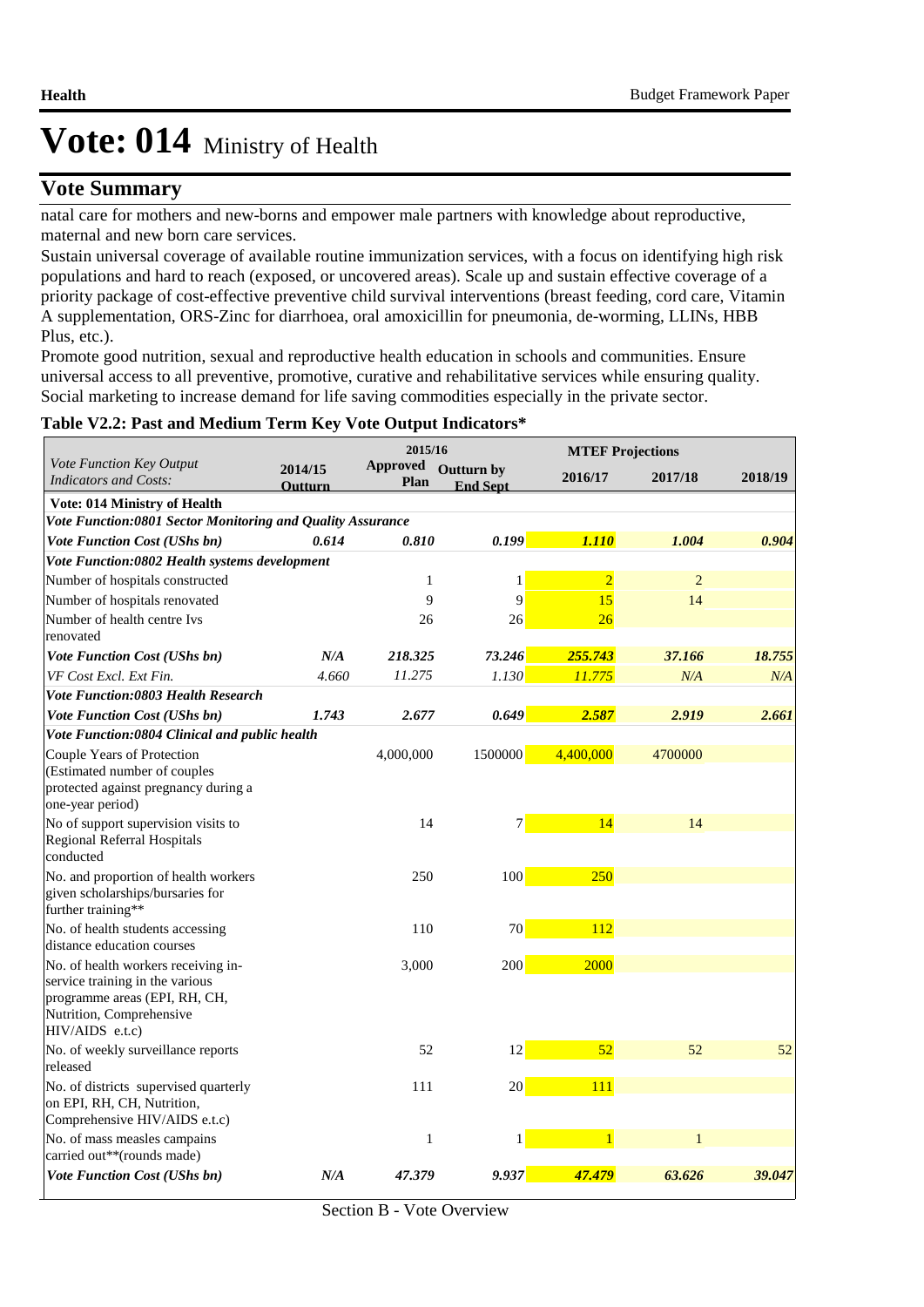## **Vote Summary**

|                                                                                                                                   |                           | 2015/16                 |                                      |           | <b>MTEF Projections</b> |         |
|-----------------------------------------------------------------------------------------------------------------------------------|---------------------------|-------------------------|--------------------------------------|-----------|-------------------------|---------|
| Vote Function Key Output<br><b>Indicators and Costs:</b>                                                                          | 2014/15<br><b>Outturn</b> | <b>Approved</b><br>Plan | <b>Outturn by</b><br><b>End Sept</b> | 2016/17   | 2017/18                 | 2018/19 |
| VF Cost Excl. Ext Fin.                                                                                                            | 19.290                    | 39.139                  | 8.039                                | 39.239    | N/A                     | N/A     |
| Vote Function:0805 Pharmaceutical and other Supplies                                                                              |                           |                         |                                      |           |                         |         |
| No. and percentage of<br>districts/reporting units reporting no<br>stock-out of first-line anti-TB drugs                          |                           | 100                     | 100                                  | 100       | 100                     |         |
| during the reporting period.                                                                                                      |                           |                         |                                      |           |                         |         |
| No. and percentage of public health<br>facilities with no reported stock-outs<br>of ACTs any time during the<br>reporting period. |                           | 100                     | 50                                   | 100       | 100                     |         |
| No. and percentage of ART centres<br>without stock outs of ARVs lasting<br>more than 1 week during the<br>reporting period        |                           |                         |                                      | 100       | 100                     |         |
| No. and percentage of ART centres<br>without stock outs of ARVs lasting<br>more than 1 week during the<br>reportng period         |                           | 100                     | 100                                  |           |                         |         |
| Number of people tested and<br>counseled for HIV and who received<br>results                                                      |                           | 9,183,365               | 5000000                              | 9,183,365 | 9,183,365               |         |
| <b>Vote Function Cost (UShs bn)</b>                                                                                               | N/A                       | 231.516                 | 72.614                               | 299.540   | 15.100                  | 75.524  |
| VF Cost Excl. Ext Fin.                                                                                                            | 6.653                     | 12.4                    | 3.606                                | 12.400    | N/A                     | N/A     |
| Vote Function:0849 Policy, Planning and Support Services                                                                          |                           |                         |                                      |           |                         |         |
| <b>Vote Function Cost (UShs bn)</b>                                                                                               | N/A                       | 38.855                  | 4.717                                | 40.813    | 41.202                  | 53.747  |
| VF Cost Excl. Ext Fin.                                                                                                            | 9.610                     | 29.24                   | 2.905                                | 27.333    | N/A                     | N/A     |
| <b>Cost of Vote Services (UShs Bn)</b>                                                                                            | N/A                       | 539.563                 | 161.362                              | 647.272   | 161.017                 | 190.639 |
| Vote Cost Excl. Ext Fin                                                                                                           | 42.571                    | 95.541                  | 16.529                               | 94.444    | N/A                     | N/A     |

#### *Medium Term Plans*

1. Improving the management of human resources by rolling out the Human Resource for Health (HRH) Management Information System to provide information on levels and distribution of health workers. With the guidance of the Ministry of Public Service, the Hard to Reach Area Incentive Framework (HRIF) will continue to be implemented.

2. Further improvements in the supply chain management for essential medicines, vaccines and other health supplies will be realized through improved and innovative strategies in the supply system. Supervision will be enhanced through collaboration with partners, local governments and other stake holders. By expediting procurement, improving the collaboration with NMS and reducing leakages, the availability of medicines and vaccines will be improved. Procurement plans from health facilities shall serve as the basis for improving resource allocation for medicines at the various levels.

3. Development plans for Regional Referral Hospitals will be implemented and will form the basis for allocating Development funds more efficiently.

4. Emphasis will continue to be placed on consolidating the existing health infrastructure through equipping and renovation, rather than the construction of new facilities.

5. Further improve the functionality and coverage of village health teams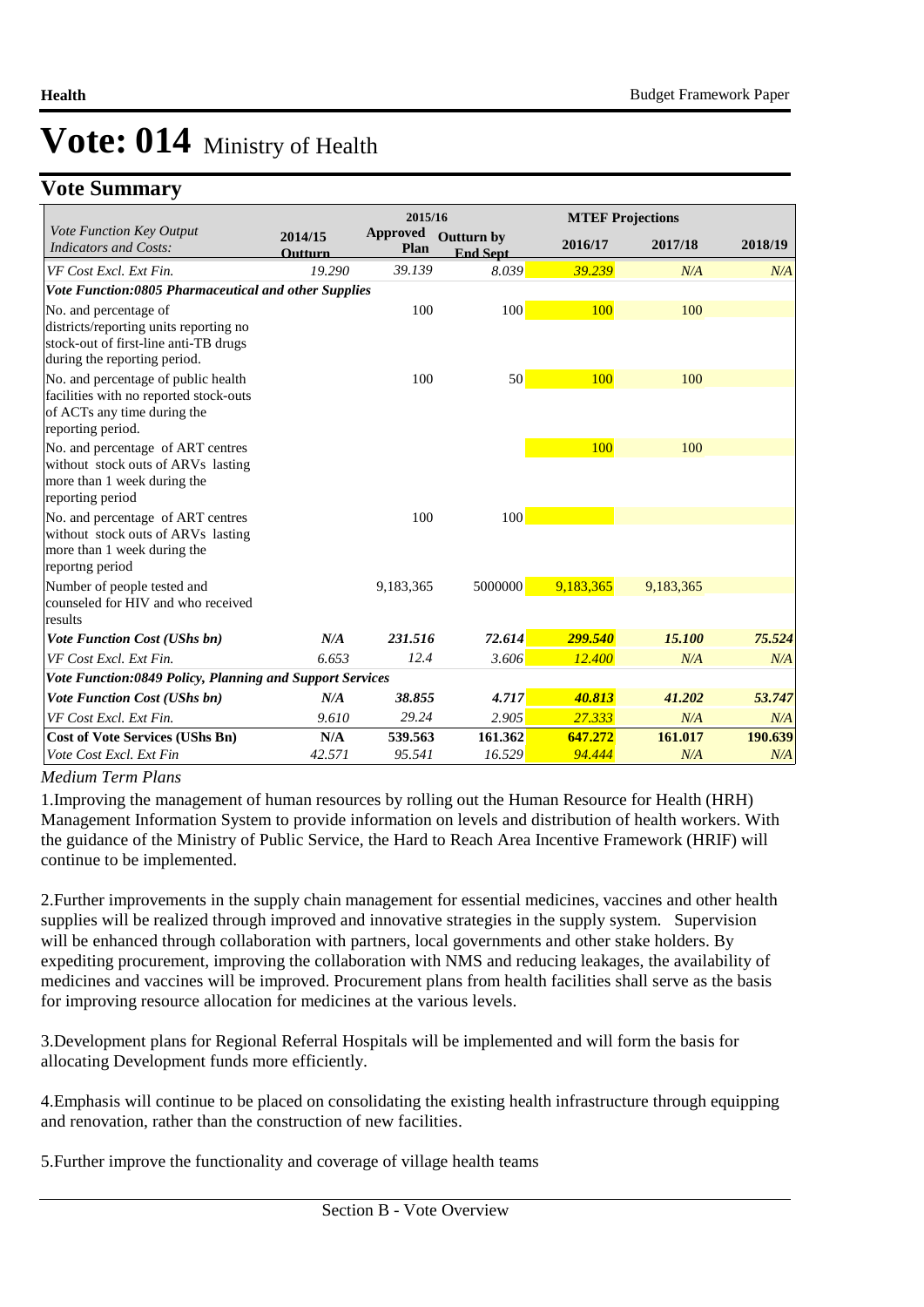### **Vote Summary**

6. Scale up the road map for Reproductive and Maternal health and the Child Survival Strategy countrywide

7. Enhance budget monitoring in the sector and improve the overall resource allocation criteria

8. Implement the new resource allocation formula for PHC grants.

9. Training in Leadership and Management will be carried out country wide

10. Enhancing public –private partnership

### **(ii) Efficiency of Vote Budget Allocations**

To ensure efficiency and value for money over the medium term, the sector will implement the following strategies;

1. Undertake efficiency studies in health facilities to investigate factors that affect efficiency and how efficiency can be improved.

2 Implement the health financing strategy.

3. Enhance partnership with the private sector in areas of comparative advantage.

4. Strengthen future analysis and value for money audit.

5. Implement a transparent and technically sound process to allocate resources to distribute to districts, Hospitals and other spending institutions including formulation and or review of resource allocation formulas. In addition, decision of new programs will give special preference to districts with highest poverty incidence, poorest mortality indicators, hard to reach and hard to stay areas in allocation of resources.

6. Reduce waste in health sector through minimizing inputs for any given output by; improving management and performance of health workers by paying them reasonably well, providing of their welfare through incentives, and improving logistics and procurement management systems. Given the high value of third party commodities, the sector will explore ways of improving efficiency in health spending through; management of donations of medicines, reduce waste in pharmaceuticals, reduce the costs of clearing and handling charges of medicines and vaccines and drugs procurement and deliveries. Other initiatives include the financial and commodities trucking system (FACTS).

**Table V2.3: Allocations to Key Sector and Service Delivery Outputs over the Medium Term**

|                                 | $(i)$ Allocation (Shs Bn) |       |                                 | $(ii)$ % Vote Budget |          |          |                                 |          |
|---------------------------------|---------------------------|-------|---------------------------------|----------------------|----------|----------|---------------------------------|----------|
| <b>Billion Uganda Shillings</b> |                           |       | 2015/16 2016/17 2017/18 2018/19 |                      |          |          | 2015/16 2016/17 2017/18 2018/19 |          |
| <b>Key Sector</b>               | 192.2                     | 195.7 | 51.4                            | 117.2                | $35.6\%$ |          | $30.2\%$ 32.1%                  | $61.7\%$ |
| Service Delivery                | 387.5                     | 396.4 | 107.1                           | 132.6                | $71.8\%$ | $61.2\%$ | 66.8%                           | 69.8%    |

The table below illustrates selected direct costs underlying the key service delivery outputs, for selected categories of health infrastructure (both central and local government level), medical and pharmaceutical supplies, and services. Given the wide range of outputs, additional cost information is available in the Guidelines on Standard Equipment & Instruments for Health Centres II-IV, District and Regional Hospitals issued by the National Advisory Committee on Medical Equipment (NACME), and Health Infrastructure Standards issued by Ministry of Health. It is key to note that indirect transactory expenses incurred in the attainment of these outputs, such as administrative expenses, are not included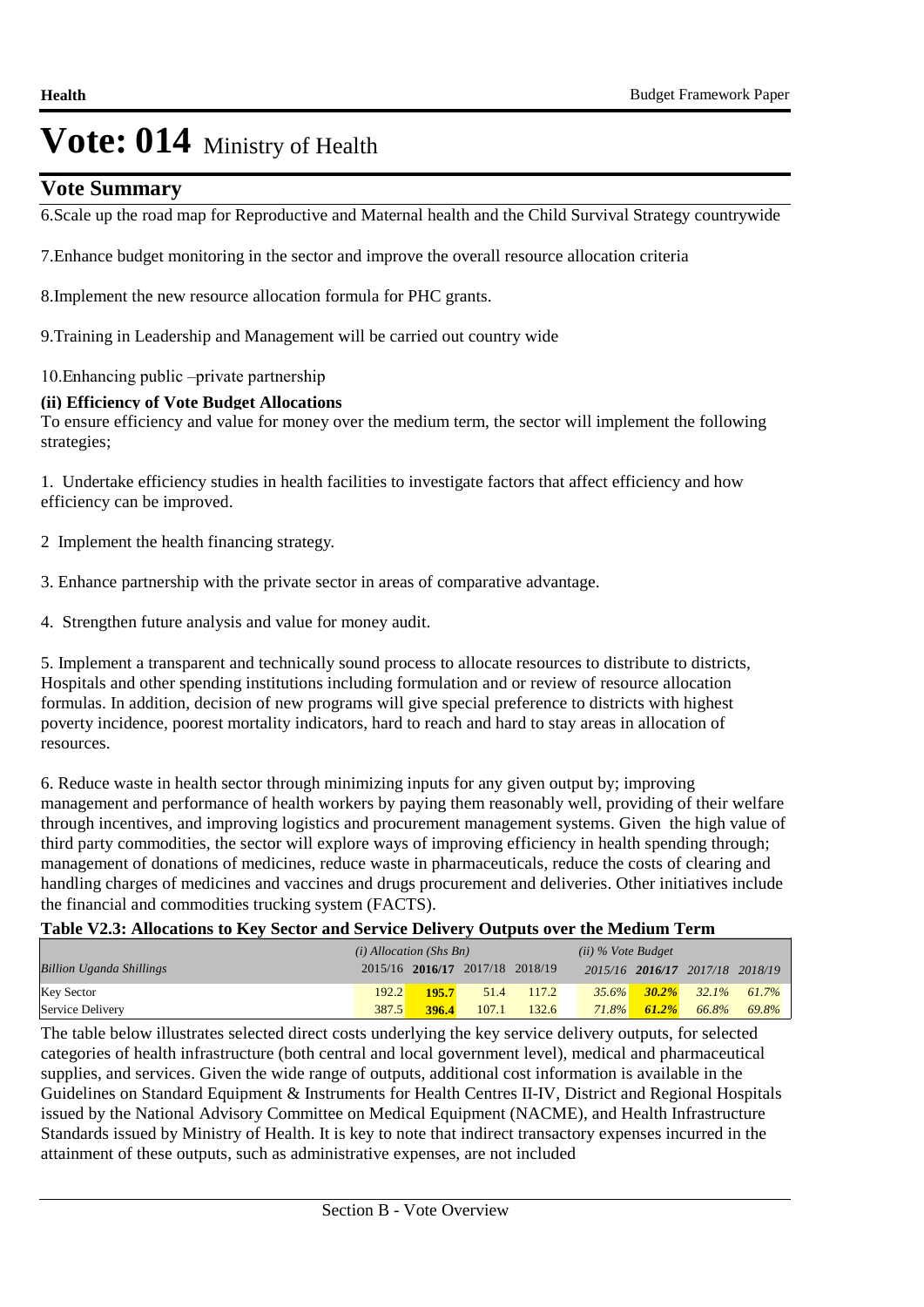## **Vote Summary**

| Table V2.4: Key Unit Costs of Services Provided and Services Funded (Shs '000) |                          |                           |                          |                            |                                                                                    |  |
|--------------------------------------------------------------------------------|--------------------------|---------------------------|--------------------------|----------------------------|------------------------------------------------------------------------------------|--|
| <b>Unit Cost</b><br><b>Description</b>                                         | <b>Actual</b><br>2014/15 | <b>Planned</b><br>2015/16 | <b>Actual</b><br>by Sept | <b>Proposed</b><br>2016/17 | <b>Costing Assumptions and Reasons for</b><br>any Changes and Variations from Plan |  |
| Vote Function:0802 Health systems development                                  |                          |                           |                          |                            |                                                                                    |  |
| Staff house 2 BED RM                                                           | 99.792                   | 99,792                    | 90,720                   | 99,792                     | 1 UNIT X 81 sq M x 1.232mil per sq mtr                                             |  |
| Staff house 1 BED RM.                                                          | 60,500                   | 60,500                    | 55,000                   | 60,500                     | 1 UNIT X 44 sq M x 1.375 mil per sq mtr                                            |  |
| PLACENTA PIT                                                                   | 3,300                    | 3,630                     | 3,300                    | 3,630                      |                                                                                    |  |
| <b>MEDICAL WASTE</b><br><b>PIT</b>                                             | 3,300                    | 3.630                     | 3,300                    | 3,630                      |                                                                                    |  |
| <b>HC IV OPERATING</b><br><b>THEATRE</b>                                       | 218,240                  | 218,240                   | 198,400                  | 218,240                    | 155 sq M x 1.408 mil per sq meter                                                  |  |
| <b>HC IV OPD</b>                                                               | 620,928                  | 620,928                   | 564,480                  | 620,928                    | 441 sq M x $1.408$ mil per sq meter                                                |  |
| <b>HC IV MORTUARY</b>                                                          | 33,495                   | 33,495                    | 30,450                   | 33,495                     | 29 sq M x $1.155$ mil per sq meter                                                 |  |
| <b>HC IV MATERNITY</b><br><b>WARD</b>                                          | 243,320                  | 243,320                   | 221,200                  | 243,320                    | 177 sq M x 1.374 mil per sq meter                                                  |  |
| <b>HC IV GENERAL</b><br><b>WARD</b>                                            | 214,696                  | 214,694                   | 195,176                  | 214,694                    | 157.4 sq M x $1.363$ mil per sq meter                                              |  |
| <b>HC III Out Patients</b><br>Department                                       | 214,148                  | 214,148                   | 194,680                  | 214,148                    | 157 sq M x $1.364$ mil per sq meter                                                |  |
| HC III<br><b>GENERAL/MATERNI</b><br>TY WARD                                    | 346,368                  | 346,368                   | 314,880                  | 346,368                    | 246 sq M x $1.408$ mil per sq meter                                                |  |
| 214                                                                            | 195,250                  | 195,250                   | 177,500                  | 195,250                    | 142 Sq M x $1.375$ mil per sq meter                                                |  |

### **(iii) Vote Investment Plans**

Allocations over the medium term are geared towards health systems development. The funds are allocated with the aim of functionalizing existing facilities, enhancing maternal and reproductive health and provision of requisite medical equipment.

### **Table V2.5: Allocations to Capital Investment over the Medium Term**

|                                           | $(i)$ Allocation (Shs Bn) |              |                                 | $(ii)$ % Vote Budget |           |                 |          |           |
|-------------------------------------------|---------------------------|--------------|---------------------------------|----------------------|-----------|-----------------|----------|-----------|
| <b>Billion Uganda Shillings</b>           |                           |              | 2015/16 2016/17 2017/18 2018/19 |                      |           | 2015/16 2016/17 | 2017/18  | 2018/19   |
| Consumption Expendture (Outputs Provided) | 280.3                     | <b>303.0</b> | 115.6                           | 171.9                | $52.0\%$  | $46.8\%$        | $72.1\%$ | 90.5%     |
| Grants and Subsidies (Outputs Funded)     | 13.7                      | 13.0         |                                 |                      | 2.5%      | $2.0\%$         |          |           |
| Investment (Capital Purchases)            | 245.5                     | <b>331.2</b> | 44.8                            | 18.1                 | 45.5%     | $51.2\%$        | 27.9%    | 9.5%      |
| <b>Grand Total</b>                        | 539.6                     | 647.3        | 160.4                           | 189.9                | $100.0\%$ | $100.0\%$       | 100.0%   | $100.0\%$ |

The major capital purchases for FY 2016/17 constitute rehabilitation and equipping of 9 general hospitals, construction of Kawempe , Kiruddu , Kawolo , Busolwe, Kayunga, Yumbe and the modern women's (Maternal and Neonatal) hospitals and rehabilitation of Mulago National Referral Hospital.

### **Table V2.6: Major Capital Investments**

| <b>Project, Programme</b>                                          | 2015/16                                                                   |                                                                                         | 2016/17                                                                   |  |  |  |  |
|--------------------------------------------------------------------|---------------------------------------------------------------------------|-----------------------------------------------------------------------------------------|---------------------------------------------------------------------------|--|--|--|--|
| <b>Vote Function Output</b><br><b>UShs Thousand</b>                | <b>Approved Budget, Planned</b><br><b>Outputs (Quantity and Location)</b> | <b>Actual Expenditure and</b><br><b>Outputs by September</b><br>(Quantity and Location) | <b>Proposed Budget, Planned</b><br><b>Outputs (Quantity and Location)</b> |  |  |  |  |
|                                                                    | Project 0220 Global Fund for AIDS, TB and Malaria                         |                                                                                         |                                                                           |  |  |  |  |
| 080572 Government<br><b>Buildings and</b><br><b>Administrative</b> |                                                                           |                                                                                         | Medicines Warehouse at<br>Kajansi Constructed                             |  |  |  |  |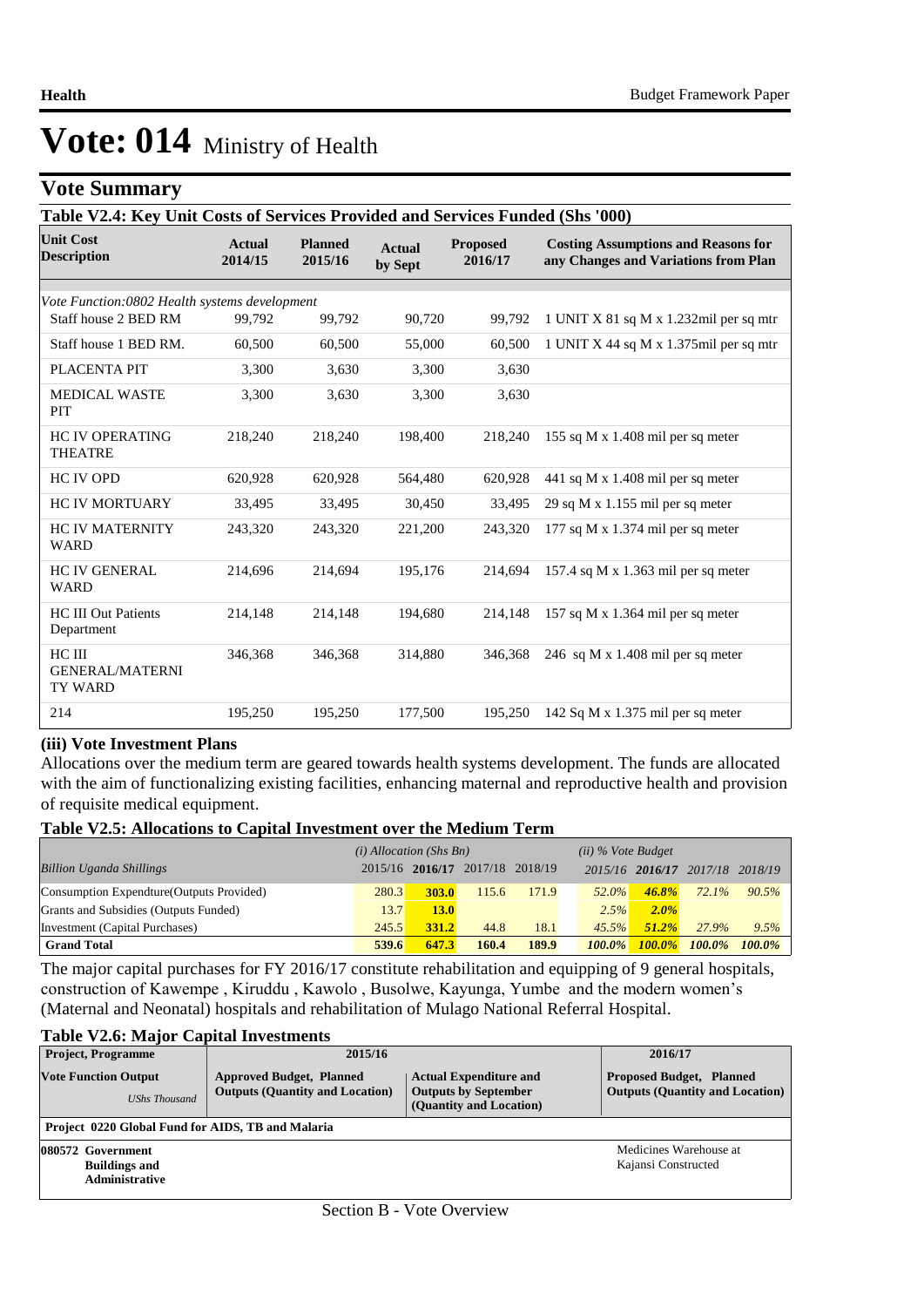|  | <b>Vote Summary</b> |  |
|--|---------------------|--|
|--|---------------------|--|

|  | <b>Project, Programme</b>                                                                     | 2015/16                                                                                                                                               |                                                                                                                                                                                       | 2016/17                                                                                                                                                                                                                            |
|--|-----------------------------------------------------------------------------------------------|-------------------------------------------------------------------------------------------------------------------------------------------------------|---------------------------------------------------------------------------------------------------------------------------------------------------------------------------------------|------------------------------------------------------------------------------------------------------------------------------------------------------------------------------------------------------------------------------------|
|  | <b>Vote Function Output</b><br><b>UShs Thousand</b>                                           | <b>Approved Budget, Planned</b><br><b>Outputs (Quantity and Location)</b>                                                                             | <b>Actual Expenditure and</b><br><b>Outputs by September</b><br>(Quantity and Location)                                                                                               | Proposed Budget, Planned<br><b>Outputs (Quantity and Location)</b>                                                                                                                                                                 |
|  | Infrastructure                                                                                |                                                                                                                                                       |                                                                                                                                                                                       |                                                                                                                                                                                                                                    |
|  | <b>Total</b>                                                                                  | $\bf{0}$                                                                                                                                              | $\theta$                                                                                                                                                                              | 3,000,000                                                                                                                                                                                                                          |
|  | <b>GoU</b> Development                                                                        | 0                                                                                                                                                     | $\theta$                                                                                                                                                                              | 0                                                                                                                                                                                                                                  |
|  | <b>External Financing</b>                                                                     | 0                                                                                                                                                     | $\theta$                                                                                                                                                                              | 3,000,000                                                                                                                                                                                                                          |
|  | 080575 Purchase of Motor<br><b>Vehicles and Other</b><br><b>Transport</b><br><b>Equipment</b> | One Field Vehicle procured                                                                                                                            | The procurement of a vehicle of<br>vehicle is awiting release of<br>funds.                                                                                                            | 2 M/Veh. (One Station Wagon<br>& One field Motor Vehicle<br>Procured                                                                                                                                                               |
|  | <b>Total</b>                                                                                  | 130,000                                                                                                                                               | $\theta$                                                                                                                                                                              | 799,708                                                                                                                                                                                                                            |
|  | <b>GoU</b> Development                                                                        | 130,000                                                                                                                                               | $\theta$                                                                                                                                                                              | 550,000                                                                                                                                                                                                                            |
|  | <b>External Financing</b>                                                                     | 0                                                                                                                                                     | $\theta$                                                                                                                                                                              | 249,708                                                                                                                                                                                                                            |
|  | 080577 Purchase of<br><b>Specialised</b><br>Machinery &<br>Equipment                          |                                                                                                                                                       |                                                                                                                                                                                       | Assorted Medical, Dental &<br>Surgical Equipment for TB,<br>HIV, Malaria and HSS                                                                                                                                                   |
|  | <b>Total</b>                                                                                  | $\bf{0}$                                                                                                                                              | $\theta$                                                                                                                                                                              | 60,653,836                                                                                                                                                                                                                         |
|  | <b>GoU</b> Development                                                                        | 0                                                                                                                                                     | $\theta$                                                                                                                                                                              | $\theta$                                                                                                                                                                                                                           |
|  | <b>External Financing</b>                                                                     | 0                                                                                                                                                     | $\theta$                                                                                                                                                                              | 60,653,836                                                                                                                                                                                                                         |
|  | Project 1141 Gavi Vaccines and HSSP                                                           |                                                                                                                                                       |                                                                                                                                                                                       |                                                                                                                                                                                                                                    |
|  | 080572 Government<br><b>Buildings and</b>                                                     | Consultancy services for civil                                                                                                                        | Two cold chain staff continue to                                                                                                                                                      | Consultancy services for civil<br>works procured                                                                                                                                                                                   |
|  | Administrative<br><b>Infrastructure</b>                                                       | works procured<br>support immunization service<br>delivery                                                                                            |                                                                                                                                                                                       | 20 district medicines stores                                                                                                                                                                                                       |
|  |                                                                                               | 20 district medicines stores<br>constructed                                                                                                           | M&E Specialist fully<br>operational and received salary.                                                                                                                              | constructed                                                                                                                                                                                                                        |
|  |                                                                                               | 13 districts in hard to reach<br>areas, each has 2 staff houses<br>constructed                                                                        | External Audit firm procured to<br>audit GAVI funds                                                                                                                                   | 13 districts in hard to reach<br>areas, each has 2 staff houses<br>constructed                                                                                                                                                     |
|  |                                                                                               | Solar systems functional for the<br>26 houses                                                                                                         |                                                                                                                                                                                       | Solar systems functional for the<br>26 houses                                                                                                                                                                                      |
|  |                                                                                               | 12 cold chain equipment<br>procured and installed.                                                                                                    |                                                                                                                                                                                       | 12 cold chain equipment<br>procured and installed.                                                                                                                                                                                 |
|  |                                                                                               | 2 generators for National<br>Vaccine Store procured                                                                                                   |                                                                                                                                                                                       | 2 generators for National<br>Vaccine Store procured                                                                                                                                                                                |
|  |                                                                                               | 1 freezer room installed at<br>National Vaccine Store                                                                                                 |                                                                                                                                                                                       | 1 freezer room installed at<br><b>National Vaccine Store</b>                                                                                                                                                                       |
|  | <b>Total</b>                                                                                  | 22,000,000                                                                                                                                            | 1,029,319                                                                                                                                                                             | 28,900,000                                                                                                                                                                                                                         |
|  | <b>GoU</b> Development                                                                        | 0                                                                                                                                                     | $\theta$                                                                                                                                                                              | 0                                                                                                                                                                                                                                  |
|  | <b>External Financing</b>                                                                     | 22,000,000                                                                                                                                            | 1,029,319                                                                                                                                                                             | 28,900,000                                                                                                                                                                                                                         |
|  |                                                                                               | Project 1148 Public Health Laboratory strengthening project                                                                                           |                                                                                                                                                                                       |                                                                                                                                                                                                                                    |
|  | 080472 Government<br><b>Buildings and</b><br>Administrative<br>Infrastructure                 | 1. Const ruction o of Mbale<br>laboratory and remodelling of<br>Lacor laboratory.<br>2. Supervision of civil works at<br>Mbale and Lacor laboratories | Final architectural drawings<br>submitted by consultant<br>75 % of the NTRL construction<br>at Butabika completed<br>Installation of HVAC<br>equipment at NTRL Butabika<br>is pending | 1. Continuation of construction<br>of Mbale and Lacor labs<br>2. VHF Isolation unit and staff<br>accomodation facility in place<br>at Mulago Hospital<br>3. MDR treatment centers at<br>Mbale and Moroto remodelled<br>and equiped |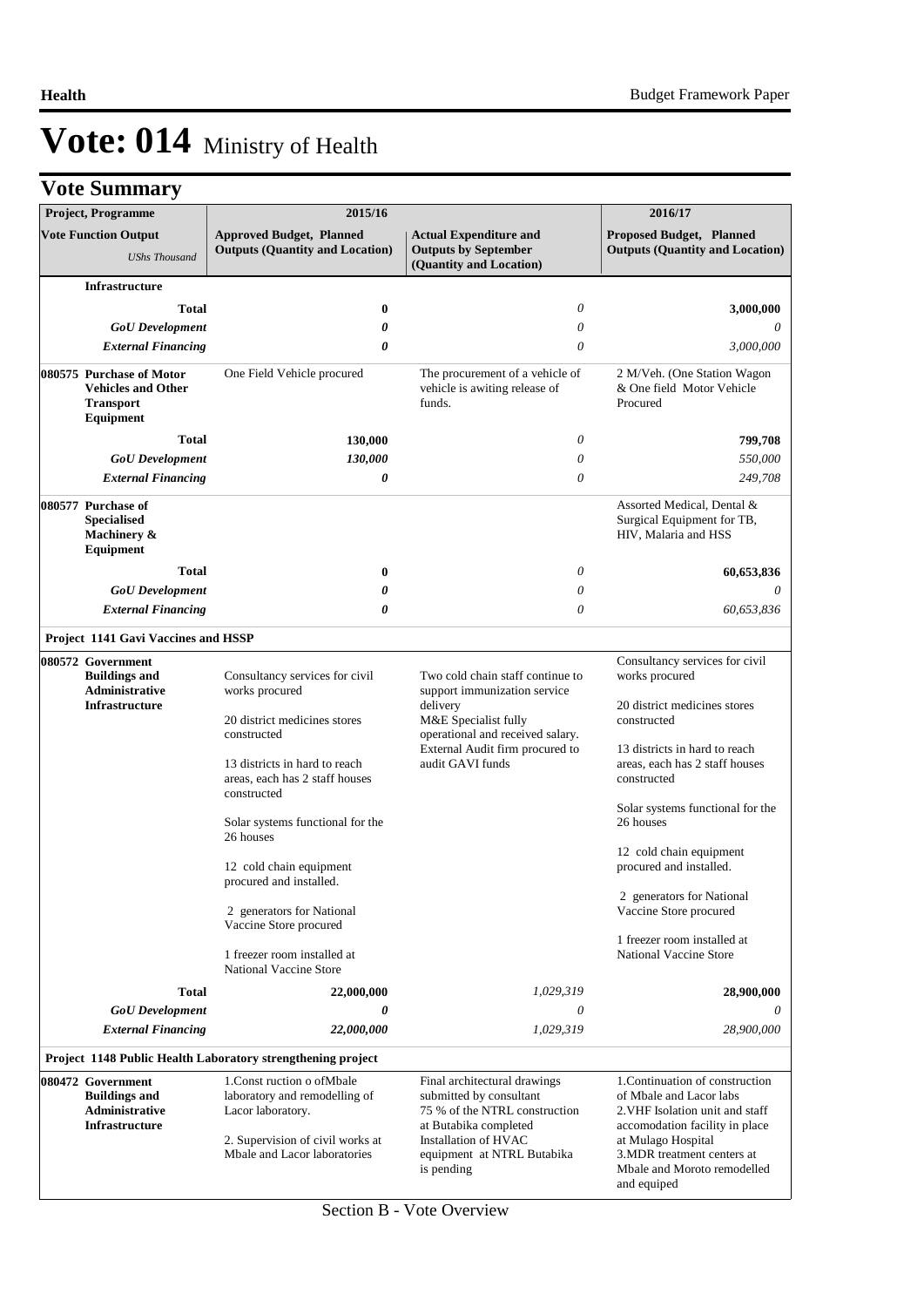| Project, Programme                                                                            |              | 2015/16                                                                                                                                           |                                                                                                                                                              | 2016/17                                                                                                                                           |
|-----------------------------------------------------------------------------------------------|--------------|---------------------------------------------------------------------------------------------------------------------------------------------------|--------------------------------------------------------------------------------------------------------------------------------------------------------------|---------------------------------------------------------------------------------------------------------------------------------------------------|
| <b>Vote Function Output</b><br><b>UShs Thousand</b>                                           |              | <b>Approved Budget, Planned</b><br><b>Outputs (Quantity and Location)</b>                                                                         | <b>Actual Expenditure and</b><br><b>Outputs by September</b><br>(Quantity and Location)                                                                      | <b>Proposed Budget, Planned</b><br><b>Outputs (Quantity and Location)</b>                                                                         |
|                                                                                               |              |                                                                                                                                                   |                                                                                                                                                              | 4. Entebbe isolation centre<br>remodelled and equiped<br>5.Laboratories at<br>Arua, Moroto, Fort Portal and<br>Mbarara refurbished and<br>equiped |
|                                                                                               | <b>Total</b> | 2,376,000                                                                                                                                         | $\theta$                                                                                                                                                     | 2,220,000                                                                                                                                         |
| <b>GoU</b> Development                                                                        |              | 0                                                                                                                                                 | 0                                                                                                                                                            |                                                                                                                                                   |
| <b>External Financing</b>                                                                     |              | 2,376,000                                                                                                                                         | $\theta$                                                                                                                                                     | 2,220,000                                                                                                                                         |
| 080476 Purchase of Office<br>and ICT Equipment,<br>including Software                         |              |                                                                                                                                                   |                                                                                                                                                              | 1. ICT equipment;<br>computers, VC equipment,<br>internet available at Moroto and<br>Fort Portal Hospitals                                        |
|                                                                                               | <b>Total</b> | 0                                                                                                                                                 | $\theta$                                                                                                                                                     | 540,000                                                                                                                                           |
| <b>GoU</b> Development                                                                        |              | 0                                                                                                                                                 | $\theta$                                                                                                                                                     | 0                                                                                                                                                 |
| <b>External Financing</b>                                                                     |              | 0                                                                                                                                                 | $\theta$                                                                                                                                                     | 540,000                                                                                                                                           |
|                                                                                               |              | <b>Project 0216 District Infrastructure Support Programme</b>                                                                                     |                                                                                                                                                              |                                                                                                                                                   |
| 080277 Purchase of<br><b>Specialised</b><br>Machinery &<br><b>Equipment</b>                   |              | Procurement of assorted<br>essential medical equipment<br>and furniture for general<br>hospitals and lower level health<br>facilities undertaken. | ·Evaluation of bids carried out<br>and report prepared<br>·Submitted samples were tested<br>by UNBS and analysis reports<br>prepared.                        | Procurement of selected<br>specialised medical equipment<br>for general hospitals and lower<br>level health facilities undertaken.                |
|                                                                                               |              | Payment for shipping and<br>clearing costs for donated items<br>made.                                                                             |                                                                                                                                                              | Payment for shipping and<br>clearing costs for donated items<br>made.                                                                             |
|                                                                                               | <b>Total</b> | 7,900,436                                                                                                                                         | 705,920                                                                                                                                                      | 6,999,564                                                                                                                                         |
| <b>GoU</b> Development                                                                        |              | 7,900,436                                                                                                                                         | 705,920                                                                                                                                                      | 6,999,564                                                                                                                                         |
| <b>External Financing</b>                                                                     |              | 0                                                                                                                                                 | $\theta$                                                                                                                                                     | 0                                                                                                                                                 |
| 080280 Hospital<br><b>Construction/rehabili</b><br>tation                                     |              | 1. Partial rehabilitation of<br>Kapchorwa Hospital by<br>construction of 4. two bedroom<br>staff housing units                                    | Bid openning for the<br>construction of staff houses in<br>Kapchorwa undertaken and the<br>best bid will be communicated<br>on the procurement notice board. | Rehabilitation of Kapchorwa<br>Hospital by completion of<br>construction of 4. two bedroom<br>staff housing units                                 |
|                                                                                               |              | 2.2. Payment of retention monies<br>for the construction and<br>equipping of Buyiga HC III -<br>Mpigi District (50million)                        |                                                                                                                                                              |                                                                                                                                                   |
|                                                                                               | <b>Total</b> | 699,564                                                                                                                                           | $\theta$                                                                                                                                                     | 700,000                                                                                                                                           |
| <b>GoU</b> Development                                                                        |              | 699,564                                                                                                                                           | $\theta$                                                                                                                                                     | 700,000                                                                                                                                           |
| <b>External Financing</b>                                                                     |              | 0                                                                                                                                                 | $\theta$                                                                                                                                                     | 0                                                                                                                                                 |
| Project 1123 Health Systems Strengthening                                                     |              |                                                                                                                                                   |                                                                                                                                                              |                                                                                                                                                   |
| 080275 Purchase of Motor<br><b>Vehicles and Other</b><br><b>Transport</b><br><b>Equipment</b> |              |                                                                                                                                                   |                                                                                                                                                              | Procurement of mobile<br>workshop vehicles for Masaka<br>and Jinja RRHs                                                                           |
|                                                                                               | <b>Total</b> | 0                                                                                                                                                 | 0                                                                                                                                                            | 1,500,000                                                                                                                                         |
| <b>GoU</b> Development                                                                        |              | 0                                                                                                                                                 | 0                                                                                                                                                            |                                                                                                                                                   |
| <b>External Financing</b>                                                                     |              | 0                                                                                                                                                 | $\theta$                                                                                                                                                     | 1,500,000                                                                                                                                         |
|                                                                                               |              |                                                                                                                                                   |                                                                                                                                                              |                                                                                                                                                   |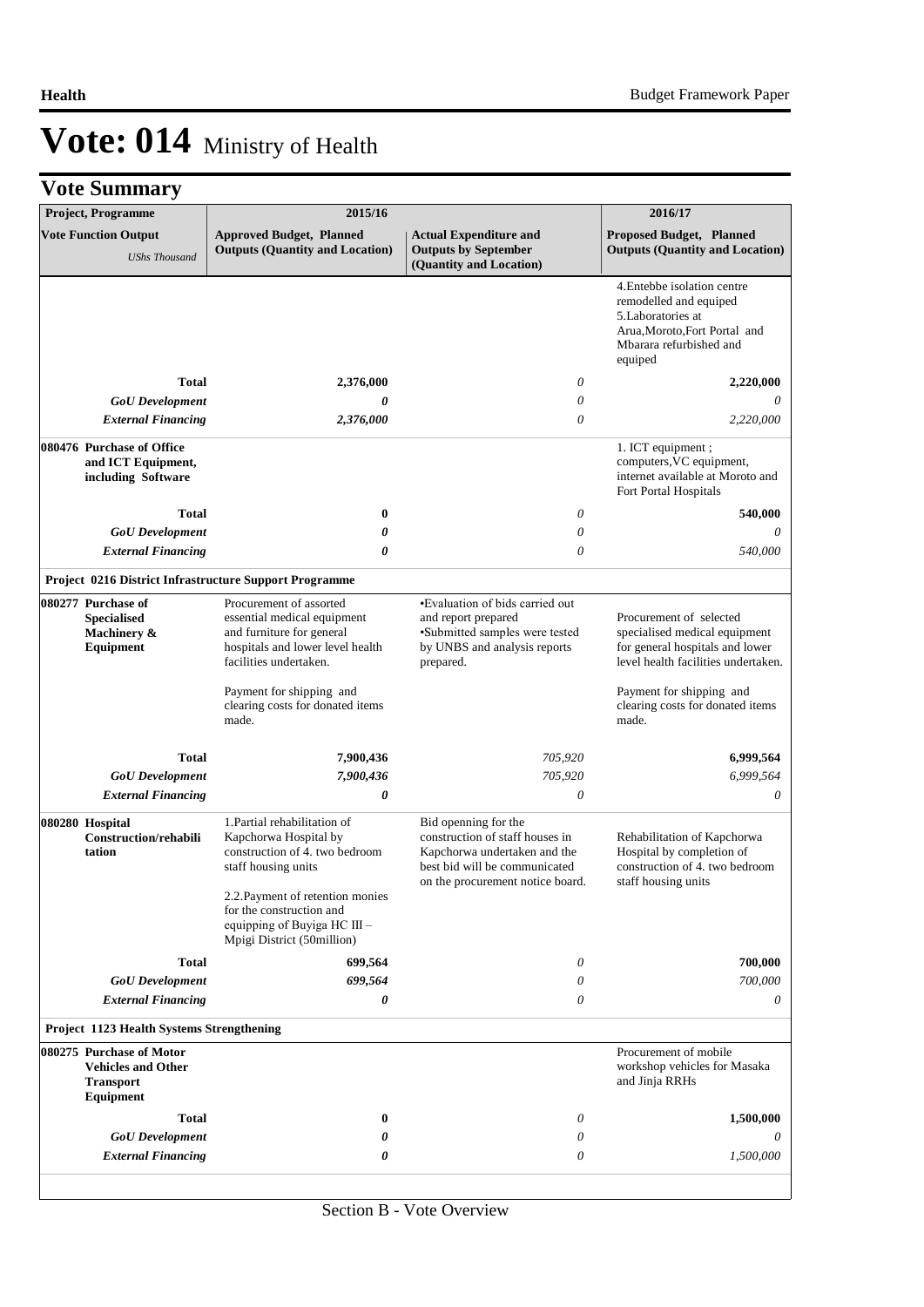|  | <b>Vote Summary</b> |  |
|--|---------------------|--|
|--|---------------------|--|

| <b>Project, Programme</b>                                                               | 2015/16                                                                                                                                                                                                                                                                    |                                                                                                                                                                                                                                                                                                       | 2016/17                                                                                                                                                                                                        |
|-----------------------------------------------------------------------------------------|----------------------------------------------------------------------------------------------------------------------------------------------------------------------------------------------------------------------------------------------------------------------------|-------------------------------------------------------------------------------------------------------------------------------------------------------------------------------------------------------------------------------------------------------------------------------------------------------|----------------------------------------------------------------------------------------------------------------------------------------------------------------------------------------------------------------|
| <b>Vote Function Output</b><br><b>UShs Thousand</b>                                     | <b>Approved Budget, Planned</b><br><b>Outputs (Quantity and Location)</b>                                                                                                                                                                                                  | <b>Actual Expenditure and</b><br><b>Outputs by September</b><br>(Quantity and Location)                                                                                                                                                                                                               | <b>Proposed Budget, Planned</b><br><b>Outputs (Quantity and Location)</b>                                                                                                                                      |
| 080276 Purchase of Office<br>and ICT Equipment,<br>including Software                   |                                                                                                                                                                                                                                                                            |                                                                                                                                                                                                                                                                                                       | Roll out of the Human Resource<br>Management Informaton<br>System,                                                                                                                                             |
|                                                                                         |                                                                                                                                                                                                                                                                            |                                                                                                                                                                                                                                                                                                       | Finalise and roll out the<br>Electronic Job Bureau for the<br><b>Health Service Commission</b>                                                                                                                 |
| <b>Total</b>                                                                            | $\bf{0}$                                                                                                                                                                                                                                                                   | 0                                                                                                                                                                                                                                                                                                     | 2,500,000                                                                                                                                                                                                      |
| <b>GoU</b> Development                                                                  | 0                                                                                                                                                                                                                                                                          | 0                                                                                                                                                                                                                                                                                                     |                                                                                                                                                                                                                |
| <b>External Financing</b>                                                               | 0                                                                                                                                                                                                                                                                          | $\theta$                                                                                                                                                                                                                                                                                              | 2,500,000                                                                                                                                                                                                      |
| 080277 Purchase of<br><b>Specialised</b><br>Machinery &<br>Equipment                    |                                                                                                                                                                                                                                                                            |                                                                                                                                                                                                                                                                                                       | Procurement of medical<br>equipment requiring pre-<br>installation works for the health<br>facilities supported by UHSSP;<br>Procurement of medical<br>instruments for Emergency<br>Obsetric and Neonatal Care |
|                                                                                         |                                                                                                                                                                                                                                                                            |                                                                                                                                                                                                                                                                                                       | Procurement of safe delivery<br>kits and implants                                                                                                                                                              |
| <b>Total</b>                                                                            | $\bf{0}$                                                                                                                                                                                                                                                                   | $\theta$                                                                                                                                                                                                                                                                                              | 11,830,000                                                                                                                                                                                                     |
| <b>GoU</b> Development                                                                  | 0                                                                                                                                                                                                                                                                          | 0                                                                                                                                                                                                                                                                                                     | 0                                                                                                                                                                                                              |
| <b>External Financing</b>                                                               | 0                                                                                                                                                                                                                                                                          | $\boldsymbol{\theta}$                                                                                                                                                                                                                                                                                 | 11,830,000                                                                                                                                                                                                     |
| 080278 Purchase of Office<br>and Residential<br><b>Furniture and</b><br><b>Fittings</b> |                                                                                                                                                                                                                                                                            |                                                                                                                                                                                                                                                                                                       | Procurement of office furniture<br>for health facilities renovated by<br><b>UHSSP</b>                                                                                                                          |
| <b>Total</b>                                                                            | $\bf{0}$                                                                                                                                                                                                                                                                   | 0                                                                                                                                                                                                                                                                                                     | 5,780,000                                                                                                                                                                                                      |
| <b>GoU</b> Development                                                                  | 0                                                                                                                                                                                                                                                                          | $\boldsymbol{\mathit{0}}$                                                                                                                                                                                                                                                                             | 0                                                                                                                                                                                                              |
| <b>External Financing</b>                                                               | $\boldsymbol{\theta}$                                                                                                                                                                                                                                                      | $\theta$                                                                                                                                                                                                                                                                                              | 5,780,000                                                                                                                                                                                                      |
| 080280 Hospital<br><b>Construction/rehabili</b><br>tation                               | Completion of renovation of 9<br>Hospitals (Mityana, Nakaseke,<br>Anaka, Moyo, Entebbe, Nebbi,<br>Moroto RRH, Iganga &                                                                                                                                                     | Construction of 9 Hospitals is in<br>final stages with varying levels<br>of completion: Nakaseke                                                                                                                                                                                                      | Finallise renovation of the 9<br>Hospitals under Phase II.                                                                                                                                                     |
|                                                                                         | Kiryandongo) by February<br>2016.<br>Embark on renovation of 26<br>HCIV <sub>s</sub> (                                                                                                                                                                                     | (100%), Mityana (90%),<br>Kiryandongo (90%), Nebbi<br>(60%), Anaka (100%), Moyo<br>$(65\%)$ , Moroto $(100\%)$ ,<br>Entebbe (90%), and Iganga                                                                                                                                                         | Continue with renovation of 26<br>HCIVs including maternity and<br>operating theatres                                                                                                                          |
|                                                                                         | Kasanda, Kiganda, Ngoma,<br>Mwera, Kyantungo, Kikamulo,<br>Kabuyanda, Mwizi, Kitwe,<br>Rubare, Aboke, Aduku,<br>Bwijanga, Bullisa, Padibe,<br>Atyak, Obongi, Pakwach,<br>Buvuma, Budondo, Ntenjeru-<br>Kojja, Buyinja, Nankoma,<br>Bugono, Kiyunga, Kibuku and<br>Budaka.) | (90%). Most of the completed<br>structures have been handed<br>over at the different hospitals.<br>Plans are also underway to<br>handover the completed<br>hospitals (Nakaseke, Moroto<br>and Anaka) to the community<br>beneficiaries and the local<br>leaders during the month of<br>November 2015. | Procurement of office furniture<br>for the renovated health facilities                                                                                                                                         |
|                                                                                         |                                                                                                                                                                                                                                                                            | In May 2015, the Ministry<br>embarked on the renovation of<br>26 HCIVs and these include:                                                                                                                                                                                                             |                                                                                                                                                                                                                |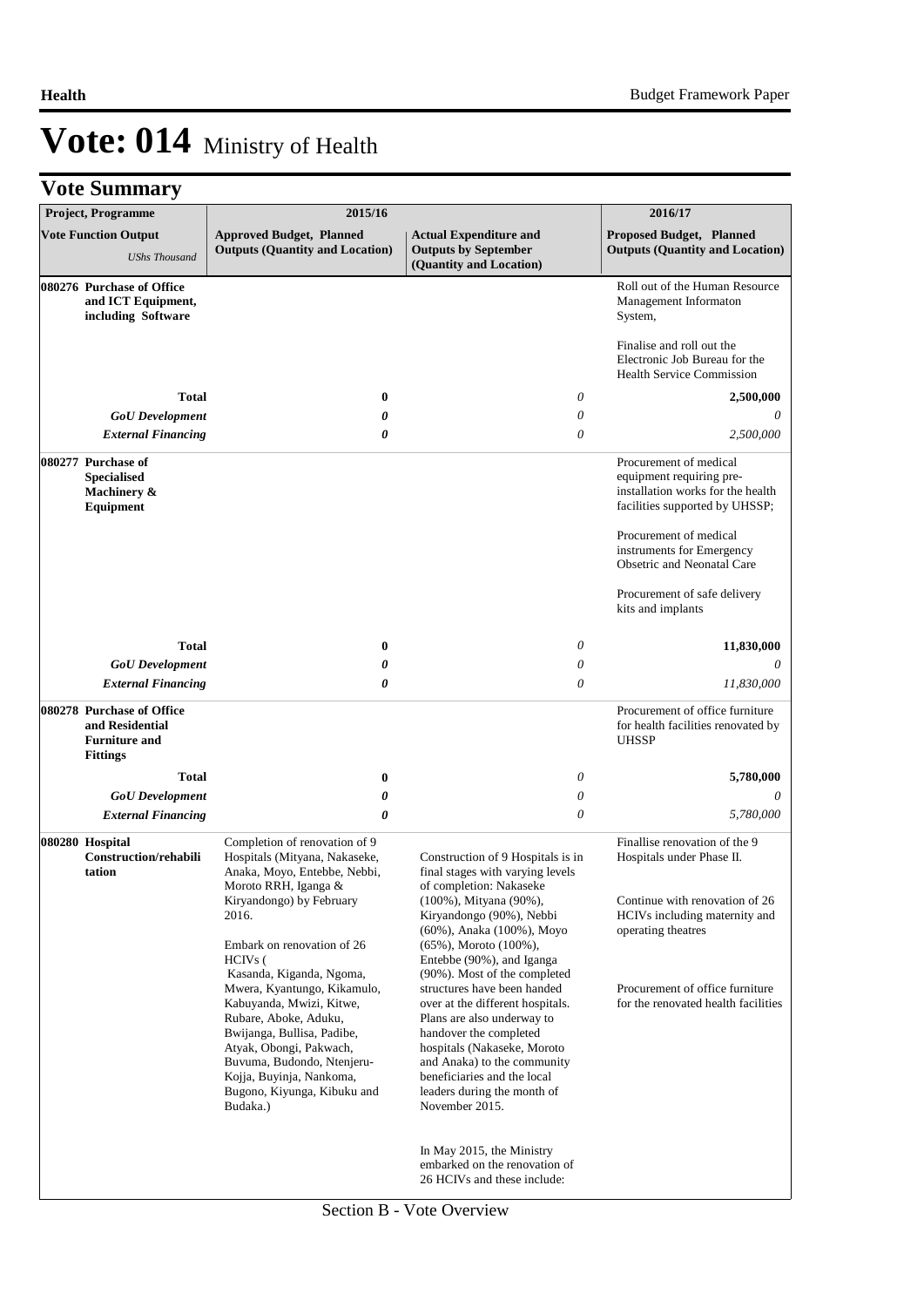| Project, Programme                                        | 2015/16                                                                   |                                                                                                                                                                                                                                                                                                                                                                                                                                                                                                                                                                                                                                                                                                                                                                                                                                                                                                                                                                                                                          | 2016/17                                                                   |
|-----------------------------------------------------------|---------------------------------------------------------------------------|--------------------------------------------------------------------------------------------------------------------------------------------------------------------------------------------------------------------------------------------------------------------------------------------------------------------------------------------------------------------------------------------------------------------------------------------------------------------------------------------------------------------------------------------------------------------------------------------------------------------------------------------------------------------------------------------------------------------------------------------------------------------------------------------------------------------------------------------------------------------------------------------------------------------------------------------------------------------------------------------------------------------------|---------------------------------------------------------------------------|
| <b>Vote Function Output</b><br><b>UShs Thousand</b>       | <b>Approved Budget, Planned</b><br><b>Outputs (Quantity and Location)</b> | <b>Actual Expenditure and</b><br><b>Outputs by September</b><br>(Quantity and Location)                                                                                                                                                                                                                                                                                                                                                                                                                                                                                                                                                                                                                                                                                                                                                                                                                                                                                                                                  | <b>Proposed Budget, Planned</b><br><b>Outputs (Quantity and Location)</b> |
|                                                           |                                                                           | Kasanda, Kiganda, Ngoma,<br>Mwera, Kyantungo, Kikamulo,<br>Kabuyanda, Mwizi, Kitwe,<br>Rubare, Aboke, Aduku,<br>Bwijanga, Bullisa, Padibe,<br>Atyak, Obongi, Pakwach,<br>Buvuma, Budondo, Ntenjeru-<br>Kojja, Buyinja, Nankoma,<br>Bugono, Kiyunga, Kibuku and<br>Budaka. Each of these HCIVs,<br>either a maternity block or<br>operating theatre is being<br>constructed; and in addition,<br>40,000 litre water storage tank,<br>a solar borehole, and walkways<br>linking the new building to<br>existing ones. These renovations<br>are now ongoing.<br>19 ambulances were distributed<br>to 19 health facilities supported<br>by UHSSP in May 2015. The<br>Ministry withdrew older<br>ambulances from the hospitals<br>that received new ambulances<br>and these were repaired and<br>distributed to the following<br>health facilities: Mitooma<br>HCIV, Rugaaga HCIV,<br>Kabwohe HCIV, Bwizibwera<br>HCIV, Nsiika HCIV, Ruhoka<br>HCIV, Holy Innocent<br>Children's Hospital in Mbarara<br>and Katakwi Hospital. |                                                                           |
| <b>Total</b>                                              | 61,110,000                                                                | 24,815,651                                                                                                                                                                                                                                                                                                                                                                                                                                                                                                                                                                                                                                                                                                                                                                                                                                                                                                                                                                                                               | 40,000,000                                                                |
| <b>GoU</b> Development                                    | $\boldsymbol{\theta}$                                                     | 0                                                                                                                                                                                                                                                                                                                                                                                                                                                                                                                                                                                                                                                                                                                                                                                                                                                                                                                                                                                                                        | 0                                                                         |
| <b>External Financing</b>                                 | 61,110,000                                                                | 24,815,651                                                                                                                                                                                                                                                                                                                                                                                                                                                                                                                                                                                                                                                                                                                                                                                                                                                                                                                                                                                                               | 40,000,000                                                                |
| Project 1185 Italian Support to HSSP and PRDP             |                                                                           |                                                                                                                                                                                                                                                                                                                                                                                                                                                                                                                                                                                                                                                                                                                                                                                                                                                                                                                                                                                                                          |                                                                           |
| 080282 Staff houses<br>construction and<br>rehabilitation | 69 Staff housing units<br>constructed in the Karamoja<br>region           | Advertisements for the<br>engineering consultants and<br>contractors done ,evaluations<br>are ongoing, signed contracts by<br>december 30th<br>2015, construction works to<br>commence in january 2016.                                                                                                                                                                                                                                                                                                                                                                                                                                                                                                                                                                                                                                                                                                                                                                                                                  | Twenty staff houses in<br>Karamoja Region                                 |
| <b>Total</b>                                              | 5,100,000                                                                 | 0                                                                                                                                                                                                                                                                                                                                                                                                                                                                                                                                                                                                                                                                                                                                                                                                                                                                                                                                                                                                                        | 5,000,000                                                                 |
| <b>GoU</b> Development                                    | 100,000                                                                   | 0                                                                                                                                                                                                                                                                                                                                                                                                                                                                                                                                                                                                                                                                                                                                                                                                                                                                                                                                                                                                                        | 0                                                                         |
| <b>External Financing</b>                                 | 5,000,000                                                                 | 0                                                                                                                                                                                                                                                                                                                                                                                                                                                                                                                                                                                                                                                                                                                                                                                                                                                                                                                                                                                                                        | 5,000,000                                                                 |
| Project 1187 Support to Mulago Hospital Rehabilitation    |                                                                           |                                                                                                                                                                                                                                                                                                                                                                                                                                                                                                                                                                                                                                                                                                                                                                                                                                                                                                                                                                                                                          |                                                                           |
| 080280 Hospital<br>Construction/rehabili<br>tation        | Construction works for<br>Kawempe and Kiruddu<br>hospitals completed.     | Construction of the Kawempe<br>and Kiruddu Hospital ongoing.                                                                                                                                                                                                                                                                                                                                                                                                                                                                                                                                                                                                                                                                                                                                                                                                                                                                                                                                                             | Rehabilitation of Lower Mulago<br>Hospital completed                      |
|                                                           | Rehabilitation of Lower Mulago<br>Hospital continued.                     | For Kawempe Hospital the<br>overall progress of work is at                                                                                                                                                                                                                                                                                                                                                                                                                                                                                                                                                                                                                                                                                                                                                                                                                                                                                                                                                               |                                                                           |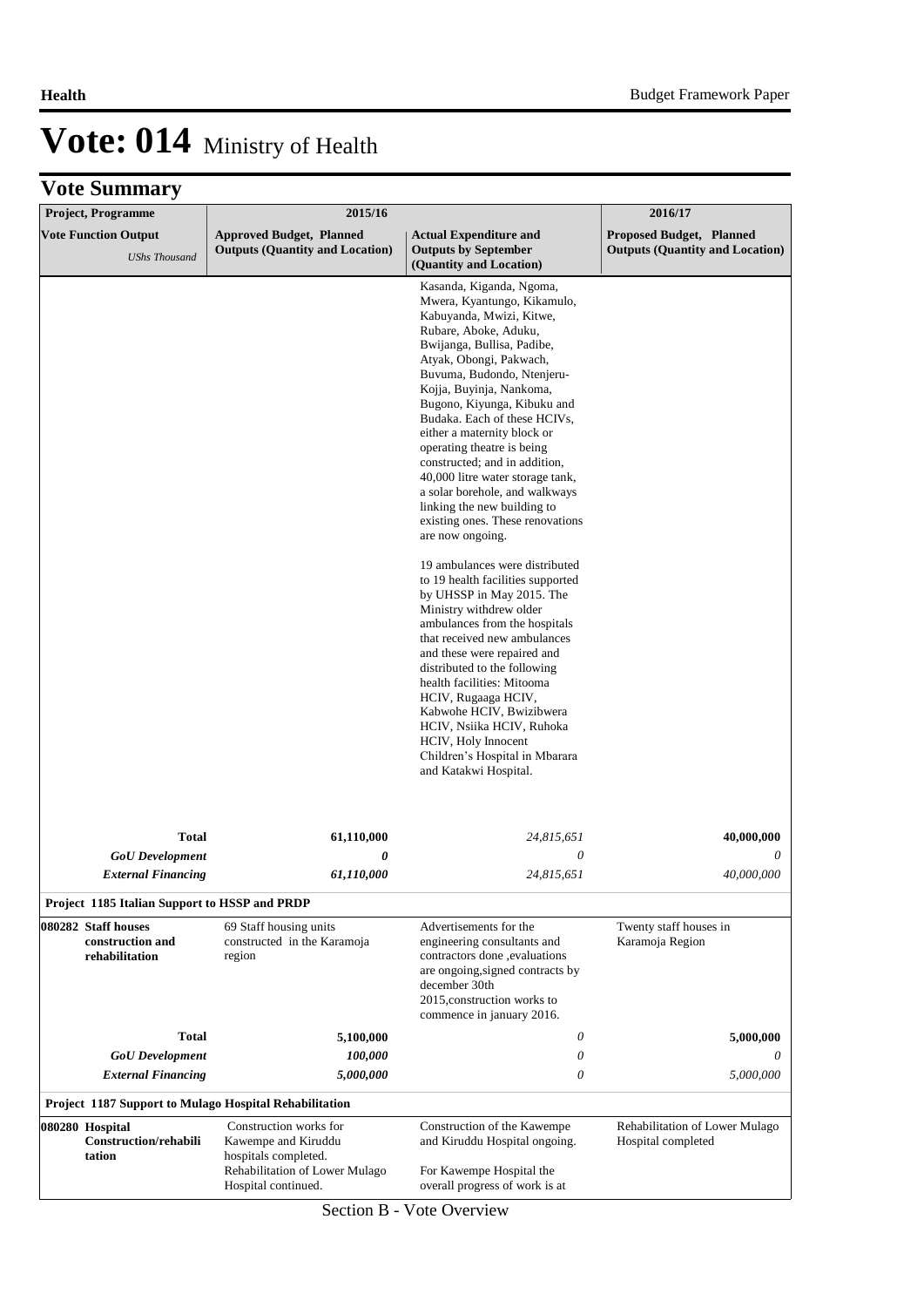| Project, Programme                                        | 2015/16                                                                                                                                                                                               |                                                                                                                                                                                                                                                                       | 2016/17                                                                                                                                                                                                                   |
|-----------------------------------------------------------|-------------------------------------------------------------------------------------------------------------------------------------------------------------------------------------------------------|-----------------------------------------------------------------------------------------------------------------------------------------------------------------------------------------------------------------------------------------------------------------------|---------------------------------------------------------------------------------------------------------------------------------------------------------------------------------------------------------------------------|
| <b>Vote Function Output</b><br><b>UShs Thousand</b>       | <b>Approved Budget, Planned</b><br><b>Outputs (Quantity and Location)</b>                                                                                                                             | <b>Actual Expenditure and</b><br><b>Outputs by September</b><br>(Quantity and Location)                                                                                                                                                                               | <b>Proposed Budget, Planned</b><br><b>Outputs (Quantity and Location)</b>                                                                                                                                                 |
|                                                           |                                                                                                                                                                                                       | 67%. Main block is 74%<br>completed; Services block 63%<br>complete; accommodation<br>block 25% complete and the<br>external work is 55% complete.                                                                                                                    |                                                                                                                                                                                                                           |
|                                                           |                                                                                                                                                                                                       | For Kiruddu Hospital the<br>overall progress of work is at<br>71.08%. The main block is<br>75.81% complete; Services<br>block is 53.63% complete;<br>Accommodation block is<br>82.81% complete and the<br>external work is 47.5%<br>complete.                         |                                                                                                                                                                                                                           |
|                                                           |                                                                                                                                                                                                       | Rehabilitation work for lower<br>Mulago Hospital is ongoing and<br>the current progress of work is<br>at 36%.                                                                                                                                                         |                                                                                                                                                                                                                           |
| Total                                                     | 55,430,000                                                                                                                                                                                            | 10,523,380                                                                                                                                                                                                                                                            | 51,850,000                                                                                                                                                                                                                |
| <b>GoU</b> Development                                    | 100,000                                                                                                                                                                                               | 0                                                                                                                                                                                                                                                                     | 100,000                                                                                                                                                                                                                   |
| <b>External Financing</b>                                 | 55,330,000                                                                                                                                                                                            | 10,523,380                                                                                                                                                                                                                                                            | 51,750,000                                                                                                                                                                                                                |
|                                                           | Project 1243 Rehabilitation and Construction of General Hospitals                                                                                                                                     |                                                                                                                                                                                                                                                                       |                                                                                                                                                                                                                           |
| 080280 Hospital<br><b>Construction/rehabili</b><br>tation | Kawolo hospital;- Expanding<br>and rehabilitation of the<br>Outpatient department,<br>expanding and renovating the<br>theatre and maternity,<br>constructing 4 units of staff<br>houses and mortuary. | The forth project progress<br>meeting to review design<br>drawings, preparation of tender<br>documents and construction<br>was held between 14th to 16th<br>of September 2015<br>between, MOH and ISDEFE.<br>Desig drawings and bills of<br>quantities were approved. | Kawolo and Busolwe General<br>hospitals; Expanding and<br>rehabilitation of the Outpatient<br>department, expanding and<br>renovating the theatre and<br>maternity, constructing 4 units<br>of staff houses and mortuary. |
|                                                           |                                                                                                                                                                                                       | The standard bidding<br>documents was approved with<br>minor amendments to be made<br>by the consultant (ISDEFE)                                                                                                                                                      |                                                                                                                                                                                                                           |
|                                                           |                                                                                                                                                                                                       | Amendments to the MOH-<br><b>ISDEFE</b> Contract for<br>consultancy services couldnot<br>be made because the<br>ammendments amounted to<br>more than 25% of the original<br>contract.                                                                                 |                                                                                                                                                                                                                           |
|                                                           |                                                                                                                                                                                                       | It was agreed that in accordance<br>with the procurement law that<br>the a new contract be signed.                                                                                                                                                                    |                                                                                                                                                                                                                           |
|                                                           |                                                                                                                                                                                                       | The contracts committee of the<br>Ministry of Health approved the<br>new contract and a decision<br>letter is awited before signing of<br>the contract by 22nd october<br>2015.<br>Signing of contract is expected                                                    |                                                                                                                                                                                                                           |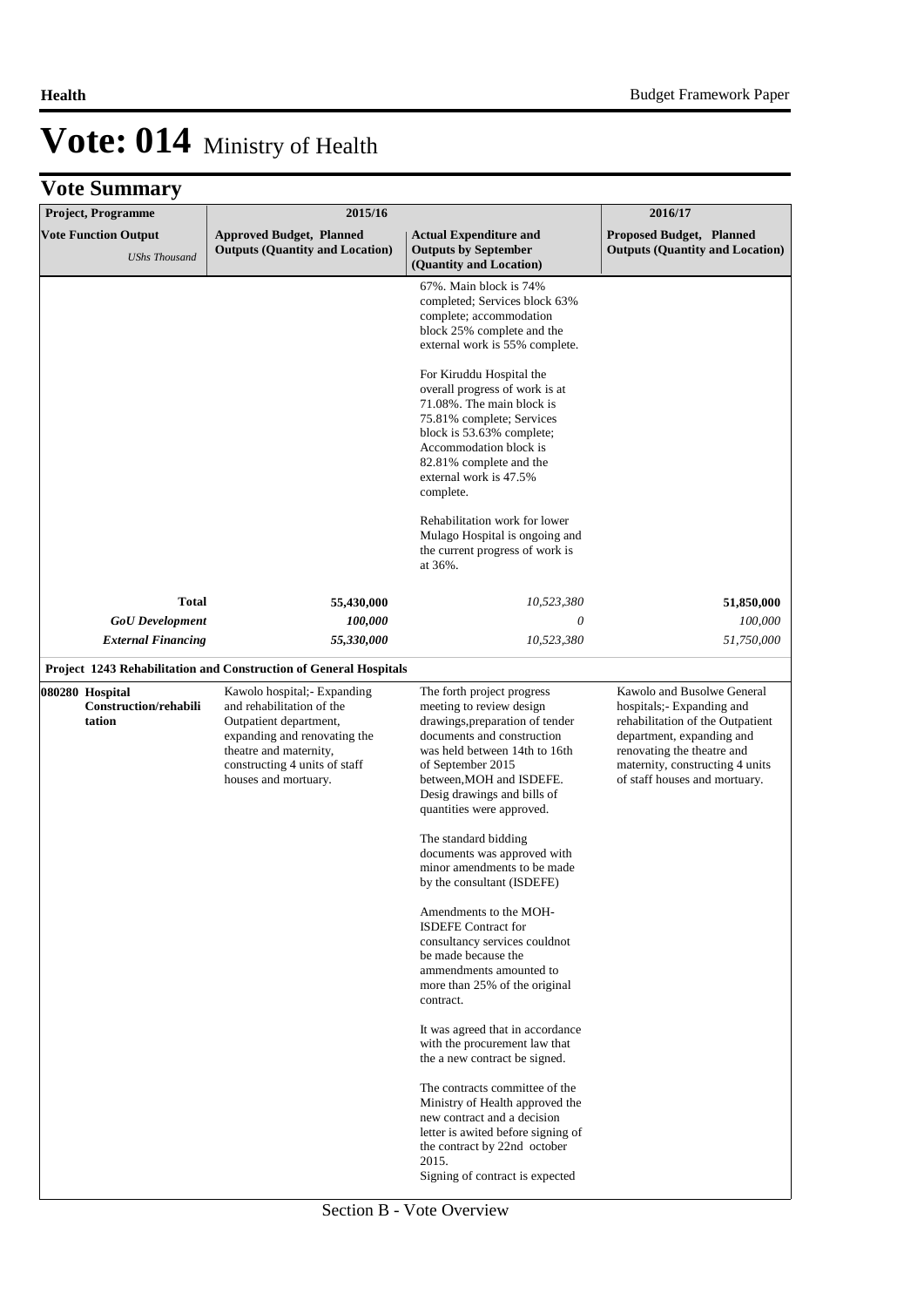|  | <b>Vote Summary</b> |
|--|---------------------|
|--|---------------------|

| <b>Project, Programme</b>                                            |              | 2015/16                                                                                               |                                                                                                                                                                                                                                                                                                                                                                                                                                                                                                                                                                                                                                                                                                                                                                                                                                                                                                                                                                   | 2016/17                                                                                               |
|----------------------------------------------------------------------|--------------|-------------------------------------------------------------------------------------------------------|-------------------------------------------------------------------------------------------------------------------------------------------------------------------------------------------------------------------------------------------------------------------------------------------------------------------------------------------------------------------------------------------------------------------------------------------------------------------------------------------------------------------------------------------------------------------------------------------------------------------------------------------------------------------------------------------------------------------------------------------------------------------------------------------------------------------------------------------------------------------------------------------------------------------------------------------------------------------|-------------------------------------------------------------------------------------------------------|
| <b>Vote Function Output</b><br><b>UShs Thousand</b>                  |              | <b>Approved Budget, Planned</b><br><b>Outputs (Quantity and Location)</b>                             | <b>Actual Expenditure and</b><br><b>Outputs by September</b><br>(Quantity and Location)                                                                                                                                                                                                                                                                                                                                                                                                                                                                                                                                                                                                                                                                                                                                                                                                                                                                           | Proposed Budget, Planned<br><b>Outputs (Quantity and Location)</b>                                    |
|                                                                      |              |                                                                                                       | by March 2016.                                                                                                                                                                                                                                                                                                                                                                                                                                                                                                                                                                                                                                                                                                                                                                                                                                                                                                                                                    |                                                                                                       |
|                                                                      | <b>Total</b> | 12,590,000                                                                                            | $\theta$                                                                                                                                                                                                                                                                                                                                                                                                                                                                                                                                                                                                                                                                                                                                                                                                                                                                                                                                                          | 12,590,000                                                                                            |
| <b>GoU</b> Development                                               |              | 0                                                                                                     | $\theta$                                                                                                                                                                                                                                                                                                                                                                                                                                                                                                                                                                                                                                                                                                                                                                                                                                                                                                                                                          | 0                                                                                                     |
| <b>External Financing</b>                                            |              | 12,590,000                                                                                            | $\theta$                                                                                                                                                                                                                                                                                                                                                                                                                                                                                                                                                                                                                                                                                                                                                                                                                                                                                                                                                          | 12,590,000                                                                                            |
|                                                                      |              | Project 1315 Construction of Specialised Neonatal and Maternal Unit in Mulago Hospital                |                                                                                                                                                                                                                                                                                                                                                                                                                                                                                                                                                                                                                                                                                                                                                                                                                                                                                                                                                                   |                                                                                                       |
| 080277 Purchase of<br><b>Specialised</b><br>Machinery &<br>Equipment |              |                                                                                                       |                                                                                                                                                                                                                                                                                                                                                                                                                                                                                                                                                                                                                                                                                                                                                                                                                                                                                                                                                                   | Specialised Equipment and<br>machinery procured                                                       |
|                                                                      | <b>Total</b> | $\boldsymbol{0}$                                                                                      | 0                                                                                                                                                                                                                                                                                                                                                                                                                                                                                                                                                                                                                                                                                                                                                                                                                                                                                                                                                                 | 4,000,000                                                                                             |
| <b>GoU</b> Development                                               |              | 0                                                                                                     | $\boldsymbol{\mathit{0}}$                                                                                                                                                                                                                                                                                                                                                                                                                                                                                                                                                                                                                                                                                                                                                                                                                                                                                                                                         | 0                                                                                                     |
| <b>External Financing</b>                                            |              | 0                                                                                                     | $\theta$                                                                                                                                                                                                                                                                                                                                                                                                                                                                                                                                                                                                                                                                                                                                                                                                                                                                                                                                                          | 4,000,000                                                                                             |
| 080280 Hospital<br>Construction/rehabili<br>tation                   |              | Maternal and neonatal hospital<br>construction undertaken<br>Supervision of civil works<br>undertaken | •M/s Arab Contractors (Osman<br>Ahmed Osman & Co) signed<br>the contract for the civil works<br>on 19th May 2015, with<br>Ministry of Health, upon<br>winning the tender.<br>•Advance payment of US \$<br>4,145,763.56 released to the<br>contractor<br>•Works commenced on site on<br>the 9th June 2015<br>•Supervision consultancy<br>•Procurement of supervision<br>consultant is completed.<br>•M/S Joadah Consult Ltd<br>awarded the contract and signed<br>it on 19th May $2015$ .<br>•The 1st payment request of US<br>\$44,035 was reviewed and<br>approved for payment<br>• Financial Auditor<br>•Finalized evaluation of<br>technical submissions of the<br>RFP and submitted report to the<br>Bank for NOL for hiring of<br>Financial Auditor<br>•Opened the Financial Proposals<br>and evaluated<br>•After the Bank had cleared all<br>the required processes, a<br>Consultancy contract was<br>signed and the assignment<br>commenced in the quarter | Maternal and neonatal hospital<br>construction undertaken<br>Supervision of civil works<br>undertaken |
|                                                                      | <b>Total</b> | 13,640,436                                                                                            | 15,416,785                                                                                                                                                                                                                                                                                                                                                                                                                                                                                                                                                                                                                                                                                                                                                                                                                                                                                                                                                        | 6,382,100                                                                                             |
| <b>GoU</b> Development                                               |              | 200,436                                                                                               | 29,121                                                                                                                                                                                                                                                                                                                                                                                                                                                                                                                                                                                                                                                                                                                                                                                                                                                                                                                                                            |                                                                                                       |
| <b>External Financing</b>                                            |              | 13,440,000                                                                                            | 15,387,664                                                                                                                                                                                                                                                                                                                                                                                                                                                                                                                                                                                                                                                                                                                                                                                                                                                                                                                                                        | 6,382,100                                                                                             |
|                                                                      |              | Project 1344 Renovation and Equiping of Kayunga and Yumbe General Hospitals                           |                                                                                                                                                                                                                                                                                                                                                                                                                                                                                                                                                                                                                                                                                                                                                                                                                                                                                                                                                                   |                                                                                                       |
| 080280 Hospital<br>Construction/rehabili<br>tation                   |              | Kayunga and Yumbe hospitals<br>constructed/rehabilitated and<br>equipped                              | Procurement process for the<br>consultant to undertake the<br>designs for the hospitals is on<br>going                                                                                                                                                                                                                                                                                                                                                                                                                                                                                                                                                                                                                                                                                                                                                                                                                                                            | Kayunga and Yumbe hospitals<br>constructed/rehabilitated and<br>equipped                              |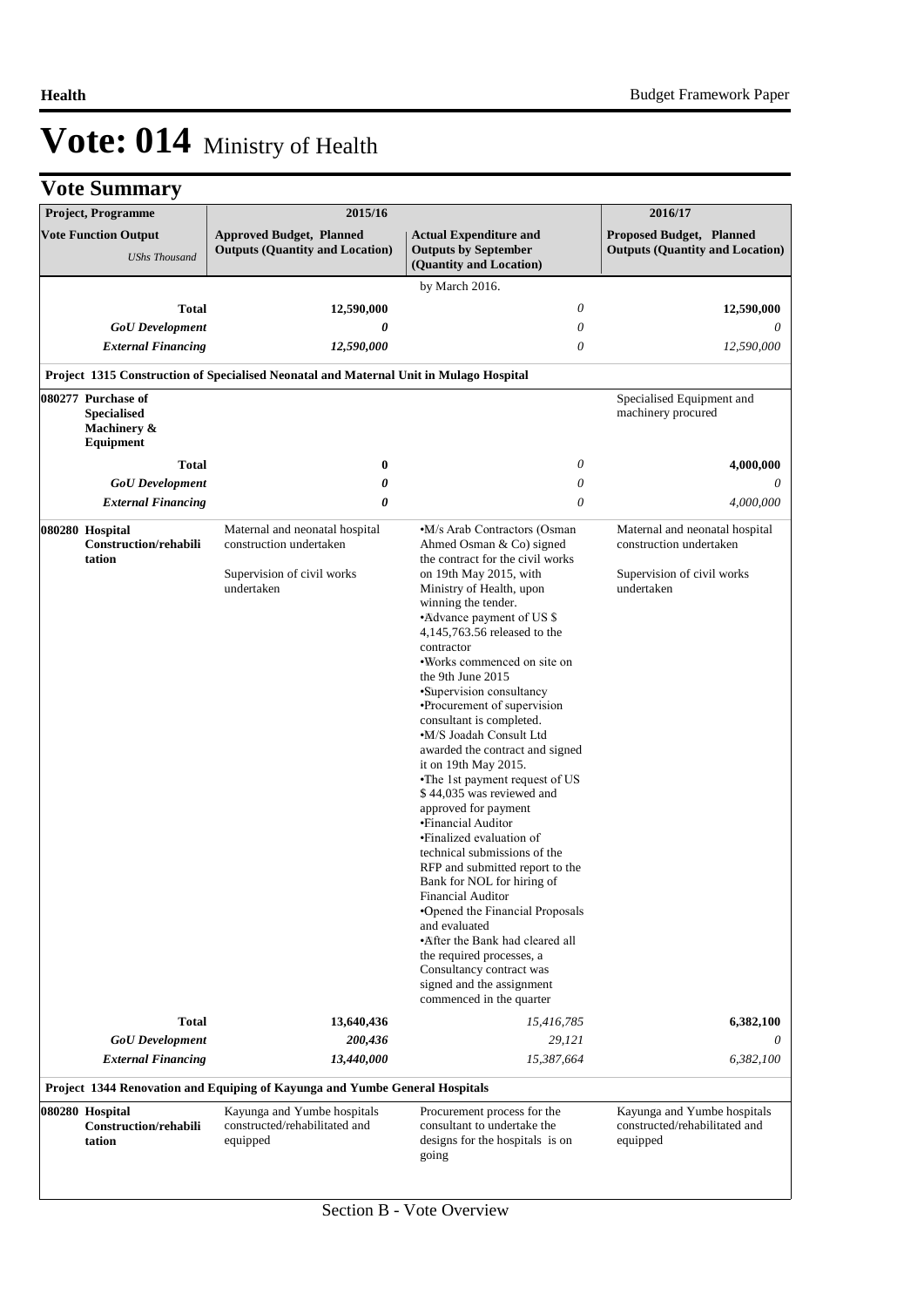## **Vote Summary**

| <b>Project, Programme</b>                           | 2015/16                                                                                                                                                              |  | 2016/17                                                                   |
|-----------------------------------------------------|----------------------------------------------------------------------------------------------------------------------------------------------------------------------|--|---------------------------------------------------------------------------|
| <b>Vote Function Output</b><br><b>UShs Thousand</b> | <b>Approved Budget, Planned</b><br><b>Actual Expenditure and</b><br><b>Outputs (Quantity and Location)</b><br><b>Outputs by September</b><br>(Quantity and Location) |  | <b>Proposed Budget, Planned</b><br><b>Outputs (Quantity and Location)</b> |
| Total                                               | 4,000,000                                                                                                                                                            |  | 84,797,589                                                                |
| <b>GoU</b> Development                              |                                                                                                                                                                      |  | 300,000                                                                   |
| <b>External Financing</b>                           | 4.000.000                                                                                                                                                            |  | 84.497.589                                                                |

#### **(iv) Vote Actions to improve Priority Sector Outomes**

Increased infant immunisation is extensively described in the Child Survival Strategy. The critical inputs to improved performance are the availability of adequate quantities and a reliable supply and storage cold chain system for the vaccines and immunisation supplies. Equally important is the availability of a motivated health workers and community sensitization through village health teams (VHTs). Accordingly the Sector undertakes to fully implement the Child Survival Strategy.

To counter stock outages and supply side deficiencies, the Sector will continue to adopt a Last Mile delivery mechanism to be implemented by the National Medical Stores, to ensure that medicines are delivered by NMs to the final consumer, the health unit, rather than to the stores at the District Headquarters. In addition, the Sector will develop regional storage capacity for medicines to improve the availability of stock within the regions, and to reduce regional disparities.

To address insufficient availability of qualified health staff at task, the sector shall, continue Implementing the motivation and retention strategy for health workers and recruit additional staff within available resources.

In order to address inadequate health infrastructure and equipment, capital investment plans will continue to be geared towards consolidating existing infrastructure

| 2015/16 Planned Actions:                                                                                                                                                                    | 2015/16 Actions by Sept:                                                                                                                                                                                                                                                                                                                 | 2016/17 Planned Actions:                                                       | <b>MT Strategy:</b>                                                                        |  |  |  |  |  |
|---------------------------------------------------------------------------------------------------------------------------------------------------------------------------------------------|------------------------------------------------------------------------------------------------------------------------------------------------------------------------------------------------------------------------------------------------------------------------------------------------------------------------------------------|--------------------------------------------------------------------------------|--------------------------------------------------------------------------------------------|--|--|--|--|--|
| Sector Outcome 1: Increased deliveries in health facilities                                                                                                                                 |                                                                                                                                                                                                                                                                                                                                          |                                                                                |                                                                                            |  |  |  |  |  |
|                                                                                                                                                                                             | Vote Function: 0801 Sector Monitoring and Quality Assurance                                                                                                                                                                                                                                                                              |                                                                                |                                                                                            |  |  |  |  |  |
| VF Performance Issue:                                                                                                                                                                       | Uncoordinated development and poor operationalisation of standards at service delivery points                                                                                                                                                                                                                                            |                                                                                |                                                                                            |  |  |  |  |  |
| Disseminate the new service<br>delivery standards<br>Assess and rank health<br>facilities on compliance to the<br>standards in the national<br>health facility quality of care<br>programme | Disseminated the Health<br>Sector Quality Improvement<br>Framework and Strategic plan<br>to 45 districts in Eastern,<br>Western, Northern and Central<br>parts of<br>Uganda<br>Disseminated Uganda Clinical<br>Guidelines to 40<br>districtsOrientated local<br>governments on ASRH<br>guidelines, standards,<br>protocols and policies. | Develop and implement a<br>national health facility<br>accreditation programme | implement a national health<br>facility accreditation<br>programme                         |  |  |  |  |  |
| Vote Function: 08 49 Policy, Planning and Support Services                                                                                                                                  |                                                                                                                                                                                                                                                                                                                                          |                                                                                |                                                                                            |  |  |  |  |  |
| <b>VF Performance Issue:</b>                                                                                                                                                                | -Right staff numbers and skills                                                                                                                                                                                                                                                                                                          |                                                                                |                                                                                            |  |  |  |  |  |
| Further continue<br>Implementing the motivation<br>and retention strategy for                                                                                                               | Further continue<br>Implementing the motivation<br>and retention strategy for                                                                                                                                                                                                                                                            | Construct staff houses in<br>health facilities                                 | • Strengthen Public Private<br>Partnership in development<br>and utilization of the health |  |  |  |  |  |

#### **Table V2.7: Priority Vote Actions to Improve Sector Performance**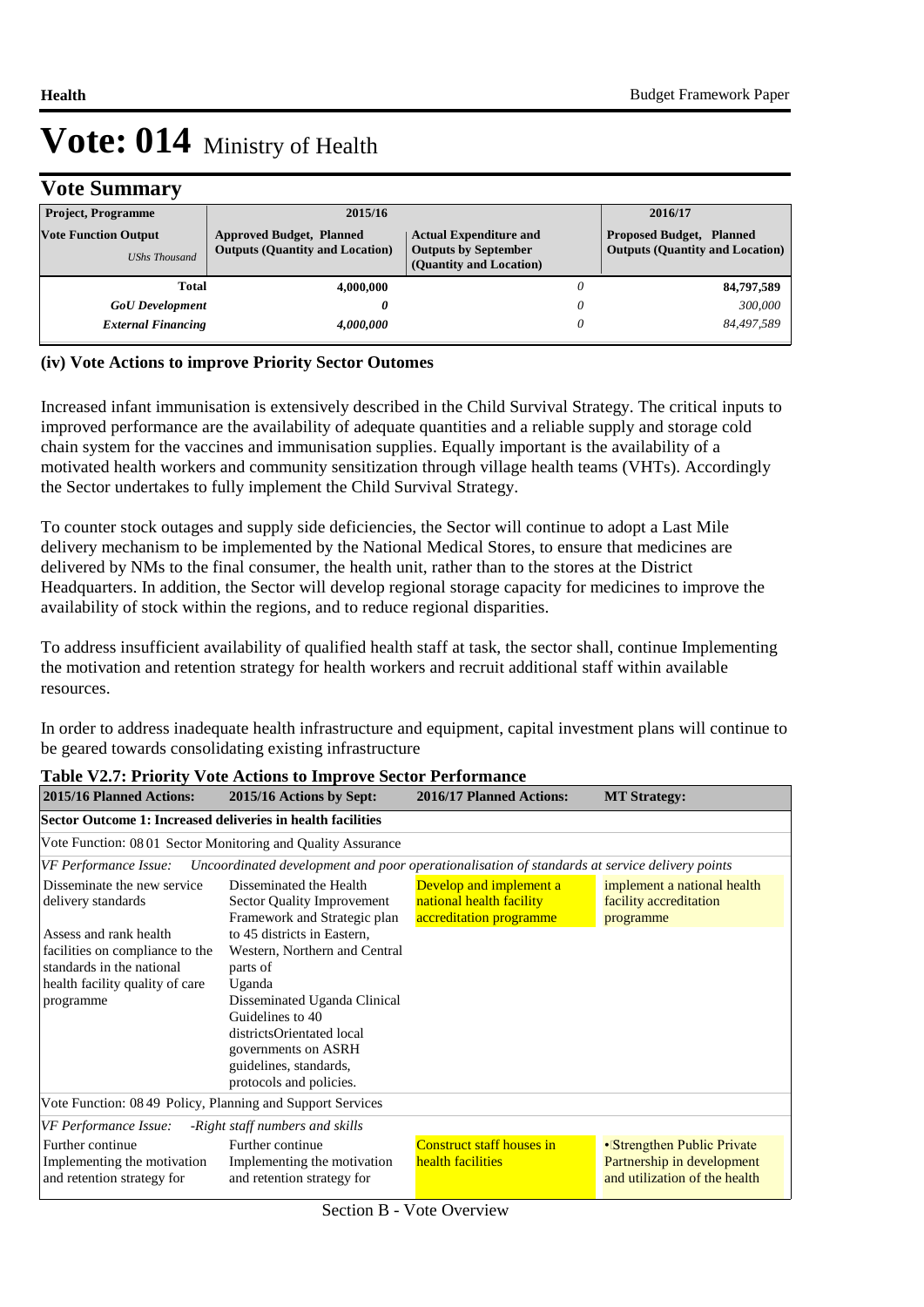| <b>Vote Summary</b>                                                                                                                                                                                                           |                                                                                                                                                                                                                                                                                                                   |                                                                                                                                                                                                                   |                                                                                                                                                                                                                                      |
|-------------------------------------------------------------------------------------------------------------------------------------------------------------------------------------------------------------------------------|-------------------------------------------------------------------------------------------------------------------------------------------------------------------------------------------------------------------------------------------------------------------------------------------------------------------|-------------------------------------------------------------------------------------------------------------------------------------------------------------------------------------------------------------------|--------------------------------------------------------------------------------------------------------------------------------------------------------------------------------------------------------------------------------------|
| 2015/16 Planned Actions:                                                                                                                                                                                                      | 2015/16 Actions by Sept:                                                                                                                                                                                                                                                                                          | 2016/17 Planned Actions:                                                                                                                                                                                          | <b>MT Strategy:</b>                                                                                                                                                                                                                  |
| health workers, the hard to<br>reach incentive scheme to all<br>districts involved and build<br>capacity for management<br>functions for health facilities                                                                    | health workers, the hard to<br>reach incentive scheme to all<br>districts involved and build<br>capacity for management<br>functions for health facilities                                                                                                                                                        | Continue to pay allowances<br>for staff in hard to reach places                                                                                                                                                   | workforce<br>• Establish supportive Human<br><b>Resources for Health policy</b><br>and work environment<br>• Strengthen capacity for<br><b>Human Resources for Health</b><br>recruitment                                             |
|                                                                                                                                                                                                                               | Sector Outcome 2: Children under one year old protected against life threatening diseases                                                                                                                                                                                                                         |                                                                                                                                                                                                                   |                                                                                                                                                                                                                                      |
| Vote Function: 0803 Health Research                                                                                                                                                                                           |                                                                                                                                                                                                                                                                                                                   |                                                                                                                                                                                                                   |                                                                                                                                                                                                                                      |
| VF Performance Issue:                                                                                                                                                                                                         | Poor health research coordination                                                                                                                                                                                                                                                                                 |                                                                                                                                                                                                                   |                                                                                                                                                                                                                                      |
| Continue implementing the<br>strategic Plan for research<br>Institutions. This includes<br>identification of research<br>priorities, production of<br>research policies and<br>guidelines and carrying out<br>health research | implementation of the<br>strategic Plan for research<br>Institutions. This includes<br>identification of research<br>priorities, production of<br>research policies and<br>guidelines and carrying out<br>health research                                                                                         | Implementing the strategic<br>Plan for research Institutions.<br>This includes identification of<br>research priorities, production<br>of research policies and<br>guidelines and carrying out<br>health research | Continue implementing the<br>strategic Plan for research<br><b>Institutions. This includes</b><br>identification of research<br>priorities, production of<br>research policies and<br>guidelines and carrying out<br>health research |
| Vote Function: 08 04 Clinical and public health                                                                                                                                                                               |                                                                                                                                                                                                                                                                                                                   |                                                                                                                                                                                                                   |                                                                                                                                                                                                                                      |
| VF Performance Issue:                                                                                                                                                                                                         | Inadequate coverage of Village Health Teams.                                                                                                                                                                                                                                                                      |                                                                                                                                                                                                                   |                                                                                                                                                                                                                                      |
| Implement the<br>recommendations of the VHT<br>assessment exercise                                                                                                                                                            | Conducted technical support<br>supervision of VHT activities<br>in West Nile and Acholi sub-<br>regions - Adjumani, Moyo,<br>Yumbe, Koboko, Maracha,<br>Arua, Zombo and Nebbi.<br>Carried out technical support<br>supervision of VHT activities<br>in central region.                                            | Finalize and disseminate the<br><b>Community Health Extension</b><br>Workers' policy and strategy                                                                                                                 | <b>Establishment of CHEW</b><br>Program in 7,500 parishes in<br>the Country                                                                                                                                                          |
| VF Performance Issue:                                                                                                                                                                                                         | Irregular and ineffective support supervision                                                                                                                                                                                                                                                                     |                                                                                                                                                                                                                   |                                                                                                                                                                                                                                      |
| Roll out the supervision,<br>monitoring and inspection<br>strategic plan<br>Train district Health teams in<br>support supervision<br>Disseminate new supervision<br>guidelines                                                | Twenty five health workers<br>from Kiryandongo, Katakwi,<br>Moroto, Kaabong and Kotido<br>were trained on clinical<br>management and response to<br><b>SGBV</b> survivors at Mukono<br>Resort Hotel.Mentored and<br>distributed RH Resource<br>Materials including GBV and<br>EmONC in the 20 UNJPP<br>Districts. | Implement the M&E plan for<br>the sector                                                                                                                                                                          | Institutionalize the regional<br>structure for support<br>supervision, monitoring,<br>inspection and planning<br>functions                                                                                                           |
| Vote Function: 08 49 Policy, Planning and Support Services                                                                                                                                                                    |                                                                                                                                                                                                                                                                                                                   |                                                                                                                                                                                                                   |                                                                                                                                                                                                                                      |
| VF Performance Issue:                                                                                                                                                                                                         | HMIS DATA Base build to<br>improve health sector data<br>inflow                                                                                                                                                                                                                                                   | Availability of information and compliance with the laws and regulations.<br><b>National Health Information</b><br><b>Strategy (NHIS) implemented</b>                                                             | <b>National Health Information</b><br>Strategy (NHIS) implemented                                                                                                                                                                    |
|                                                                                                                                                                                                                               |                                                                                                                                                                                                                                                                                                                   | Sector Outcome 3: Health facilities receive adequate stocks of essential medicines and health supplies (EMHS)                                                                                                     |                                                                                                                                                                                                                                      |
| Vote Function: 08 05 Pharmaceutical and other Supplies                                                                                                                                                                        |                                                                                                                                                                                                                                                                                                                   |                                                                                                                                                                                                                   |                                                                                                                                                                                                                                      |
| VF Performance Issue:                                                                                                                                                                                                         | medicines and health supplies)                                                                                                                                                                                                                                                                                    | Uncoordinated and defficient supply chain management (procurement planning and distribution of                                                                                                                    |                                                                                                                                                                                                                                      |
| Involve stake holders such as<br>hospital and facility managers                                                                                                                                                               | Stakeholders involved in<br>hospital and facility                                                                                                                                                                                                                                                                 | The Government Policy on<br>consolidation of medicines                                                                                                                                                            | Strengthen stakeholder<br>management                                                                                                                                                                                                 |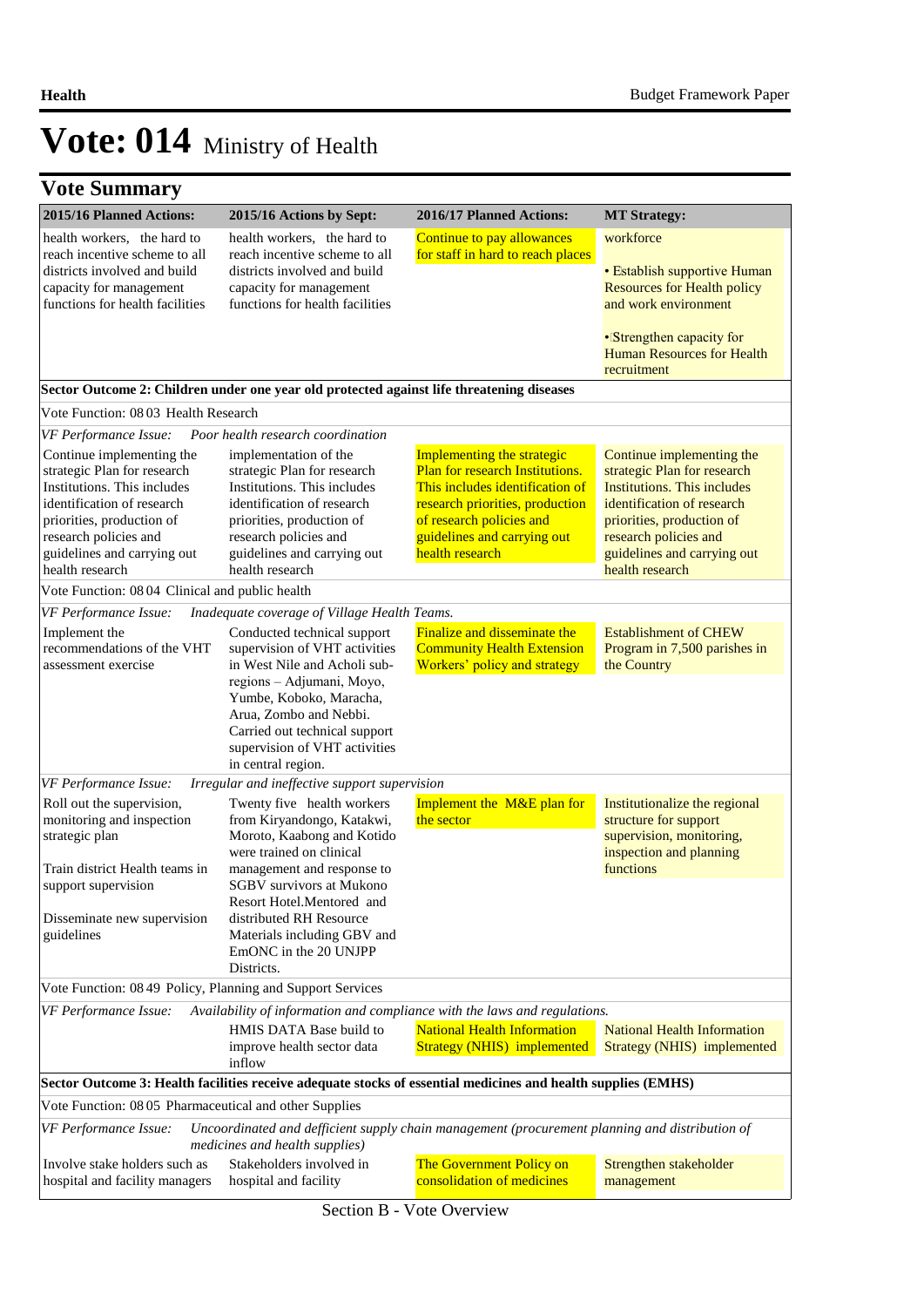## **Vote Summary**

| 2015/16 Planned Actions:                                           | 2015/16 Actions by Sept: | 2016/17 Planned Actions:                                                                                 | <b>MT Strategy:</b> |
|--------------------------------------------------------------------|--------------------------|----------------------------------------------------------------------------------------------------------|---------------------|
| in procurement planning and<br>delivery scheduling of<br>supplies. | management               | resources and procurement<br>under National Medical Stores<br>will continue to be<br><i>implemented.</i> |                     |

## *V3 Proposed Budget Allocations for 2016/17 and the Medium Term*

*This section sets out the proposed vote budget allocations for 2016/17 and the medium term, including major areas of expenditures and any notable changes in allocations.* 

| Table V3.1: Past Outturns and Medium Term Projections by Vote Function* |  |  |  |
|-------------------------------------------------------------------------|--|--|--|
|-------------------------------------------------------------------------|--|--|--|

|                                              |                           |                        | 2015/16                            | <b>MTEF Budget Projections</b> |         |         |
|----------------------------------------------|---------------------------|------------------------|------------------------------------|--------------------------------|---------|---------|
|                                              | 2014/15<br><b>Outturn</b> | Appr.<br><b>Budget</b> | <b>Spent by</b><br><b>End Sept</b> | 2016/17                        | 2017/18 | 2018/19 |
| Vote: 014 Ministry of Health                 |                           |                        |                                    |                                |         |         |
| 0801 Sector Monitoring and Quality Assurance | 0.614                     | 0.810                  | 0.199                              | 1.110                          | 1.004   | 0.904   |
| 0802 Health systems development              | 5.671                     | 218.325                | 73.246                             | 255,743                        | 37.166  | 18.755  |
| 0803 Health Research                         | 1.743                     | 2.677                  | 0.649                              | 2.587                          | 2.919   | 2.661   |
| 0804 Clinical and public health              | 19.290                    | 47.379                 | 9.937                              | 47.479                         | 63.626  | 39.047  |
| 0805 Pharmaceutical and other Supplies       | 58.232                    | 231.516                | 72.614                             | 299.540                        | 15.100  | 75.524  |
| 0849 Policy, Planning and Support Services   | 9.610                     | 38.855                 | 4.717                              | 40.813                         | 41.202  | 53.747  |
| <b>Total for Vote:</b>                       | 95.159                    | 539.563                | 161.362                            | 647.272                        | 161.017 | 190.639 |

### **(i) The Total Budget over the Medium Term**

The budget projections for FY 2016/17 are Ushs 605.77 bn of which wage is Ushs 6.99bn, NWR is Ushs 63.27bn, GoU Development Ushs 24.18 and Donor project is Ushs 511.32. The projections for 2017/18 and 2018/19 are Ushs 152.8 bn and Ushs 143.5 bn respectively.

### **(ii) The major expenditure allocations in the Vote for 2016/17**

The major services provided by the vote which take up major shares of the vote expenditure are; procurement of vaccines, infrastructural development nationwide and epidemic control.

### **(iii) The major planned changes in resource allocations within the Vote for 2016/17**

The major planned changes in resource allocation are described in the table below.

### **Table V3.2: Key Changes in Vote Resource Allocation**

|                 | 2016/17                                       | <b>Changes in Budget Allocations and Outputs from 2015/16 Planned Levels:</b><br>2017/18 | 2018/19 | <b>Justification for proposed Changes in</b><br><b>Expenditure and Outputs</b>                                                                                                                 |  |
|-----------------|-----------------------------------------------|------------------------------------------------------------------------------------------|---------|------------------------------------------------------------------------------------------------------------------------------------------------------------------------------------------------|--|
|                 | Vote Function:0801 Health systems development |                                                                                          |         |                                                                                                                                                                                                |  |
| Output:         |                                               | 0802 01 Monitoring, Supervision and Evaluation of Health Systems                         |         |                                                                                                                                                                                                |  |
| UShs Bn:        | $6.496$ UShs Bn:                              | $-14.739$ UShs Bn.                                                                       |         | -14.739 The funds are for supervision of<br>construction by supervision consultants,                                                                                                           |  |
|                 |                                               |                                                                                          |         | clerks of works and Ministry staff,<br>payment of fees and allowances to<br>continuing students, payment of<br>contract staff salaries, and payment of<br>medical equipment maintenance costs. |  |
| Output:         |                                               | 0802 75 Purchase of Motor Vehicles and Other Transport Equipment                         |         |                                                                                                                                                                                                |  |
| <b>UShs Bn:</b> | 1.528 UShs Bn:                                | $-0.300$ UShs Bn:                                                                        |         | <b>-0.300</b> The funds are for procurement of mobile<br>workshop vehicles for Masaka and Jinja                                                                                                |  |
|                 |                                               |                                                                                          |         | Regional referral hospitals and 4<br>vehicles for the Ministry Headquarters.                                                                                                                   |  |
| Output:         |                                               | 0802 76 Purchase of Office and ICT Equipment, including Software                         |         |                                                                                                                                                                                                |  |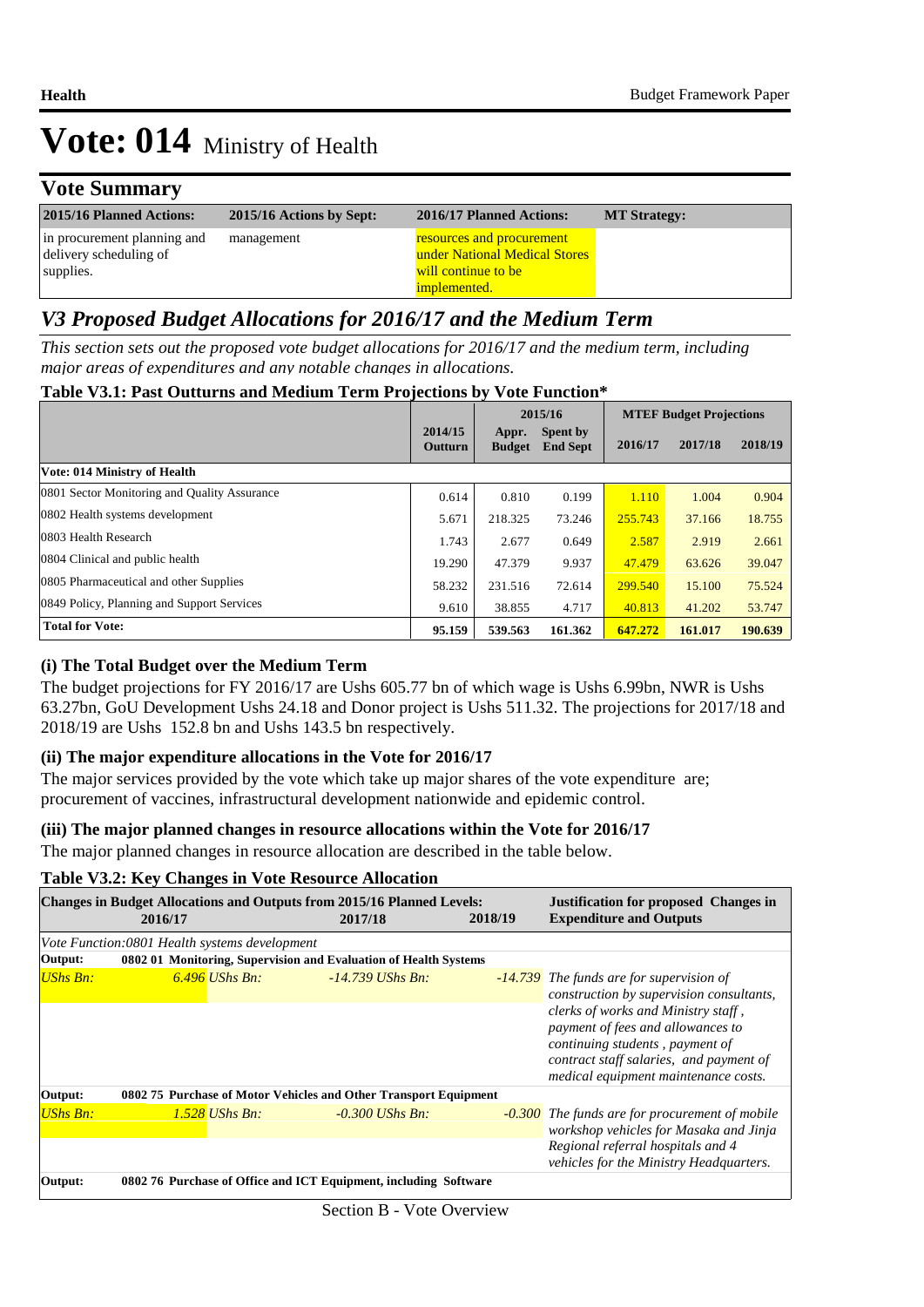|                 | Changes in Budget Allocations and Outputs from 2015/16 Planned Levels:<br>2016/17                             | 2017/18             | 2018/19 | <b>Justification for proposed Changes in</b><br><b>Expenditure and Outputs</b>                                                                                                                                                                                                  |
|-----------------|---------------------------------------------------------------------------------------------------------------|---------------------|---------|---------------------------------------------------------------------------------------------------------------------------------------------------------------------------------------------------------------------------------------------------------------------------------|
| <b>UShs Bn:</b> | $2.500$ UShs Bn:                                                                                              | $-0.050$ UShs Bn.   |         | -0.050 The funds are for rolling out of the<br>Human Resource Management<br>Information System, and Finalising and<br>rolling out the Electronic Job Bureau for<br>the Health Service Commission                                                                                |
| Output:         | 0802 77 Purchase of Specialised Machinery & Equipment                                                         |                     |         |                                                                                                                                                                                                                                                                                 |
| <b>UShs Bn:</b> | <b>15.793</b> UShs Bn:                                                                                        | $-7.036$ UShs Bn:   |         | -7.036 The funds are for procurement of<br>specialised Equipment and machinery<br>under the Maternal and Neonatal health<br>care unit at mulago. Other funds are for<br>medical equipment requiring pre-<br>installation works for the health<br>facilities supported by UHSSP. |
| Output:         | 0802 78 Purchase of Office and Residential Furniture and Fittings                                             |                     |         |                                                                                                                                                                                                                                                                                 |
| <b>UShs Bn:</b> | 5.780 UShs Bn:                                                                                                | $-0.100$ UShs Bn:   |         | -0.100 the funds are for procurement of office<br>furniture for health facilities renovated<br>by UHSSP                                                                                                                                                                         |
| Output:         | 0802 80 Hospital Construction/rehabilitation                                                                  |                     |         |                                                                                                                                                                                                                                                                                 |
| <b>UShs Bn:</b> | $5.470$ UShs Bn:                                                                                              | $-154.284$ UShs Bn. |         | -172.784 Hospital construction is going to be<br>undertaken in Kawolo, Busolwe,<br>Kayunga and Yumbe general hospitals                                                                                                                                                          |
|                 | Vote Function:0809 Clinical and public health                                                                 |                     |         |                                                                                                                                                                                                                                                                                 |
| Output:         | 0804 09 Indoor Residual Spraying (IRS) services provided                                                      |                     |         |                                                                                                                                                                                                                                                                                 |
| <b>UShs Bn:</b> | $2.000$ UShs Bn:                                                                                              | $0.000$ UShs Bn:    |         | <b>0.000</b> The funds for IRS that were previously<br>housed under output 080411<br>-coordination of clinical and other                                                                                                                                                        |
| Output:         | 0804 11 Coordination of clinical and public health emergencies including the response to the nodding syndrome |                     |         | public health emergencies were returned                                                                                                                                                                                                                                         |
| <b>UShs Bn:</b> | $-1.597$ UShs Bn:                                                                                             | $-14.045$ UShs Bn:  |         | -14.045 The funds for IRS were moved back to<br>output 080409-Indoor Residue Spraying<br>on the directive of the Sector Budget<br><b>Working Group</b>                                                                                                                          |
|                 | Vote Function: 0801 Pharmaceutical and other Supplies                                                         |                     |         |                                                                                                                                                                                                                                                                                 |
| Output:         | 0805 01 Preventive and curative Medical Supplies (including immuninisation)                                   |                     |         |                                                                                                                                                                                                                                                                                 |
| <b>UShs Bn:</b> | $4.120$ UShs Bn:                                                                                              | $-169.326$ UShs Bn: |         | $-100.692$ TThe allocation is in line with the work<br>plan and budget for GAVI and Global<br>Fund for AIDS, TB and Malaria for the<br>period 2016/17.                                                                                                                          |
| Output:         | 0805 02 Strengthening Capacity of Health Facility Managers                                                    |                     |         |                                                                                                                                                                                                                                                                                 |
| <b>UShs Bn:</b> | 10.252 UShs Bn:                                                                                               | $-11.000$ UShs Bn:  |         | -11.000 The funds are for support supervision in<br>all districts, training health sub-district<br>health workers in cold chain                                                                                                                                                 |
|                 |                                                                                                               |                     |         | management, maintenance of cold chain<br>equipment and machinery, Auditing of<br>GAVI funds and payment of cold chain<br>support staff                                                                                                                                          |
| Output:         | 0805 72 Government Buildings and Administrative Infrastructure                                                |                     |         |                                                                                                                                                                                                                                                                                 |
| <b>UShs Bn:</b> | 9.900 UShs Bn:                                                                                                | $-22,000$ UShs Bn:  |         | -22.000 The funds are for construction of the<br>Medicines Warehouse at Kajansi under<br>the Global Fund for AIDS, TB and<br>Malaria. Under GAVI, 20 district<br>medicines stores, 26 staff houses, will be<br>constructed                                                      |
| Output:         | 0805 75 Purchase of Motor Vehicles and Other Transport Equipment                                              |                     |         |                                                                                                                                                                                                                                                                                 |
|                 |                                                                                                               |                     |         |                                                                                                                                                                                                                                                                                 |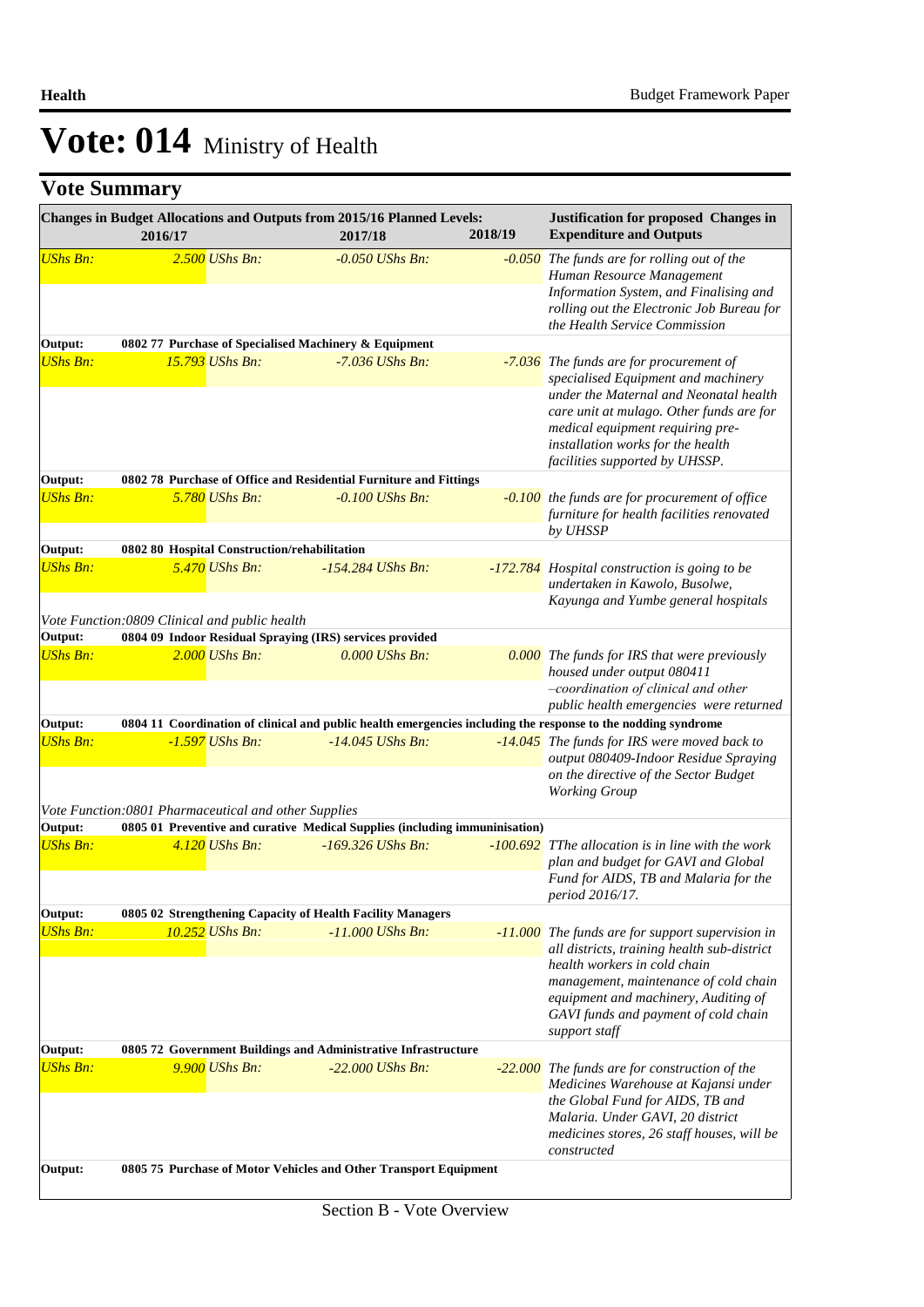## **Vote Summary**

|                 | <b>Changes in Budget Allocations and Outputs from 2015/16 Planned Levels:</b><br>2016/17 | 2017/18            | 2018/19 | <b>Justification for proposed Changes in</b><br><b>Expenditure and Outputs</b>                                                   |
|-----------------|------------------------------------------------------------------------------------------|--------------------|---------|----------------------------------------------------------------------------------------------------------------------------------|
| UShs Bn:        | $-8.430$ UShs Bn:                                                                        | $-9.230$ UShs Bn:  |         | $-9.230$ The allocation is in line with the work<br>plan and budget for GAVI and Global<br>Fund for AIDS, TB and Malaria for the |
|                 |                                                                                          |                    |         | <i>period 2016/17.</i>                                                                                                           |
| Output:         | 0805 77 Purchase of Specialised Machinery & Equipment                                    |                    |         |                                                                                                                                  |
| <b>UShs Bn:</b> | 52.554 UShs Bn:                                                                          | $0.110$ UShs Bn:   |         | -8.100 The funds are for procurement of<br>assorted Medical, Dental & Surgical                                                   |
|                 |                                                                                          |                    |         | Equipment for TB, HIV, Malaria and<br>Health Systems Strengthening under<br>project 0220-Global Fund for AIDS, TB<br>and Malaria |
|                 | Vote Function:0801 Policy, Planning and Support Services                                 |                    |         |                                                                                                                                  |
| Output:         | 0849 01 Policy, consultation, planning and monitoring services                           |                    |         |                                                                                                                                  |
| <b>UShs Bn:</b> | $4.103$ UShs Bn:                                                                         | $-0.935$ UShs Bn:  |         | <b>6.300</b> The funmds are for the second phase of<br><i>project 1145 Institutional Capacity</i>                                |
|                 |                                                                                          |                    |         | <b>Building</b>                                                                                                                  |
| Output:         | 0849 02 Ministry Support Services                                                        |                    |         |                                                                                                                                  |
| <b>UShs Bn:</b> | -1.453 UShs Bn:                                                                          | $-20.501$ UShs Bn: |         | -20.501 The reduction is majorly on account of<br>the removal of gratuity from the Vote<br>MTEF for the BFP.                     |

## *V4: Vote Challenges for 2016/17 and the Medium Term*

HEALTH SECTOR BUDGET PRESSURES *This section sets out the major challenges the vote faces in 2016/17 and the medium term which the vote has been unable to address in its spending plans.*

1. Counterpart Funding Obligations for Government with inadequate Budget Provision for FY 2015/16 and 2016/17. These obligations arise out of the MoUs and agreements between Government and Development Partners. The running projects with counterpart funding obligations are in the attached table and total to Ushs 114.053bn.

2. Increment in the operational funds for Primary Health Care services; Only Ushs 43.67bn has been allocated as recurrent budget to run Health service delivery in 137 LGs with 56 General Hospitals, 61 PNFP Hospitals and 4,205 Lower Level Health Units. Analysis of the UBOS price indices shows that prices of goods and services in general have increased by 44% between 2008/09 and 2012/13 while those of utilities alone (rent, fuel, water and electricity) increased by 20.4%. This has not been matched by commensurate increases in the budgets of the health institutions. This is further compounded by the fact that a number of health facilities have a budget of less than Ushs 90,000 per month (excluding medicines) to deliver all the required services.

A short study undertaken by the Ministry indicates that to enhance health service delivery in the Local Governments. Ushs 39.5 bn is required to make the current facilities to operate at a reasonable level. We therefore suggest a phased increment in allocation over a 3 year period of Ushs 12bn annually to this area.

3. Emergencies and Epidemics: Over the last 3 years, the health sector has experienced outbreaks of epidemics annually consuming approximately Ushs 3 billion every financial year. The practice has been to reallocate the Ministry of Health Budget to mitigate emergencies in anticipation of a refund from MoFPED. However the refunds have periodically not been made available thereby adversely affecting the Ministry's work plans and ability to respond to other health matters. The budget provision for handling emergencies and epidemics is inadequate hence constraining the ability of the health sector to respond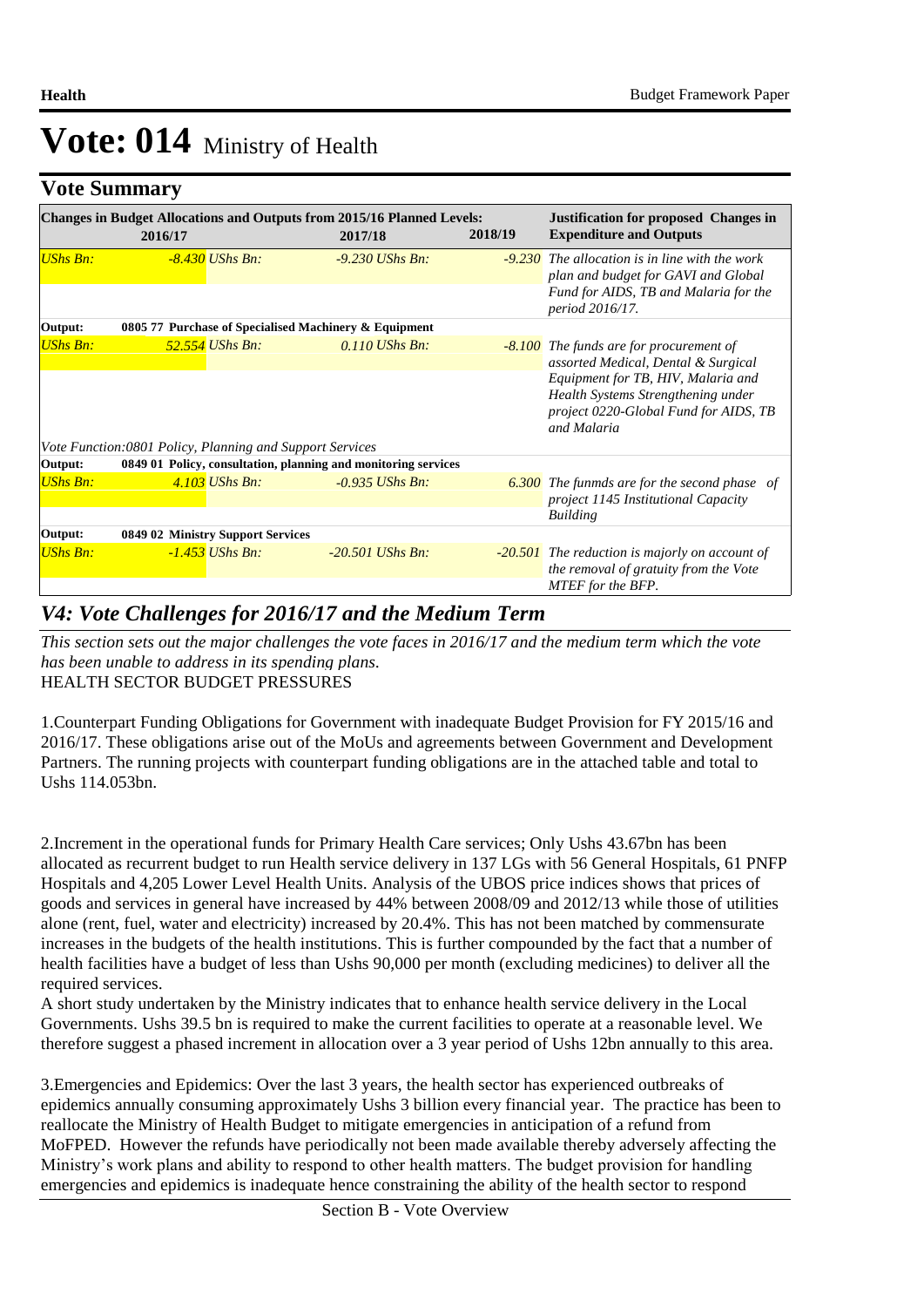### **Vote Summary**

promptly and adequately to emergencies. We request for an additional Ushs 5bn for training, social mobilization, surveillance, health education, studies, case management and response.

4. Control of Malaria- Implementation of the Malaria reduction strategy that was jointly developed between the Ministry of Health and Finance requires USD 153 Million. To scale up IRS to the rest of the country Ushs 275bn is needed on an annual basis. We request for Ushs 22.5bn to cater for the most affected districts.

5. Monitoring of various disease outbreaks by UVRI: The health research institutions are responsible for monitoring diseases and performance of their interventions, investigating outbreaks, researching on products for treatment and control of human diseases and carrying out research on diseases and their interventions. We request for additional funding of Ushs 2.403bn to boost the following critical areas; 6. 

• Surveillance and control of Marburg-Ushs 1.13 bn is required for ecological studies, surveillance, procurement of requisite equipment and diagnosis.

- • Development of a vaccine for Ebola-Ushs 254million
- Research on HIV therapy resistance-Ushs 350 million
- • Capacity building and training-UVRI- Ushs 669 million
- • Utility bills arrears-Ushs 4bn
- • Laboratory equipment, chemicals and reagents-CHEMO-Ushs 500million
- • Capacity building and training-CHEMO-Ushs 250 million

### 7. Epidemiology (Burden) of the HIV/AIDS Epidemic in Uganda HIV AIDs

Uganda has been grappling with a generalized HIV/AIDS epidemic for over three decades. The 2011 AIDS Indicator Survey (AIS) revealed an increase in HIV prevalence among adults aged 15-49 years, from 6.4% in 2004/05 to 7.3% in 2011. This increase is attributed to incident HIV infections and improved survival due to increased access to HIV care and treatment services including antiretroviral therapy (ART). The increase in prevalence was noted in several regions with doubling of prevalence in some regions such as West Nile. The MoH estimates that by end of 2014, there were 1,631,828 people living with HIV (PLHIV), increasing to 1,969,778 by 2018 (MoH- Estimates and Projections, 2013).

The Ministry of Health and Partners have proposed a plan to scale up the HIV and AIDS response that aims at an AIDS free generation by 2030. To implement that plan, there are significant resource gaps. The Ministry of Health proposes to Cabinet that GOU increases funding for the implementation of primary prevention programs in the general population and for MARPS and for procurement of commodities including ARVs, Laboratory commodities, HIV Test Kits, Condoms and Circumcision kits to compliment current commitments from GoU and AIDS development partners. We suggest that Government provides the following;

 $\Box$ Ushs 600 million for the Population HIV impact assessment survey

 $\Box$ USD 43 million to cater for the funding gap for ARVs.

8. Clearing and handling charges for reproductive health commodities supplied under the UNFPA. Effective January 2013, UNFPA communicated that the Government should take over the payment of these charges.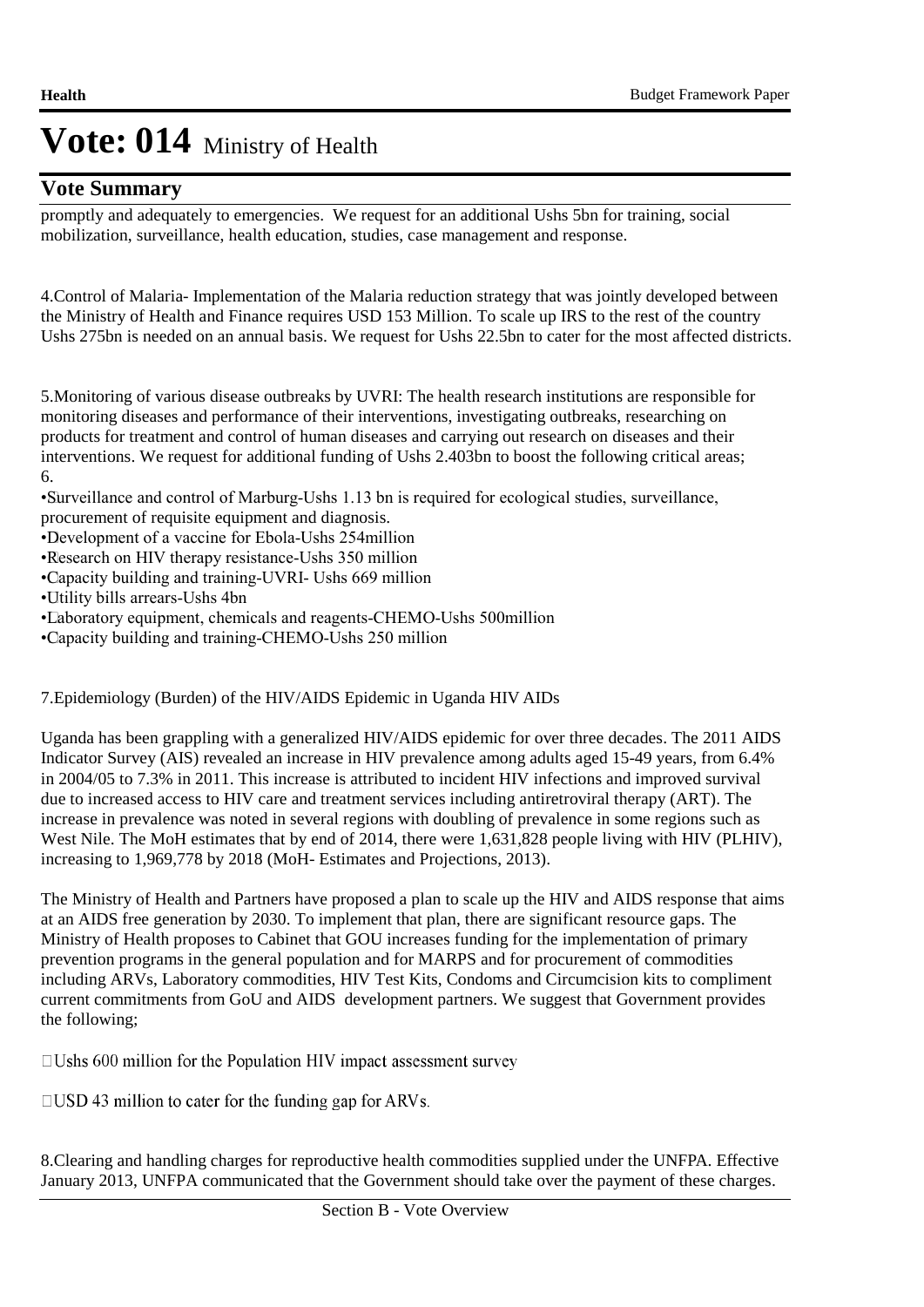### **Vote Summary**

For this purpose, the sector requires Ushs 2.5bn annually.

9. Rehabilitation of general hospitals. Many of the general hospitals some of which were constructed long time are in dire need of renovations since the infrastructure has broken down. According to a recent report by the Ministry's infrastructure division, the total requirement for civil works, medical equipment, furniture and transport for 25 general hospitals excluding those being covered under the ongoing projects is estimated at Ushs 820 billion. We request for Ushs 5bn to cater for the most critical hospitals. Key among the hospitals is Kasana General hospital that H.E the President has directed that it be rehabilitated

10. Functionalizing the Public Health Protocol-Ushs 2bn

11. Building a home for the health regulatory councils-Ushs5bn

12. Health Service Commission: The Commission requires an additional Ushs 2.57bn to cater for the following unfunded critical activities;

i. Technical support and guidance to the District Service Commissions - Ushs 793 Million to provide technical support and sensitization to DSCs and all Health Institutions under its jurisdiction.

Ii. Additional office space to accommodate the new staff recruited by the Commission. Ushs 86 million.

Iii. Secure land allocated to the Commission at Butabika by carrying out a survey, acquiring a land title and architectural designs to determine the cost of construction– Ushs 50 Million.

Iv.Strengthen External Guidance, M&E. Ushs 587 Million.

V. Operationalise the Selection Examination Division Ushs 188 Million.

Vi. Validation of all Health Workers in Central and Local Government Health Institutions - Ushs 502 Million.

12. Need to provide medical stationery to health facilities across the Country to enable reporting on the services offered by the Health Facilities-Ushs 3bn

13. AIDS Control Program –ARV Commodities USD 102,353,038.9

The situation on ARV stocks in the Public Sector remains grim and as a result NMS at the national level and a number of health facilities are stocked out for a number of commodities. The funding gap is threefold;

a)Depreciation of the Uganda Shilling against the dollar. Since 2009 GoU has been allocating and releasing 100 Billion equivalents to USD 40M hedged at 2600 then. Today the exchange rate is UGX 3700 to I US dollar.

b) USG withdrew their buffer support to the public sector and is now concentrating on the private sector c)Uganda Adopted and rolled out the 2013 treatment guidelines that shifted treatment starting point from 350 to 500 CD4 cells. This has meant increased enrollment of clients into the treatment pool with the attendant costs.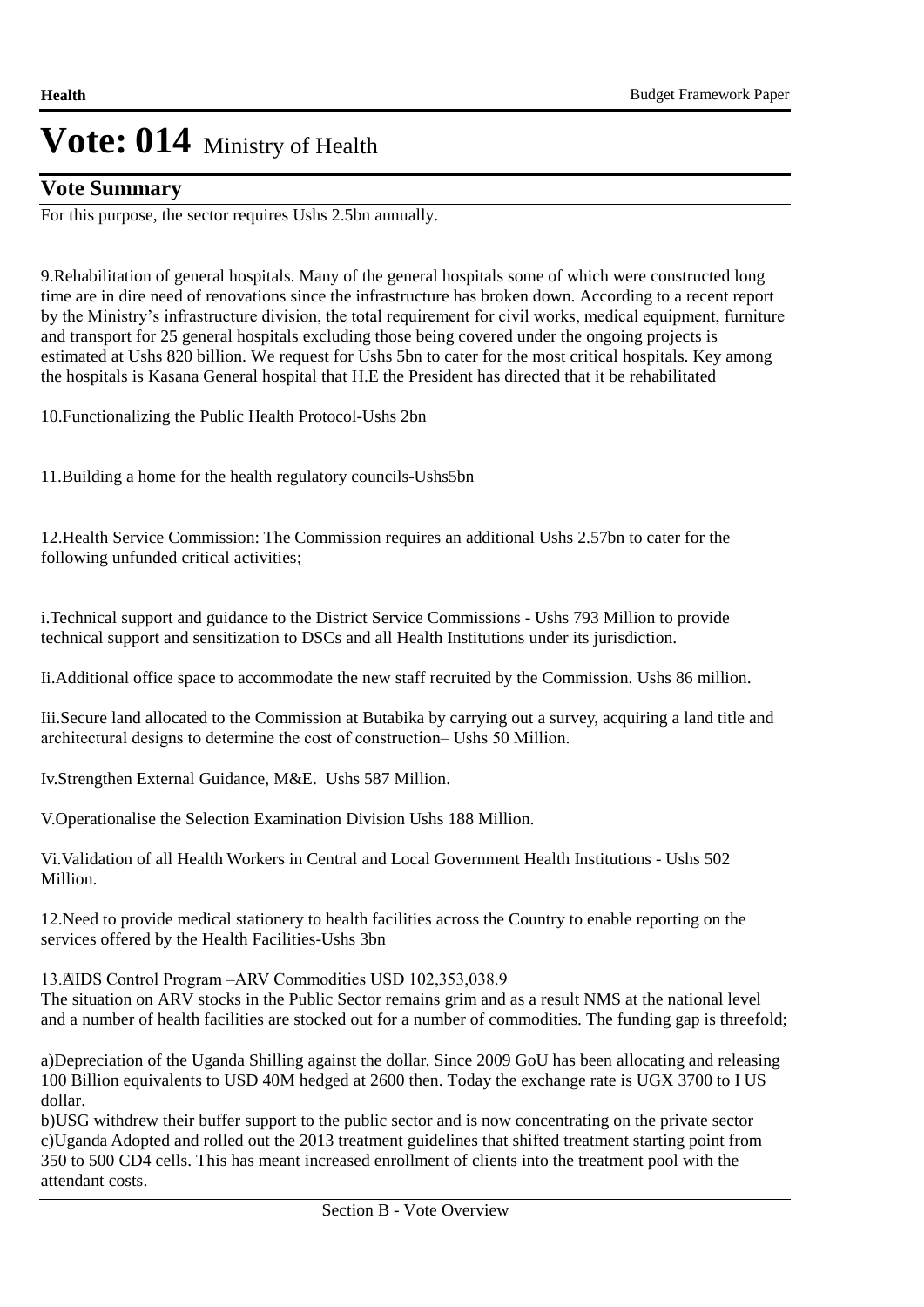### **Vote Summary**

USD 9,960,471 is required to bridge the afore-mentioned gap.

14. Funding for the East African Community activities in Health (Technical working group meetings, EAC Sectoral Committee on Health, EAC Sectoral Council of Ministers)-Ushs 532 million

#### **Table V4.1: Additional Output Funding Requests**

| <b>Justification of Requirement for</b><br><b>Additional Outputs and Funding</b>                                                                                                                                                                                                                                                                                                                                                                                                                                                                                                                                                                                                                                                                                                                                                                                                                                                                                                                                                                                                                                                                                                                                                                                                                                                                                                                                                                                                                                                                                     |
|----------------------------------------------------------------------------------------------------------------------------------------------------------------------------------------------------------------------------------------------------------------------------------------------------------------------------------------------------------------------------------------------------------------------------------------------------------------------------------------------------------------------------------------------------------------------------------------------------------------------------------------------------------------------------------------------------------------------------------------------------------------------------------------------------------------------------------------------------------------------------------------------------------------------------------------------------------------------------------------------------------------------------------------------------------------------------------------------------------------------------------------------------------------------------------------------------------------------------------------------------------------------------------------------------------------------------------------------------------------------------------------------------------------------------------------------------------------------------------------------------------------------------------------------------------------------|
| Vote Function: 0801 Sector Monitoring and Quality Assurance                                                                                                                                                                                                                                                                                                                                                                                                                                                                                                                                                                                                                                                                                                                                                                                                                                                                                                                                                                                                                                                                                                                                                                                                                                                                                                                                                                                                                                                                                                          |
| 0801 01 Sector performance monitored and evaluated<br>Printing 25,790 copies of clinical guidelines for health facilities<br>countrywide (HC Iis to National Referral Hospitals)-Ushs 645<br>million. These are necessary for the improvement of health<br>worker's competencies and ensuring that patients are treated<br>according to the current treatment guidelines<br>Ushs 1bn is for enhancing supervision, monitoring and<br>evaluation to enforce adherence to set standards and guidelines,<br>curb absenteeism and enhance quantity and quality of care.<br>Technical supervision will also be enhanced as part of capacity<br>development for health workers.                                                                                                                                                                                                                                                                                                                                                                                                                                                                                                                                                                                                                                                                                                                                                                                                                                                                                            |
|                                                                                                                                                                                                                                                                                                                                                                                                                                                                                                                                                                                                                                                                                                                                                                                                                                                                                                                                                                                                                                                                                                                                                                                                                                                                                                                                                                                                                                                                                                                                                                      |
| Counterpart funding and VAT obligations for Government with no<br>budget provision. These obligations arise out of the MoUs and<br>agreements between Government and Development Partners.<br>Some of these are;<br>Project 1314 Rehabilitation of hospitals and supply of medical<br>equipment in the western region of Uganda Ushs 2.6 bn for VAT<br>1187 Support to Mulago rehabilitation (kawempe, kirudu). Ushs.<br>15.9 bn arising out of the change in VAT policy and Ushs 4.8 bn<br>counterpart funding obligations. This project is scheduled to end<br>in December 2016.<br>1315 Construction of Maternal and Neonatal health care unit at<br>Mulago. Ushs 9.88bn is for Counterpart funding on civil works.<br>Contract is already signed with Arab contractors. Construction<br>commenced in June 2015 and is expected to be completed in June<br>2017. Ushs 2.1bn is for Counterpart funding on specialised<br>training of medical staff expected to end before June 2017. VAT<br>taxes arising out of the policy change on VAT are Ushs 13.31bn.<br>Project 1141 Gavi Vaccines and HSSP- Counterpart funding<br>obligations for New vaccines co-financing for Penta, HPv, PCV,<br>Rota -Ushs 1.1bn. GAVI Supports construction & consultancy for<br>designs & supervision. Taxes borne by GoU-Ushs 5.2bn<br>Construction of the paediatric surgery hospital- Counterpart<br>funding for the project according to the project agreement-Ushs<br>3.5bn<br>Construction of regional cancer centres in Mbale and Gulu-Ushs<br>0.503bn VAT on construction. |
|                                                                                                                                                                                                                                                                                                                                                                                                                                                                                                                                                                                                                                                                                                                                                                                                                                                                                                                                                                                                                                                                                                                                                                                                                                                                                                                                                                                                                                                                                                                                                                      |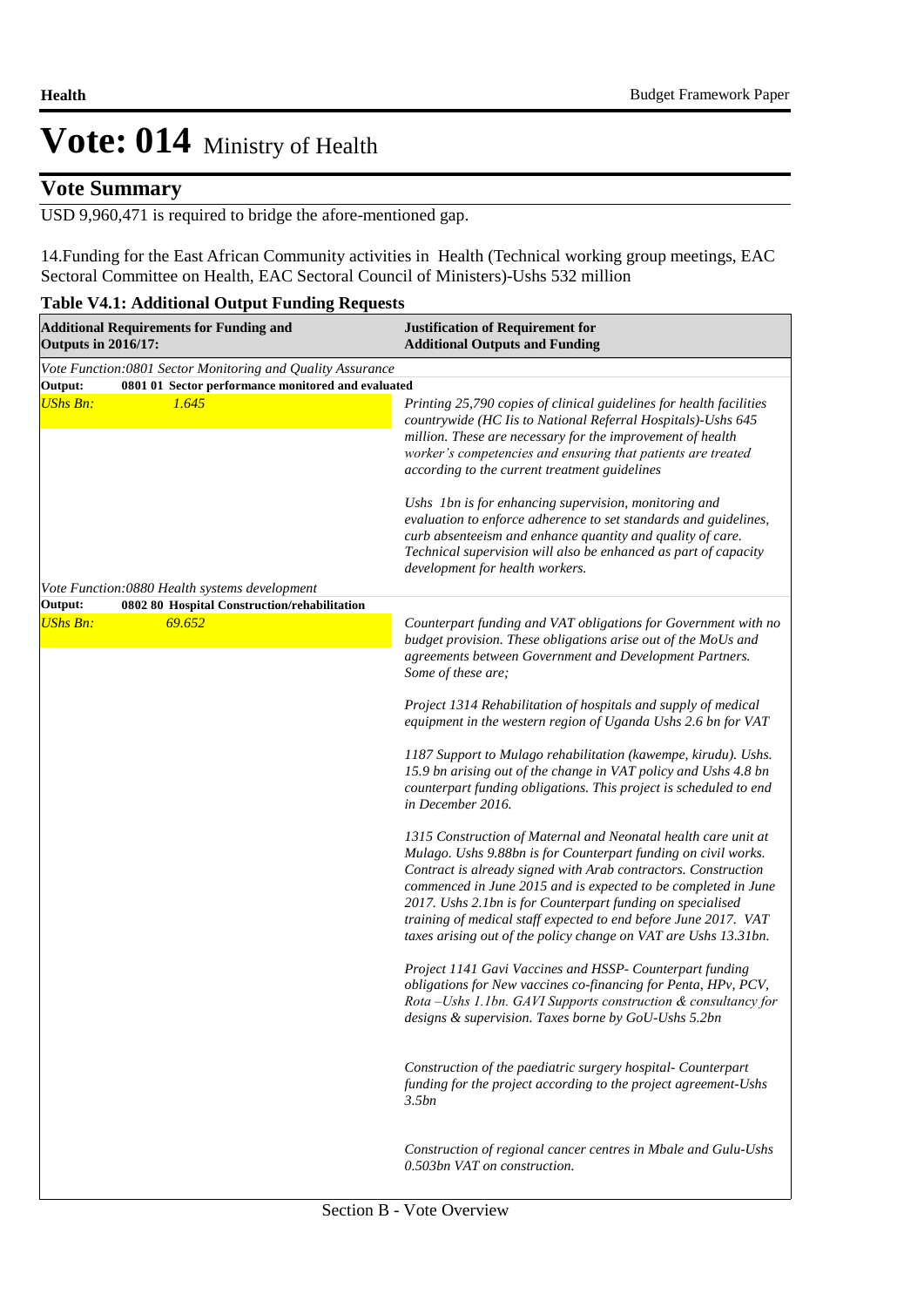| <b>Vote Summary</b>                                                          |                                                                                                                                                                                                                                                                                                                                                                                                                                                                                                                                                                                                                                                                                                                                                                                                                                                       |  |
|------------------------------------------------------------------------------|-------------------------------------------------------------------------------------------------------------------------------------------------------------------------------------------------------------------------------------------------------------------------------------------------------------------------------------------------------------------------------------------------------------------------------------------------------------------------------------------------------------------------------------------------------------------------------------------------------------------------------------------------------------------------------------------------------------------------------------------------------------------------------------------------------------------------------------------------------|--|
| <b>Additional Requirements for Funding and</b><br><b>Outputs in 2016/17:</b> | <b>Justification of Requirement for</b><br><b>Additional Outputs and Funding</b>                                                                                                                                                                                                                                                                                                                                                                                                                                                                                                                                                                                                                                                                                                                                                                      |  |
|                                                                              | Construction of Laboratory at Masaka Hospital by LAHORE<br>University-Pakistan-Ushs 4.5bn on VAT                                                                                                                                                                                                                                                                                                                                                                                                                                                                                                                                                                                                                                                                                                                                                      |  |
|                                                                              | Construction and rehabilitation of Yumbe and Kayunga General<br>Hospitals-Ushs 5.759 for VAT and Ushs 0.5bn counterpart<br>funding                                                                                                                                                                                                                                                                                                                                                                                                                                                                                                                                                                                                                                                                                                                    |  |
| Vote Function:0852 Health Research                                           |                                                                                                                                                                                                                                                                                                                                                                                                                                                                                                                                                                                                                                                                                                                                                                                                                                                       |  |
| Output:<br><b>UShs Bn:</b><br>2.403                                          | 0803 52 Support to Uganda National Health Research Organisation(UNHRO)<br>Monitoring of various disease outbreaks by UVRI: The health<br>research institutions are responsible for monitoring diseases and<br>performance of their interventions, investigating outbreaks,<br>researching on products for treatment and control of human<br>diseases and carrying out research on diseases and their<br>interventions. We request for additional funding of Ushs 2.403bn<br>to boost the following critical areas;                                                                                                                                                                                                                                                                                                                                    |  |
|                                                                              | Surveillance and control of Marburg-Ushs 1.13 bn is required for<br>ecological studies, surveillance, procurement of requisite<br>equipment and diagnosis.                                                                                                                                                                                                                                                                                                                                                                                                                                                                                                                                                                                                                                                                                            |  |
|                                                                              | Development of a vaccine for Ebola-Ushs 254million                                                                                                                                                                                                                                                                                                                                                                                                                                                                                                                                                                                                                                                                                                                                                                                                    |  |
|                                                                              | Research on HIV therapy resistance-Ushs 350 million                                                                                                                                                                                                                                                                                                                                                                                                                                                                                                                                                                                                                                                                                                                                                                                                   |  |
|                                                                              | Capacity building and training - Ushs 669 million                                                                                                                                                                                                                                                                                                                                                                                                                                                                                                                                                                                                                                                                                                                                                                                                     |  |
| Vote Function:0801 Clinical and public health                                | 0804 01 Community health services provided (control of communicable and non communicable diseases)                                                                                                                                                                                                                                                                                                                                                                                                                                                                                                                                                                                                                                                                                                                                                    |  |
| Output:<br><b>UShs Bn:</b><br>186.100                                        | 1. Control of Malaria-Implementation of the Malaria reduction<br>strategy that was jointly developed between the Ministry of Health<br>and Finance requires USD 153 Million. To scale up IRS to the<br>rest of the country Ushs 275bn is needed on an annual basis. We<br>request for Ushs 22.5bn to cater for the most affected districts.<br>2. Contribution to the African Public Health Emergency fund<br>(fund established by the regional committee of the World Health<br>Organization. Ushs 2bn                                                                                                                                                                                                                                                                                                                                               |  |
|                                                                              | 3. Ushs 600 million for the Population HIV impact assessment<br>survey                                                                                                                                                                                                                                                                                                                                                                                                                                                                                                                                                                                                                                                                                                                                                                                |  |
|                                                                              | 4. Emergencies and Epidemics: Over the last 3 years, the health<br>sector has experienced outbreaks of epidemics annually<br>consuming approximately Ushs 3 billion every financial year.<br>The practice has been to reallocate the Ministry of Health Budget<br>to mitigate emergencies in anticipation of a refund from<br>MoFPED. However the refunds have periodically not been made<br>available thereby adversely affecting the Ministry's work plans<br>and ability to respond to other health matters. The budget<br>provision for handling emergencies and epidemics is inadequate<br>hence constraining the ability of the health sector to respond<br>promptly and adequately to emergencies. We request for an<br>additional Ushs 5bn for training, social mobilization,<br>surveillance, health education, studies, case management and |  |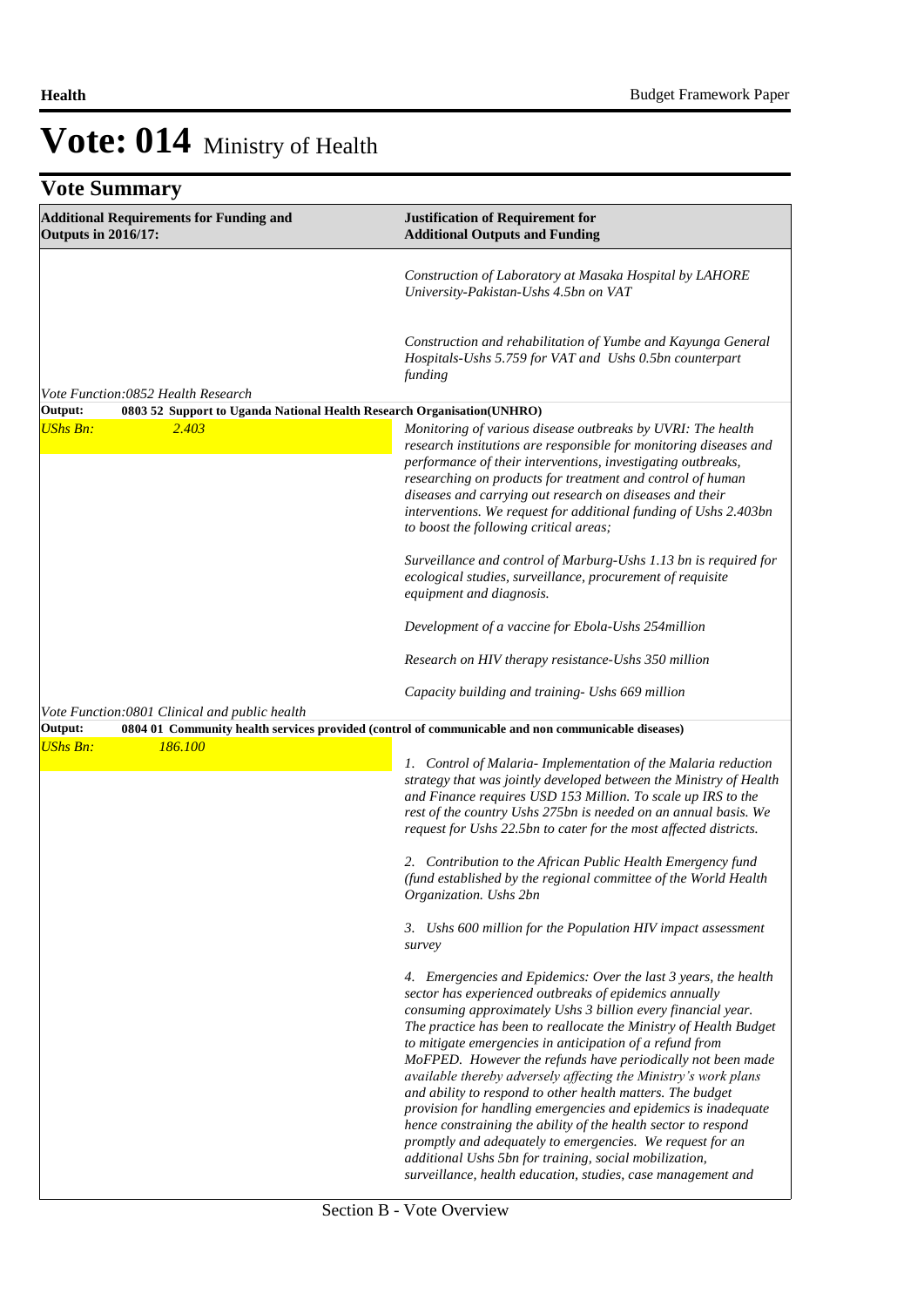## **Vote Summary**

| <b>Additional Requirements for Funding and</b><br><b>Outputs in 2016/17:</b>                    | <b>Justification of Requirement for</b><br><b>Additional Outputs and Funding</b>                                                                                                                                                                                                                                                                                                                                                                                                                                                                                                                                                                                                                                                                                                                                                        |  |  |
|-------------------------------------------------------------------------------------------------|-----------------------------------------------------------------------------------------------------------------------------------------------------------------------------------------------------------------------------------------------------------------------------------------------------------------------------------------------------------------------------------------------------------------------------------------------------------------------------------------------------------------------------------------------------------------------------------------------------------------------------------------------------------------------------------------------------------------------------------------------------------------------------------------------------------------------------------------|--|--|
|                                                                                                 | response.<br>5. Ushs 3 bn for Uganda National Health Laboratory<br>Services(UNHLS) for provision of Quality and accessibility of<br>comprehensive laboratory services in Uganda. Already CDC has<br>provided the infrastructure in Butabika for this purpose.<br>6. Epidemiology (Burden) of the HIV/AIDS Epidemic in Uganda<br>HIV AIDs. The country has a funding gap for ARVs of Ushs<br>151bn in order to adopt and roll out the 2013 treatment<br>guidelines that shifted treatment starting point from 350 to 500<br>CD4 cells. This has meant increased enrolment of clients into the<br>treatment pool with the attendant costs.<br>7. Functionalizing the Public Health Protocols-Ushs 2bn. These<br>were recently launched by H.E the President as part of<br>Government shift from focussing on curative to putting emphasis |  |  |
|                                                                                                 | on public health                                                                                                                                                                                                                                                                                                                                                                                                                                                                                                                                                                                                                                                                                                                                                                                                                        |  |  |
| Output:<br>0804 05 Immunisation services provided<br><b>UShs Bn:</b>                            |                                                                                                                                                                                                                                                                                                                                                                                                                                                                                                                                                                                                                                                                                                                                                                                                                                         |  |  |
| Output:<br>0804 07 Provision of standards, Leadership, guidance and support to nursing services |                                                                                                                                                                                                                                                                                                                                                                                                                                                                                                                                                                                                                                                                                                                                                                                                                                         |  |  |
| <b>UShs Bn:</b>                                                                                 |                                                                                                                                                                                                                                                                                                                                                                                                                                                                                                                                                                                                                                                                                                                                                                                                                                         |  |  |
| Vote Function:0801 Pharmaceutical and other Supplies                                            |                                                                                                                                                                                                                                                                                                                                                                                                                                                                                                                                                                                                                                                                                                                                                                                                                                         |  |  |
| Output:<br>0805 01 Preventive and curative Medical Supplies (including immuninisation)          |                                                                                                                                                                                                                                                                                                                                                                                                                                                                                                                                                                                                                                                                                                                                                                                                                                         |  |  |
| <b>UShs Bn:</b><br>151.000                                                                      | Funding gap for ARVs. Uganda Adopted and rolled out the 2013<br>treatment guidelines that shifted treatment starting point from 350<br>to 500 CD4 cells. This has meant increased enrolment of clients<br>into the treatment pool with the attendant costs.                                                                                                                                                                                                                                                                                                                                                                                                                                                                                                                                                                             |  |  |
| Vote Function:0801 Policy, Planning and Support Services                                        |                                                                                                                                                                                                                                                                                                                                                                                                                                                                                                                                                                                                                                                                                                                                                                                                                                         |  |  |
| Output:<br>0849 01 Policy, consultation, planning and monitoring services                       |                                                                                                                                                                                                                                                                                                                                                                                                                                                                                                                                                                                                                                                                                                                                                                                                                                         |  |  |
| <b>UShs Bn:</b><br>3.000                                                                        | Clearing and handling charges for reproductive health<br>commodities supplied under the UNFPA. Effective January 2013,<br>UNFPA communicated that the Government should take over the<br>payment of these charges. For this purpose, the sector requests<br>for an allocation of Ushs 2.5bn annually.                                                                                                                                                                                                                                                                                                                                                                                                                                                                                                                                   |  |  |
|                                                                                                 | Funding for the East African Community activities in Health-Ushs<br>0.5bn. The funds are for;-Technical working group meetings, EAC<br>Sectoral Committee on Health, EAC Sectoral Council of Ministers.                                                                                                                                                                                                                                                                                                                                                                                                                                                                                                                                                                                                                                 |  |  |
| Output:<br>0849 02 Ministry Support Services                                                    |                                                                                                                                                                                                                                                                                                                                                                                                                                                                                                                                                                                                                                                                                                                                                                                                                                         |  |  |
| <b>UShs Bn:</b>                                                                                 |                                                                                                                                                                                                                                                                                                                                                                                                                                                                                                                                                                                                                                                                                                                                                                                                                                         |  |  |

*This section discusses how the vote's plans will address and respond to the cross-cutting policy, issues of gender and equity; HIV/AIDS; and the Environment, and other budgetary issues such as Arrears and NTR..* 

### **(i) Cross-cutting Policy Issues**

*(i) Gender and Equity*

| <b>Objective:</b> Improve sexual and reproductive health               |
|------------------------------------------------------------------------|
| <i>Issue of Concern</i> : Reduction of maternal and neonatal mortality |